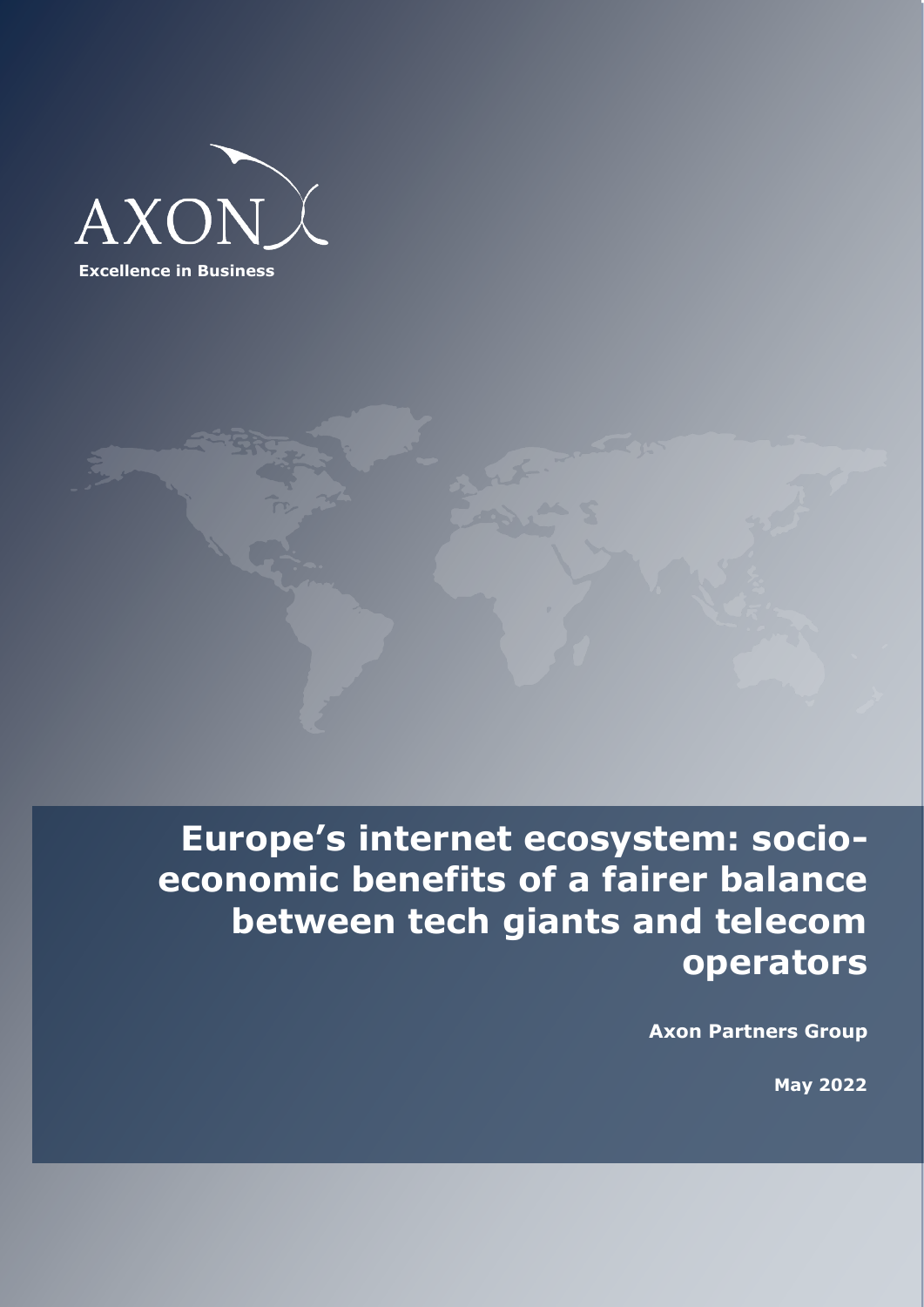This document was prepared by Axon Partners Group. No part of it may be copied without Axon Partners Group prior written consent.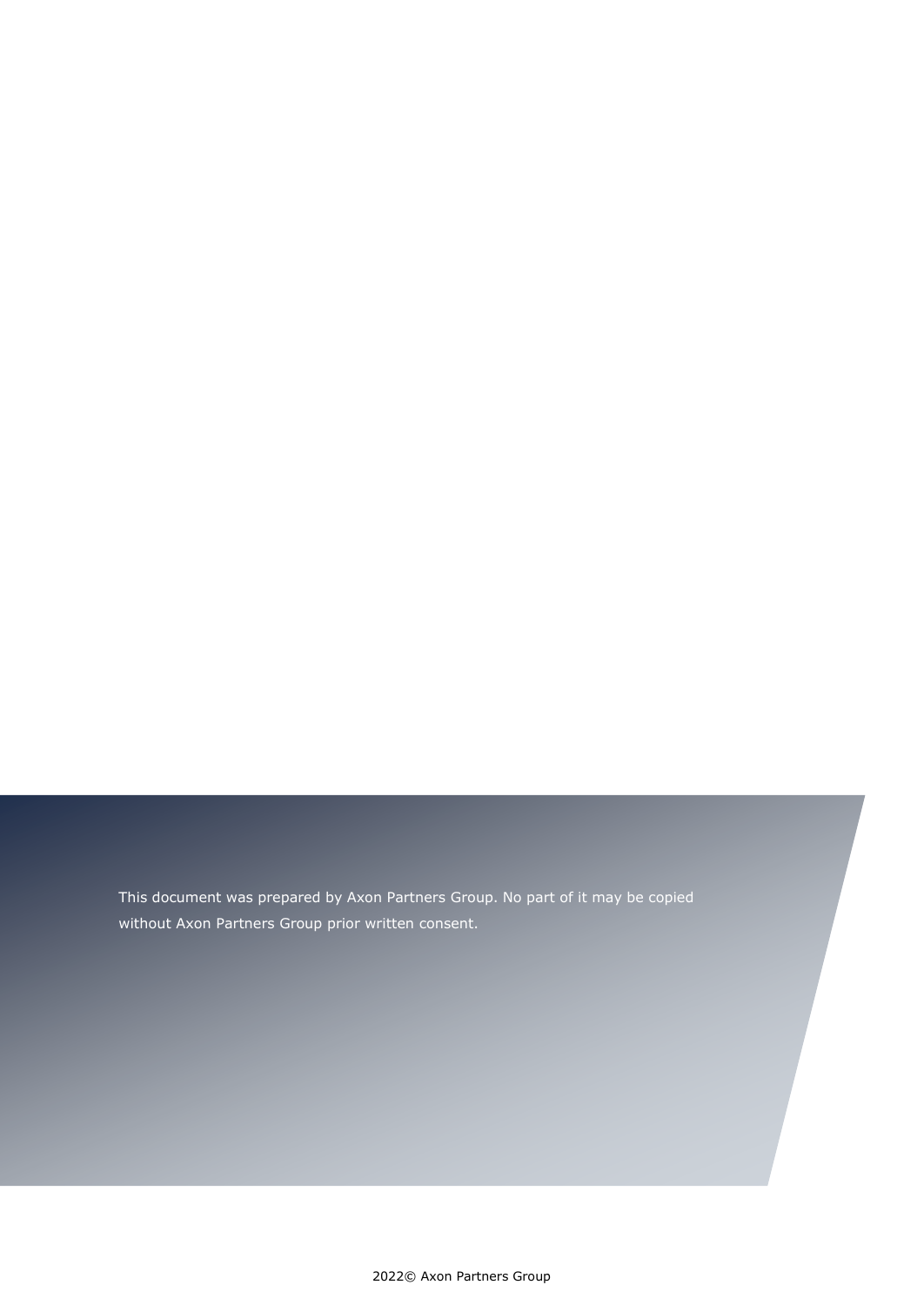# **Contents**

| 1. |        |                                                                       |
|----|--------|-----------------------------------------------------------------------|
| 2. |        |                                                                       |
|    | 2.1.   |                                                                       |
|    | 2.2.   |                                                                       |
|    | 2.3.   | Quantification of costs borne by EU telcos from OTT traffic 15        |
|    | 2.4.   |                                                                       |
|    | 2.4.1. | Asymmetric bargaining power of the players involved 17                |
|    | 2.4.2. |                                                                       |
|    | 2.5.   |                                                                       |
| 3. |        |                                                                       |
|    | 3.1.   |                                                                       |
|    | 3.1.1. |                                                                       |
|    | 3.1.2. |                                                                       |
|    | 3.2.   |                                                                       |
|    | 3.2.1. |                                                                       |
|    | 3.2.2. |                                                                       |
|    | 3.3.   |                                                                       |
|    | 3.3.1. |                                                                       |
|    | 3.3.2. |                                                                       |
|    | 3.4.   |                                                                       |
| 4. |        | Potential regulatory and policy measures to create positive impact 42 |
|    | 4.1.   | Implications of OTT traffic at different network levels  42           |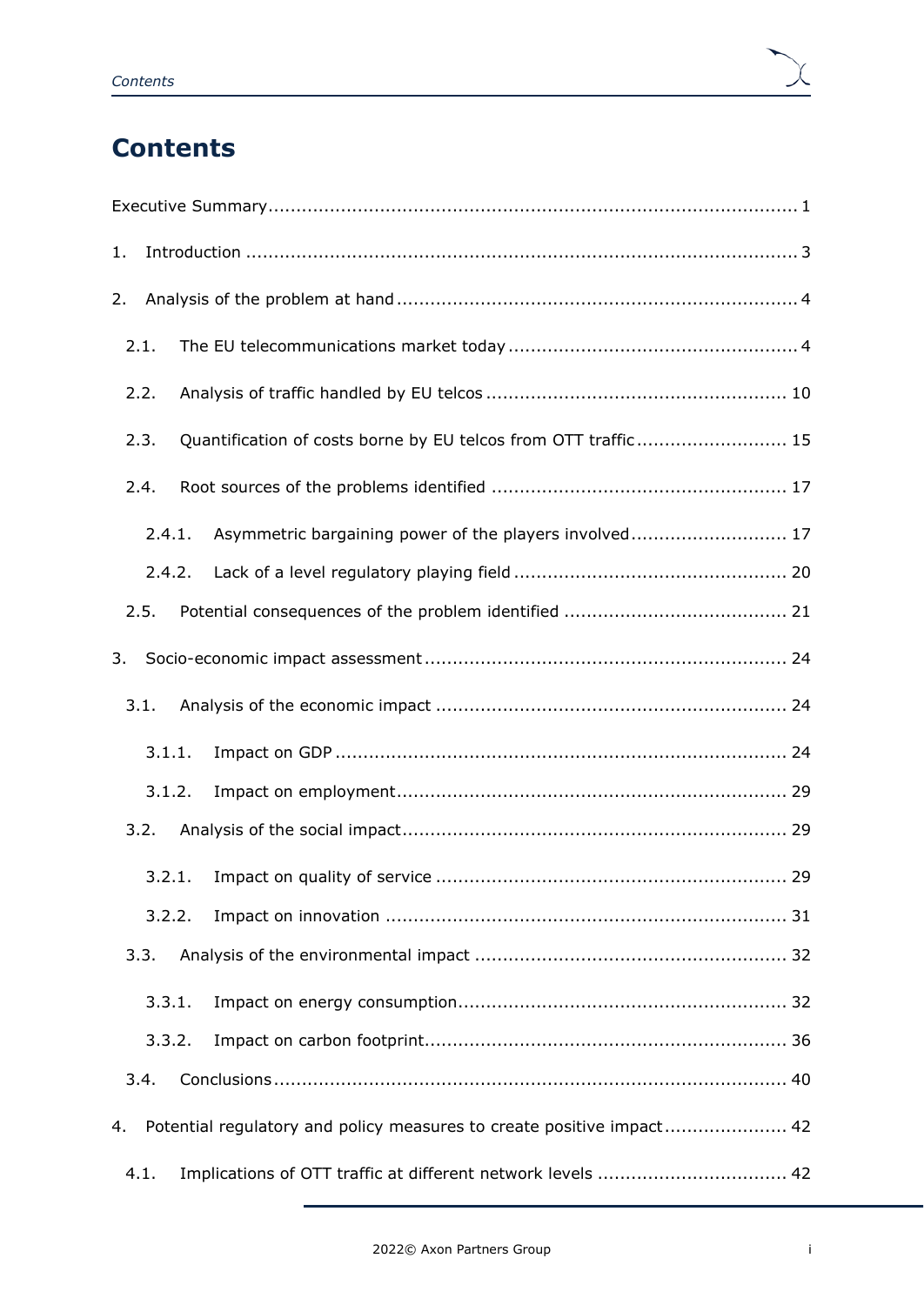| 4.2.2. Substantive elements of the policy/regulatory tool  44 |  |
|---------------------------------------------------------------|--|
|                                                               |  |
|                                                               |  |
|                                                               |  |
|                                                               |  |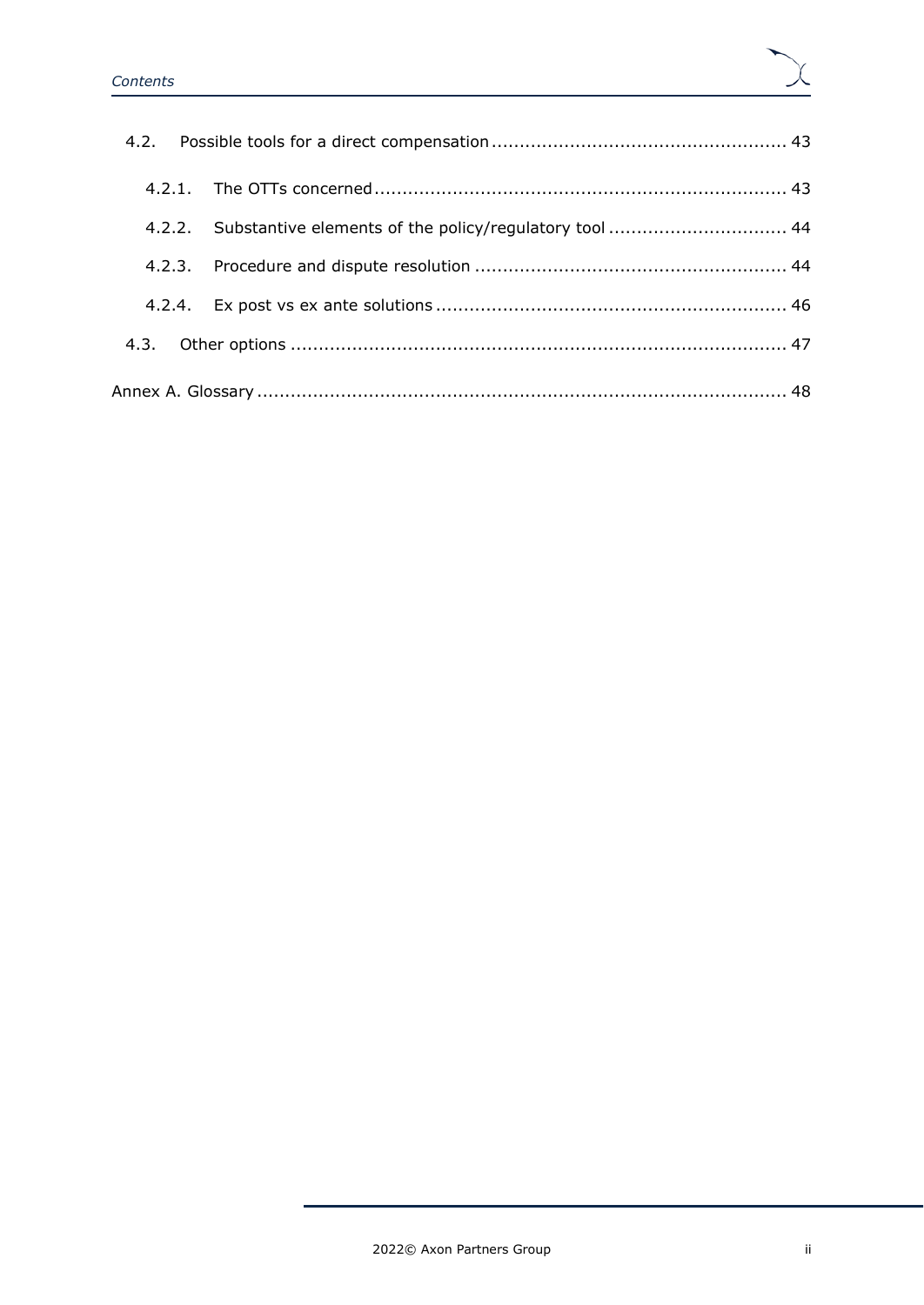# <span id="page-4-0"></span>**Executive Summary**

Over the last decade, Internet use has become essential in the daily life of millions of Europeans, with data traffic consumption growing at double digits annually. This evolution has been supported by a massive transformation of fixed and mobile telecom networks, from the prevalent copper and 3G-based solutions of the early 2010s, to much more advanced Very High-Capacity Networks ('VHCN'), including FTTH and 5G, consumers can now benefit from.

This network transformation has not, however, come without a substantial effort and cost: according to ETNO's reports, network operators have invested over €500 billion during the last ten years in the development of their fixed and mobile telecoms networks in Europe.

It is worth noting, however, that most of the data traffic growth over the last decade has been driven by a small number of leading Over-The-Top (OTT) providers, with little or no economic contribution to the development of national telecom networks, who now account for over 55%<sup>1</sup> of all network traffic. A recent study by Frontier<sup>2</sup> has estimated that  $-$  just looking at the picture today - traffic driven by OTTs could generate costs of up to €36-40 billion per year for EU telcos.<sup>3</sup>

Telecom network operators are in no position to negotiate fair commercial terms for their networks' ever-increasing use by the leading OTTs: their offerings are now indispensable to users; their market dominance is ever more entrenched; and there are no economic, regulatory or policy mechanisms in place to help restore a more level playing field. This situation is undermining many network operators' ability to make a viable return on their investments and, if sustained further, could threaten some of the European Commission's "Digital Decade" connectivity targets.

Our analysis in Section [3](#page-27-0) of this Report shows that remedying this situation could bring substantial socio-economic benefits. As an illustrative example, an annual contribution of €20 billion by OTTs to the development of telecoms infrastructure in the EU would raise

<sup>&</sup>lt;sup>1</sup> Sandvine, "The Mobile Internet Phenomena Report", 2022; Available at: https://www.sandvine.com/phenomena

<sup>2</sup> Frontier economics. "Estimating OTT traffic-related costs on European telecommunications networks", 2022. Available at:

https://www.telekom.com/resource/blob/1003588/384180d6e69de08dd368cb0a9febf646/dl-frontierg4-ott-report-stc-data.pdf

<sup>&</sup>lt;sup>3</sup> This impact is expected to worsen over time unless proper regulatory action is taken.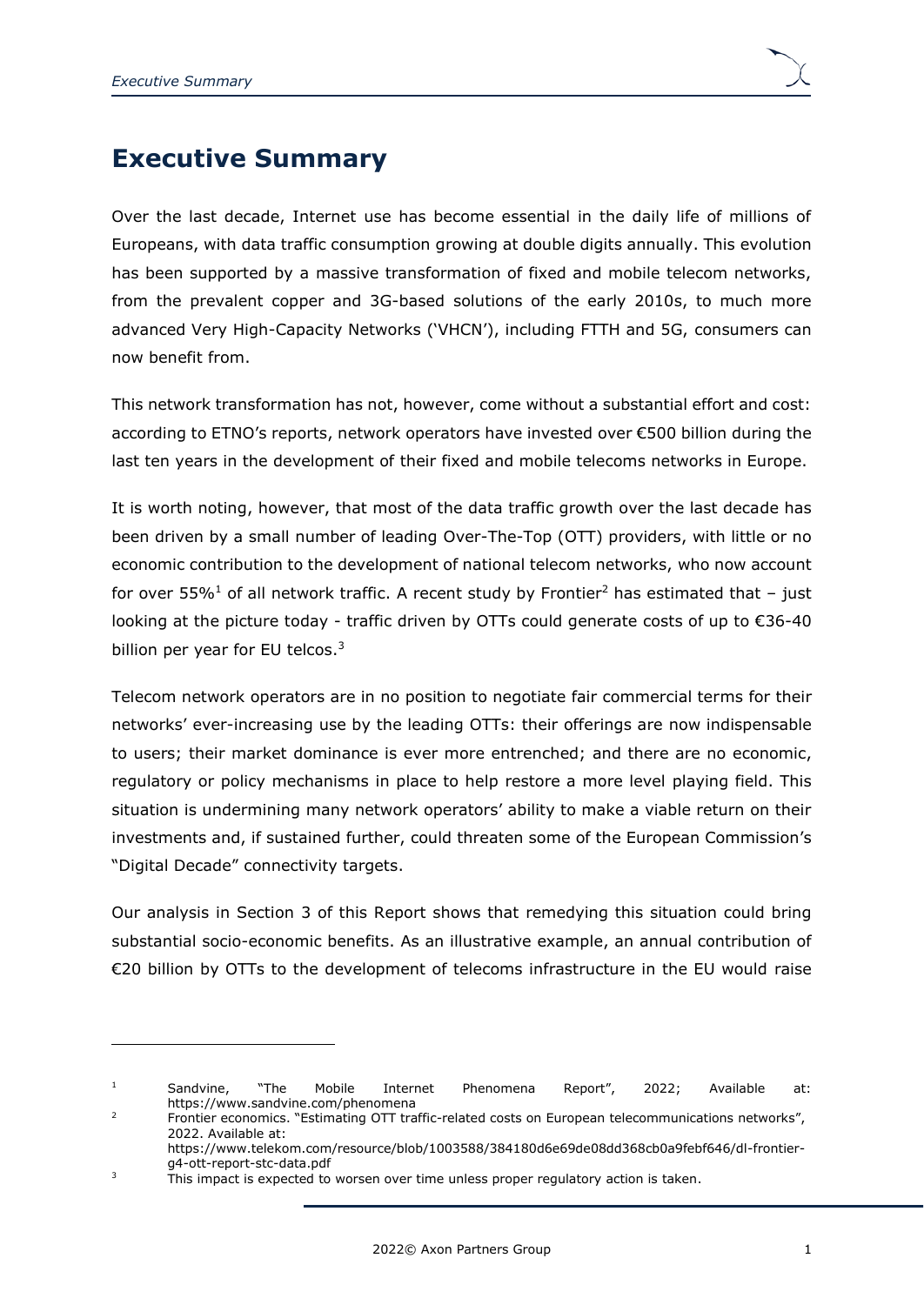GDP by as much as  $E$ 72 billion by 2025, with a parallel increase in employment of up to 840,000 jobs annually; positive effects on both user experience and innovation levels; and a steep reduction of energy consumption and carbon emission levels.

A solution to this problem therefore seems necessary and consistent with the European Commission's recent commitment to developing adequate frameworks so that "*all market players benefiting from the digital transformation (…) make a fair and proportionate contribution to the costs of public goods, services and infrastructures*".<sup>4</sup>

Against this background, Section [4](#page-45-0) of this Report refers, in broad terms, to some of the options that could help the EU meet this objective. A choice between any of these options must also consider that while IP transit agreements can offer an opportunity for a direct contractual interface between OTTs and network providers, the bulk of OTT-related costs on the network side is concentrated on the most capillary part of the national networks. A solution to the current asymmetry should thus rely on a more holistic approach.

Among possible solutions, tools for a contribution of OTTs to network costs could preferably be based on a regulated mechanism for direct agreements with network operators. The scope of such tools could also be limited to just a few, very large OTTs, in line with the EU approach taken for the regulation of "gatekeepers" under the Digital Markets Act, and "very large online platforms" under the Digital Services Act.

On substance, the tools to be adopted could work ex post and/or ex ante, and include principles of fair and proportionate compensation, and an enforcement or dispute resolution mechanism. A direct compensation mechanism, be it through an ex ante or ex post approach, would seem to combine an effective solution with some commercial flexibility. By contrast, indirect compensation solutions would probably be more complex to set up and could risk being misdirected or abused, thus missing the intended benefits.

Finally, any such mechanisms could be complemented with regulatory obligations for OTTs to manage their traffic more efficiently, so as to minimize unnecessary volume increases, without affecting quality of service. At the same time, such solutions will contribute to the achievement of EU energy efficiency and Green Deal targets by reducing energy consumption.

<sup>4</sup> European Draft Declaration on Digital Rights and Principles for the Digital Decade, COM (2022) 28 final, 26.1.22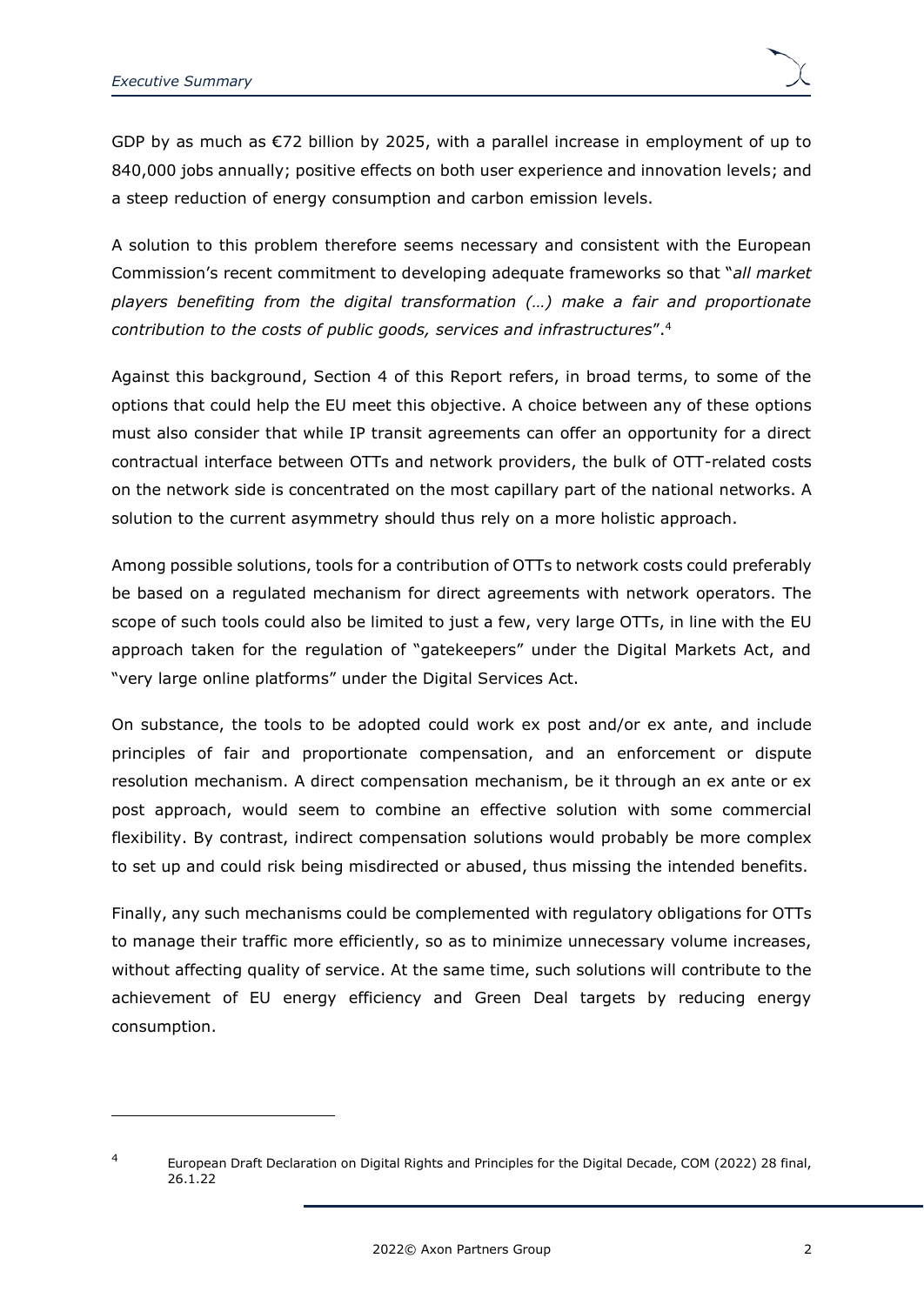# <span id="page-6-0"></span>**1. Introduction**

Axon Partners Group Consulting S.L.U. ("Axon") has been commissioned by the European Telecommunications Network Operators' Association ("ETNO") to carry out a study on the implications of an unbalanced IP traffic market on European socio-economic welfare.

This study is structured as follows:

- **Section [2](#page-7-0)** provides an introduction to the problems experienced in the IP traffic market, recapitulates the overall situation in that market, quantifies the costs OTTdriven traffic may be generating on EU network operators, and discusses the root causes and potential consequences of the problems identified.
- **Section [3](#page-27-0)** assesses the socio-economic implications of resolving the current market imbalances between network operators and OTTs on various factors such as GDP, employment, innovation or energy consumption.
- **Section [4](#page-45-0)** discusses a number of high-level alternatives that could be followed in the EU to mitigate the problems deriving from the current situation and thus ensure that "*all market players benefiting from the digital transformation (…) make a fair and proportionate contribution to the costs of public goods, services and infrastructures*".

Axon thanks ETNO and its members for their support and contributions in the preparation of this report.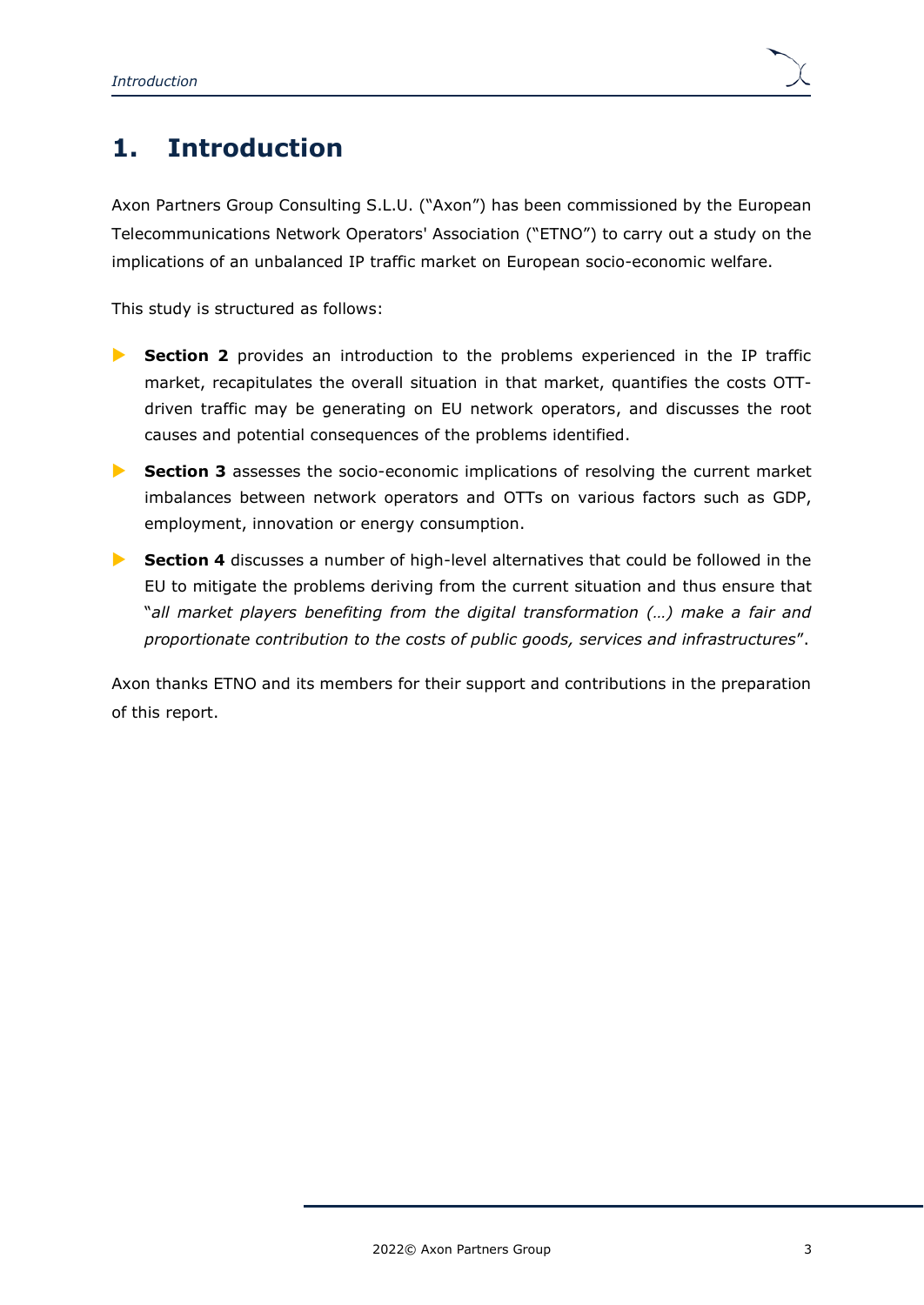# <span id="page-7-0"></span>**2. Analysis of the problem at hand**

## <span id="page-7-1"></span>**2.1. The EU telecommunications market today**

The explosive growth of Internet traffic in the last 20 to 30 years, the ubiquitous presence of smartphones, and the development of ever faster electronic communications networks have led to the development of a digital economy with new high value-added services to citizens. This digital economy now represents 4-9% of the GDP in European countries, according to European Commission ("EC") data, showing some signs of growth since 2015. <sup>5</sup> However, considering that most economic activities nowadays rely on digital processes and an underlying digital infrastructure, the real GDP impact driven by digitization can be expected to be even higher than these figures.



**Exhibit 2.1: The digital economy as a percentage of GDP in 2015 and 2020 [Source: Axon, based on data from the European Commission]**

An important share of digital services to users is provided by Internet enterprises, with market leaders among them now occupying an ever-present role in consumers' daily lives.

<sup>5</sup> European Central Bank, "The digital economy and the euro area", 2020; Available at: [https://www.ecb.europa.eu/pub/economic](https://www.ecb.europa.eu/pub/economic-bulletin/articles/2021/html/ecb.ebart202008_03~da0f5f792a.en.html)[bulletin/articles/2021/html/ecb.ebart202008\\_03~da0f5f792a.en.html](https://www.ecb.europa.eu/pub/economic-bulletin/articles/2021/html/ecb.ebart202008_03~da0f5f792a.en.html)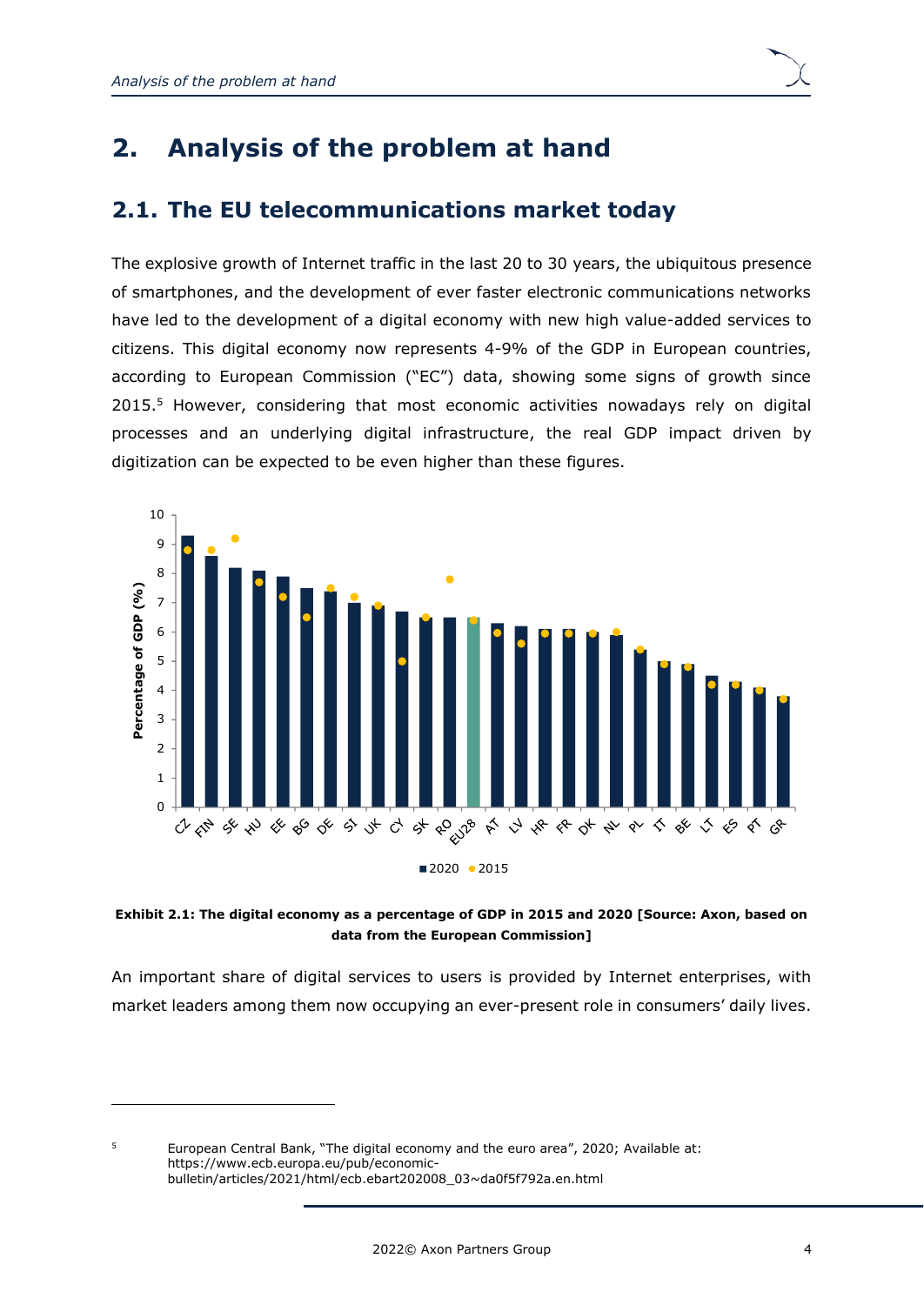Leading examples of such Internet giants and household names include Facebook (now Meta), Amazon, Netflix and Google (a group commonly referred to as "FANG").

All these enterprises rely on the public Internet and fixed or mobile telecommunications networks to reach their customers. As the services of Internet enterprises need to run on top of existing telco infrastructures, the enterprises in question are commonly referred to as OTTs (Over-the-top).

Although there is no standard definition of OTTs and their services, there is a degree of consensus on the meaning of these terms, as illustrated in the below examples of the definition of "OTT services" proposed by international organisations:

- **ITU**<sup>6</sup>: An application accessed and delivered over the public Internet that may be a direct technical / functional substitute for traditional international telecommunications services.
- **BEREC**<sup>7</sup>: Content, a service, or an application that is provided to the end-user over the public Internet.
- **Council of Europe<sup>8</sup>:** OTT services refer to the delivery of audio, video, and other media over the Internet without the involvement of a network operator in the control or distribution of the content.

Overall, the Exhibit below provides a simplified value-chain for the provision of Internet services, illustrating the role of OTTs, network operators and end-users:

<sup>6</sup> ITU, "Economic impact of OTTs on national telecommunication/ICT markets", 2021; Available at:

[https://www.itu.int/dms\\_pub/itu-d/oth/07/23/D07230000030001PDFE.pdf](https://www.itu.int/dms_pub/itu-d/oth/07/23/D07230000030001PDFE.pdf) <sup>7</sup> BEREC, "BEREC Report on OTT services", 2016; Available at:

[https://berec.europa.eu/eng/document\\_register/subject\\_matter/berec/reports/5751-berec-report-on](https://berec.europa.eu/eng/document_register/subject_matter/berec/reports/5751-berec-report-on-ott-services)[ott-services](https://berec.europa.eu/eng/document_register/subject_matter/berec/reports/5751-berec-report-on-ott-services)

<sup>8</sup> Council of Europe (European Audiovisual Observatory), "VOD, platforms and OTT: which promotion obligations for European works?", 2016; Available at: <https://rm.coe.int/1680783489>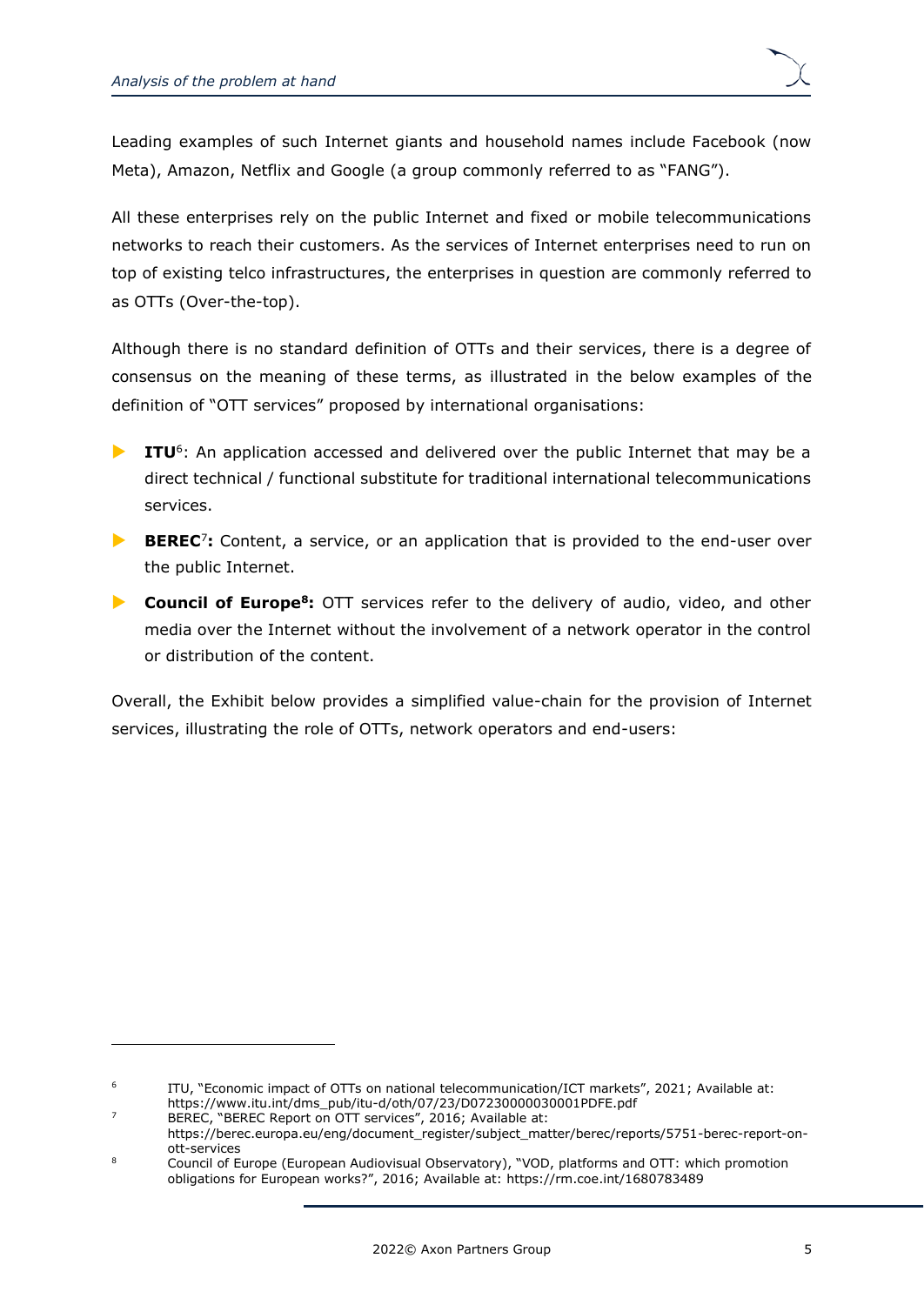

**Exhibit 2.2: OTT-telco service provision value chain [Source: Axon]**

As can be seen in this value chain, and despite some competition between network operators and OTTs for particular services (e.g., voice, TV), their respective services and roles are also complementary, with important synergies:

- OTTs develop value-added services, which end-users seek out for multiple reasons, to the benefit of the overall economy;
- $\blacktriangleright$  Telecom network operators provide the underlying infrastructure, as the fabric needed to bring both these and telcos' own services to end-users. What's more, these telco operators make important network investments (e.g., very high-capacity core and access networks, including 5G and FTTx, etc.) so that the services provided by the OTTs can grow and improve in quality. $9$  In return, users benefit from these networks to access the latest OTT services, as well as basic government, educational and health services.

From one perspective, this should be a mutually beneficial relationship, spurring a virtuous cycle, and benefiting all links in the value chain, as illustrated below.

<sup>9</sup> While OTTs do also contribute to the deployment of ICT infrastructure, they are only focused on CDNs and submarine cables, and not on the most capillary – and expensive - part of the network.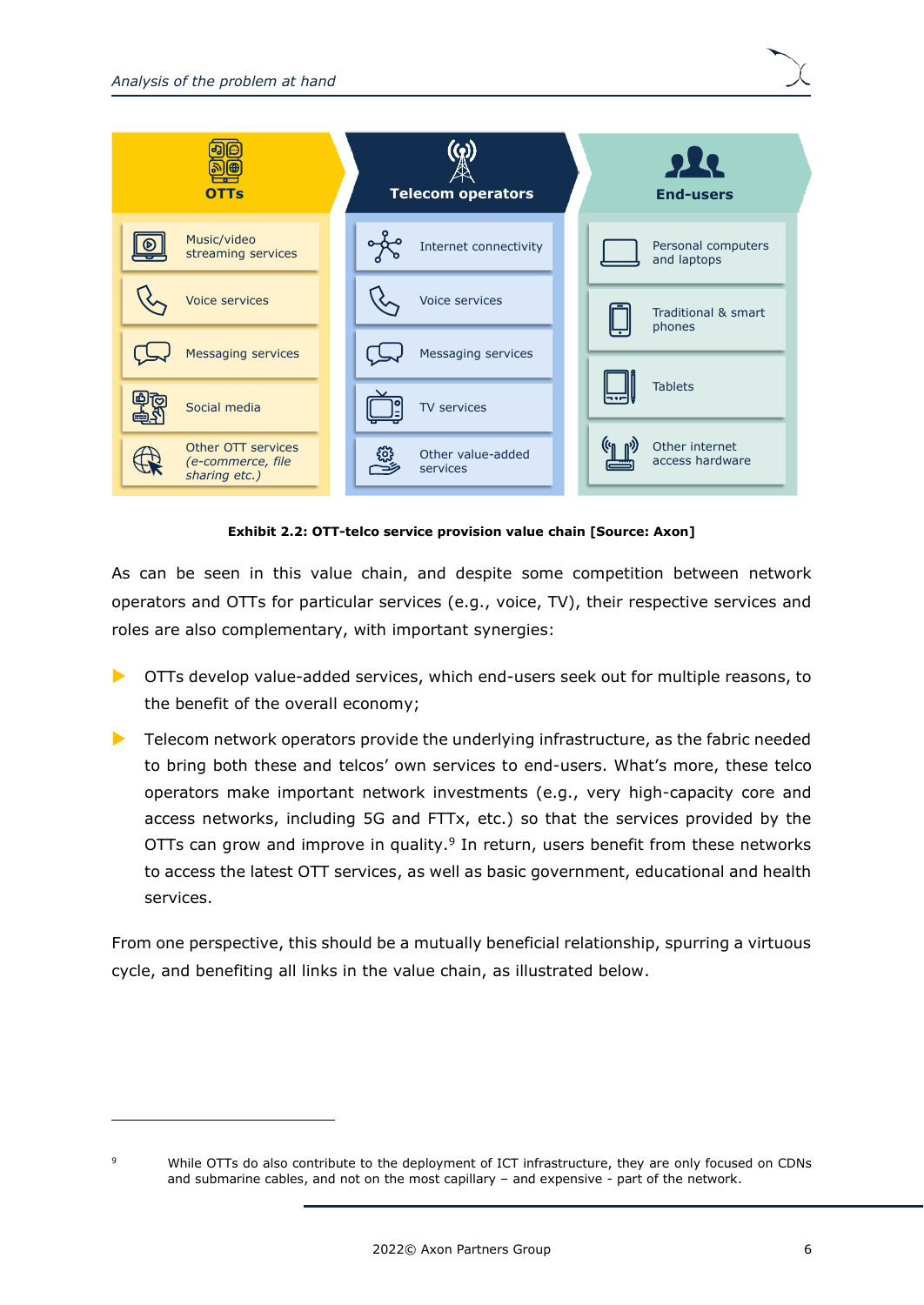

**Exhibit 2.3: Investment and adoption virtuous cycle in telco/OTT [Source: Axon]**

However, for a number of reasons, such a virtuous cycle does not yet fairly and proportionately benefit all links in the chain, with resulting asymmetries in the outcomes for telcos and OTTs.

On the one hand, it is apparent that the rise of OTTs over the last years has not led to any significant increase of consumer demand for telecommunications services, in terms of either subscriber numbers or ARPU:



**Exhibit 2.4: Evolution of EU telcos' subscriptions and ARPU since 2015 [Source: Axon based on data from ETNO and GSMA]. Note: Mobile subscriptions refer to total SIM connections (excluding licensed cellular IoT) while fixed subscriptions refer to fixed broadband connections.**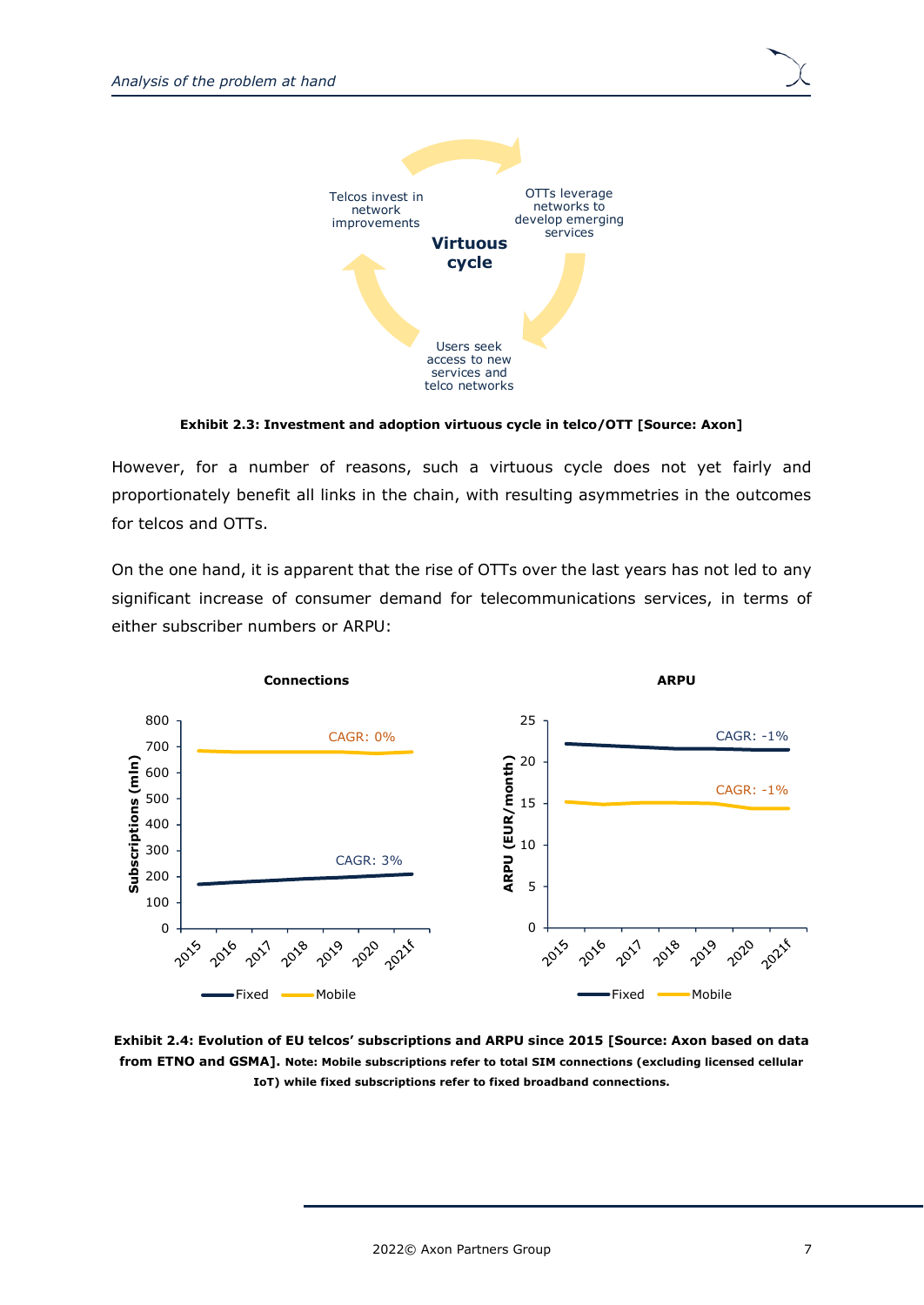

On the other hand, the breakdown of this virtuous cycle is also apparent when comparing the financial performance of OTTs with that of network operators, as illustrated in the below exhibit.



**Exhibit 2.5: Revenue growth and market capitalization growth of European telcos, Japan telcos, US telcos, and FANG (2015 vs. 2021) [Source: Axon based on operator financial reports<sup>10</sup>, ETNO<sup>11</sup> , STOXX® Europe 600 Telecommunications, Nasdaq]**

Arguably, some differences between the performance of these players could be expected due to underlying market dynamics. For instance, OTTs generally (and FANG, in particular) tend to be global enterprises, with virtually unlimited space for growth, advantages in the scalability of their business model (as compared, e.g., to a fixed telecoms network), and limited need for "sunk" investments compared to telcos. These aspects are reflected in the respective market capitalization and revenue growth of OTTs and telcos. At the same time, one must also recognize that, as shown in the previous exhibit, the situation for telcos in some other jurisdictions has been better than that of their EU peers, in terms of both revenues and market capitalization.

Revenue decline and the overall worsening of the financial situation of EU telcos is also having an important impact on their investments. In particular, EU telcos are forced to push the accelerator in terms of capital intensity (measured as yearly investments over total yearly revenues), in order to keep up with the necessary investments required to

<https://etno.eu/downloads/reports/the%20state%20of%20digital%20communications%202021.pdf>

<sup>&</sup>lt;sup>10</sup> FANG revenues include all revenues in the financial statements of Facebook and Netflix and only OTTrelated revenues in the financial statements of Amazon ('AWS' and 'Subscription services') and Google ('YouTube ads', 'Google Cloud', and 'Google other').

<sup>11</sup> ETNO, "The State of Digital Communications 2021", 2021; Available at: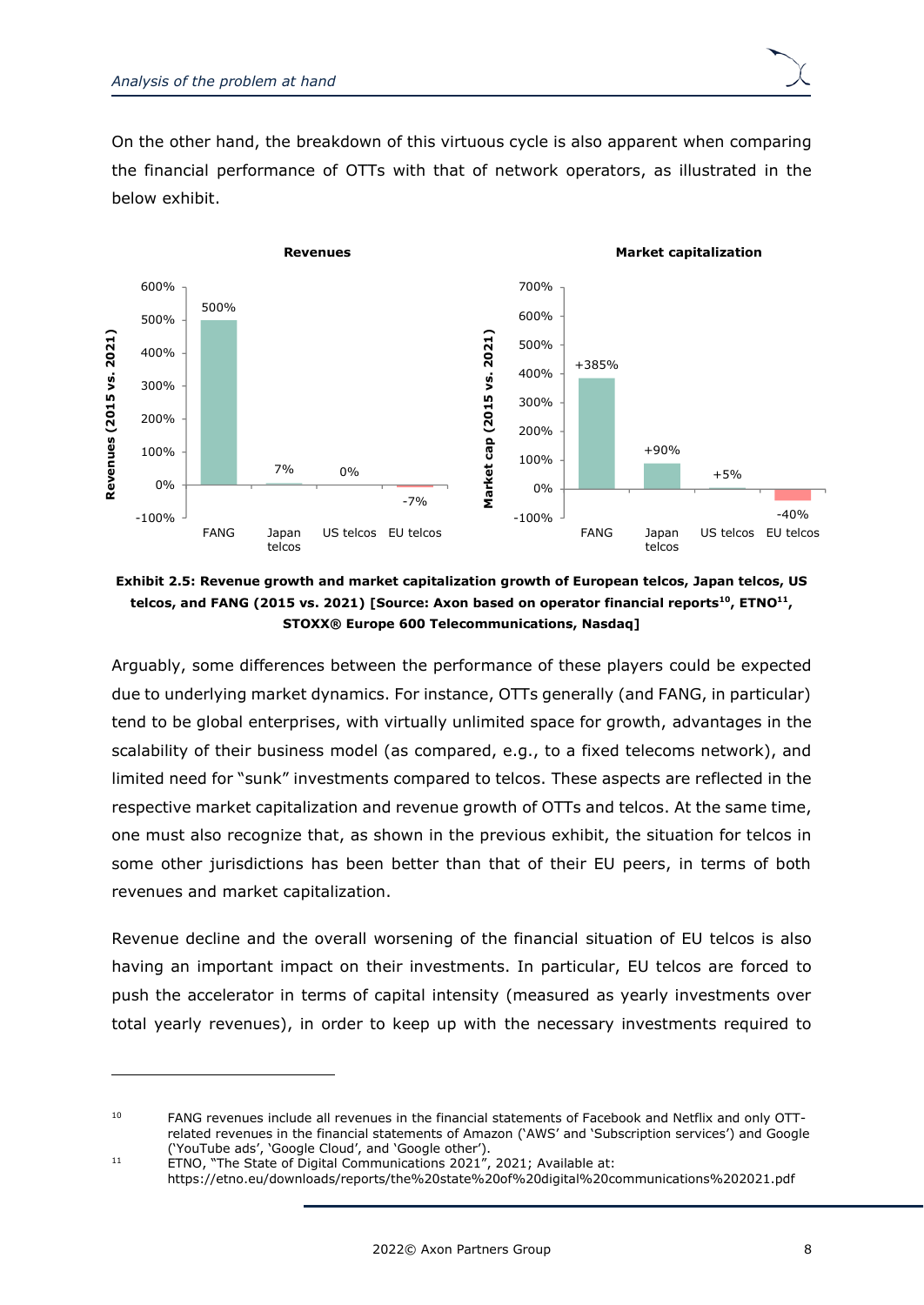achieve connectivity targets and cope with traffic increase. In turn, capital intensity for EU telcos (which has been, historically, much higher than for their peers in other jurisdictions) is becoming higher than ever:



**Exhibit 2.6: Capital intensity in home markets from ETNO members, and comparable leading operators in the USA, Japan and South Korea [Source: ETNO]**

Despite this extra effort, the EU telco market, as a whole, is still lagging behind other world regions in the deployment/availability of new technologies.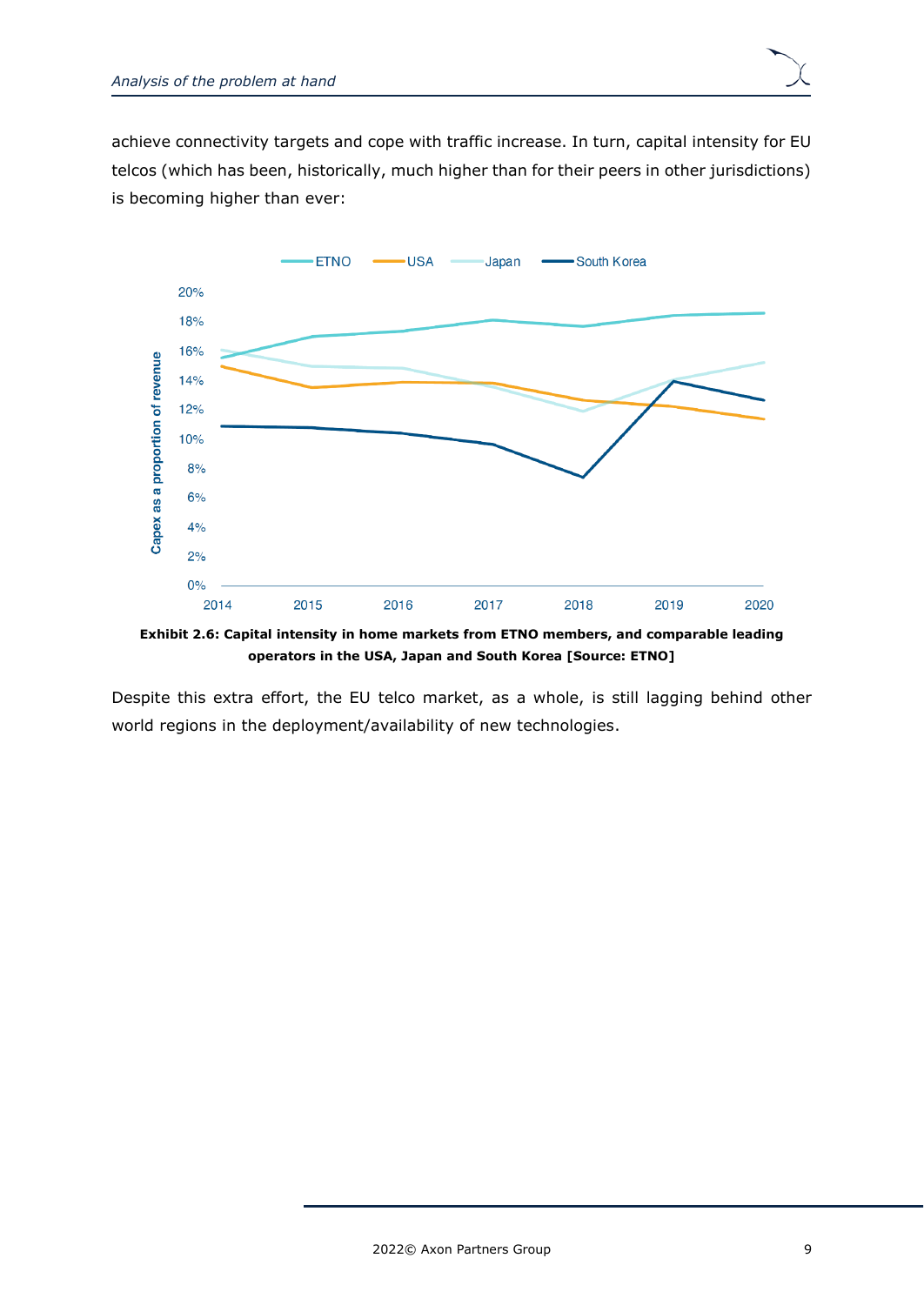**Share of Fixed BB subscriptions >100 Mbps (%) 5G Availability (%)**





**Exhibit 2.7: Comparison of the status of fixed VHCN networks and 5G availability in the EU<sup>12</sup> compared to other leading countries [Source: Axon based on data from OECD<sup>13</sup> for the share of fixed BB subscriptions >100 Mbps and Ookla<sup>14</sup> for 5G availability]**

In the absence of any change to the current situation (this report does not explore the contribution of the current market structure and regulatory framework to the problem at hand), the gap between EU and other leading markets may only be expected to broaden, while EU telcos' financial health is being increasingly undermined, due to - among other factors - the capital investments required to deal with exponential traffic growth<sup>15</sup>.

## <span id="page-13-0"></span>**2.2. Analysis of traffic handled by EU telcos**

One of the main global features of telecommunications network traffic in the last 10-20 years has been its radical shift from voice-centric to data-centric. This shift has accelerated in the last 5 years. Moreover, as discussed below, this trend is expected to continue, and indeed become even more pronounced in the years to come.

<sup>&</sup>lt;sup>12</sup> Due to the lack of data for some countries, the data presented for the "EU Average" are not representative for all countries in the EU-27. In particular, 23 countries are considered in the fixed broadband data and 17 countries are considered in the 5G availability data.

<sup>&</sup>lt;sup>13</sup> See the report "2.1. Fixed broadband subscriptions per 100 inhabitants, per speed tiers (June 2021)" available at https://www.oecd.org/sti/broadband/broadband-statistics/.

<sup>14</sup> Ookla, "Growing and Slowing: The State of 5G Worldwide in 2021", 2021. Availablet at: https://www.ookla.com/articles/state-of-worldwide-5g-2021

<sup>15</sup> E.g., see Ericsson's mobile data traffic outlook: https://www.ericsson.com/en/reports-andpapers/mobility-report/dataforecasts/mobile-traffic-forecast.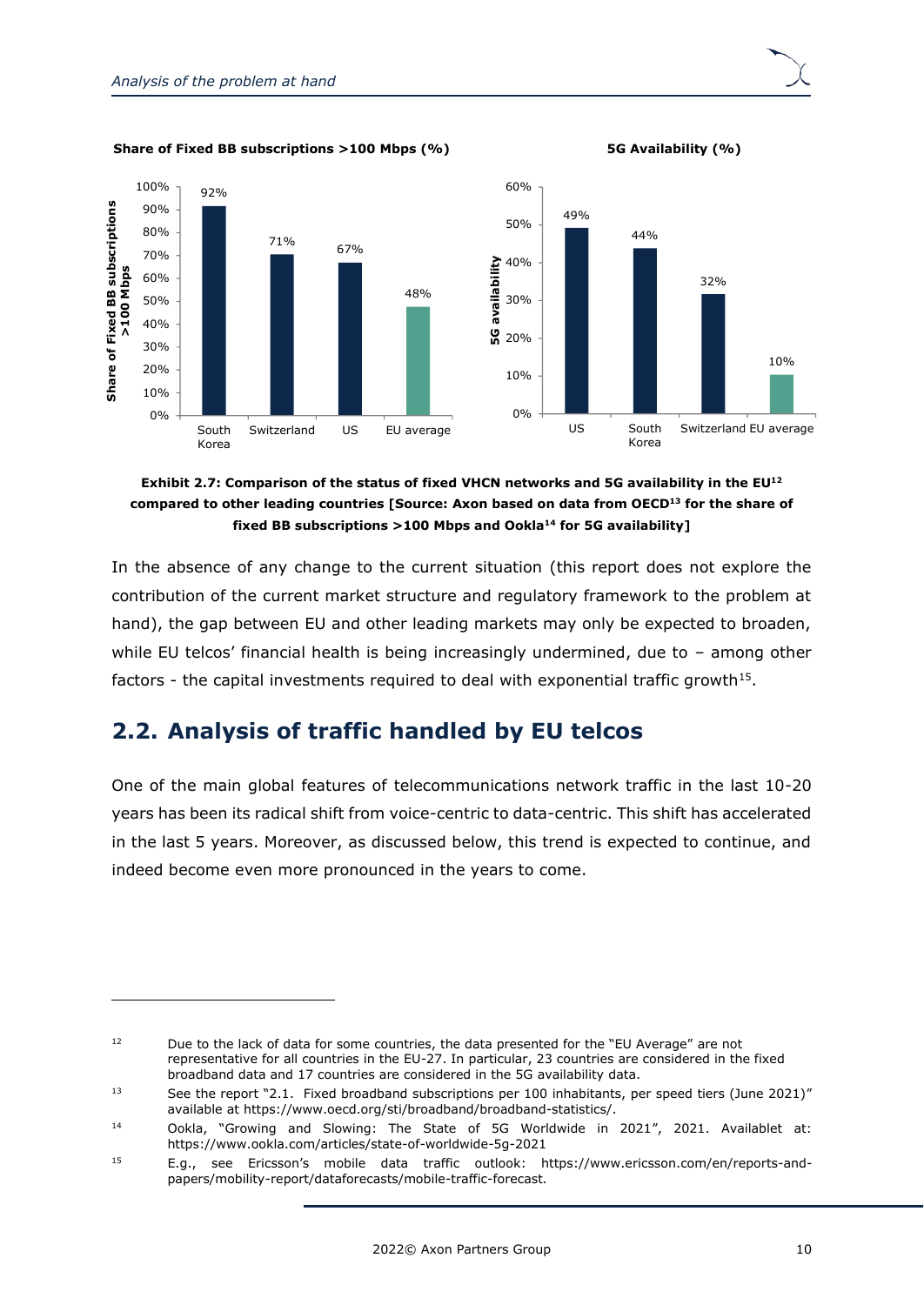

**Exhibit 2.1: Evolution of voice and data traffic growth in Europe [Source: Axon based on data from ETNO<sup>16</sup> and Cisco<sup>17</sup>]**

It is easy to draw a link between this shift and OTTs as the main generators of the data flooding today's electronic communications networks. However, OTTs do not all play a similar role in this context: some applications are much more data intensive than others, by virtue of their number of users, frequency of use and type of data they handle.

Indeed, we can observe that a major part of the data traffic today can be attributed to just a few major tech players, such as Meta (Facebook, Instagram, WhatsApp), Alphabet (Google search, YouTube), Apple (iTunes, iCloud, AppStore), Amazon (AWS, Amazon Prime), Microsoft (MS Office, Xbox), and Netflix. Combined, these six players alone accounted for over 56% of all global data traffic (including fixed and mobile networks) in 2021, as shown below:

<https://etno.eu/component/attachments/attachments.html?task=download&id=8165>

<sup>16</sup> ETNO, "State of Digital Communications 2022", 2022; Available at:

<sup>17</sup> Cisco Virtual Networking Index Reports.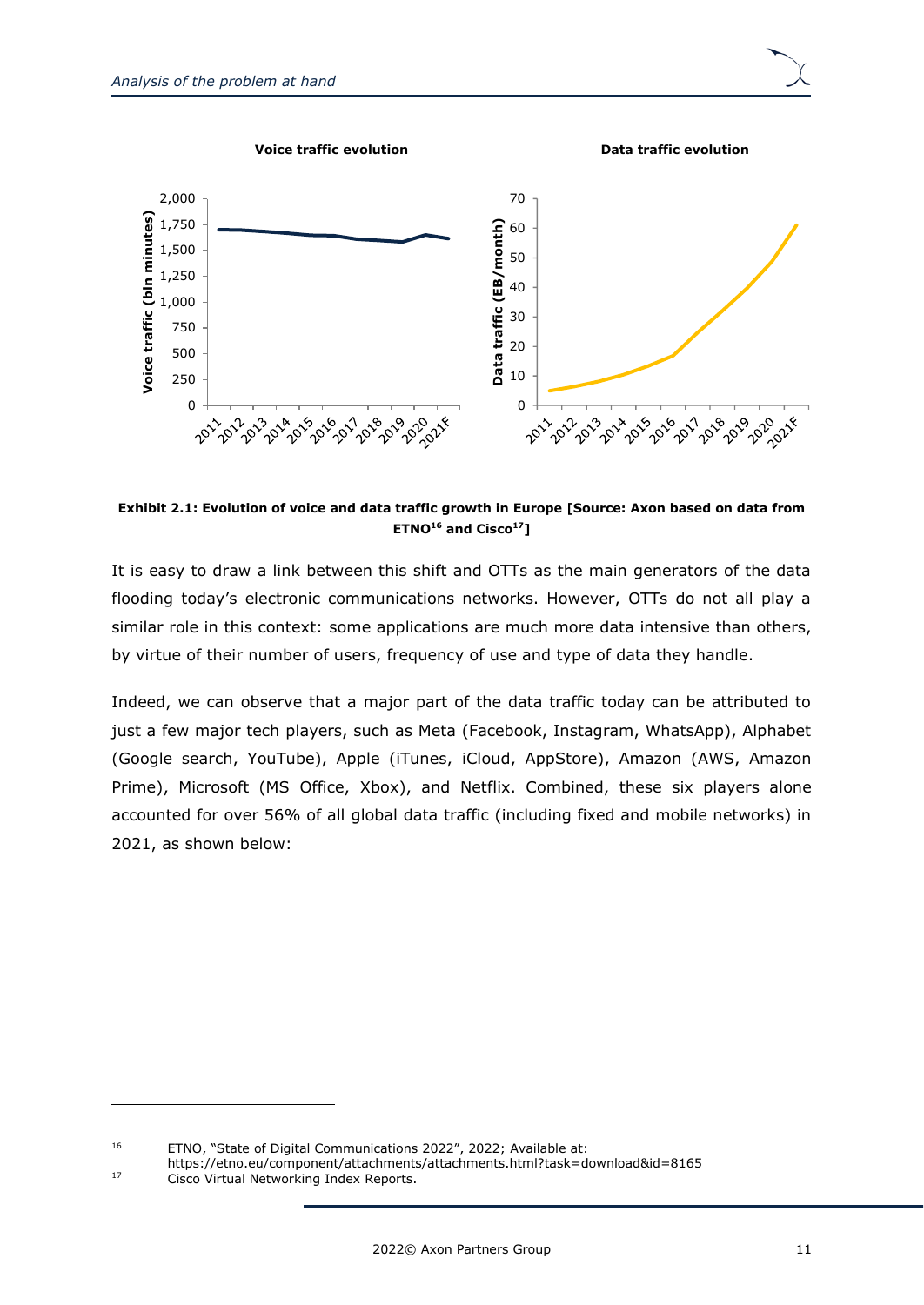

**Exhibit 2.2: Global traffic share of OTTs, 2021 [Source: Axon based on Sandvine<sup>18</sup>]. Note: The players specifically highlighted in this exhibit are the same as in Sandvine's report.**

From a different perspective, video, social and gaming platforms alone account for over 70% of the global internet traffic, as the exhibit below illustrates:

<sup>&</sup>lt;sup>18</sup> Sandvine, "The Mobile Internet Phenomena Report", 2022; Available at: <https://www.sandvine.com/phenomena>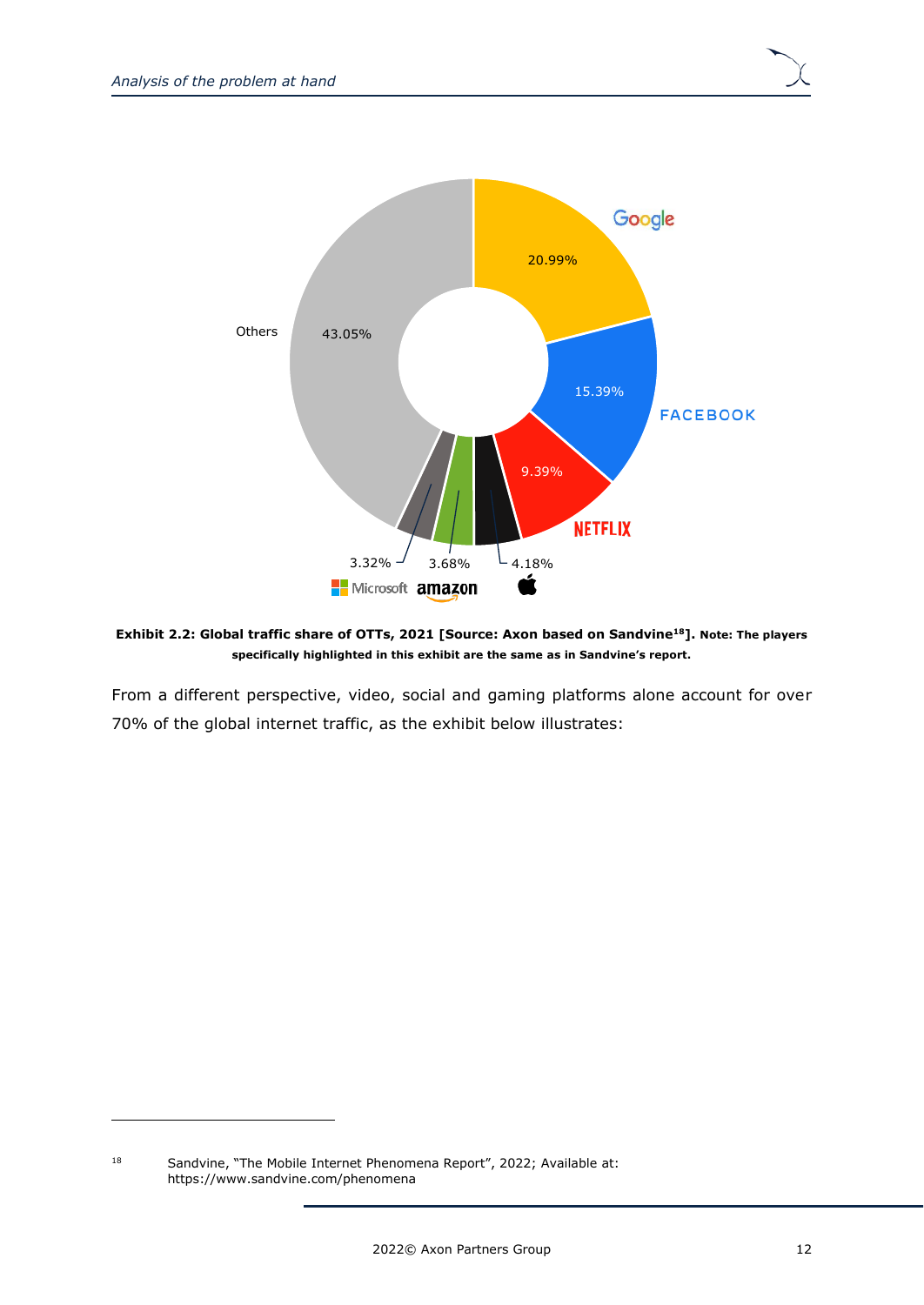

**Exhibit 2.3: Global traffic share of different OTT services/platforms, 2021 [Source: Axon based on Sandvine<sup>19</sup>]. Note: Others include marketplace, file sharing, cloud, VPN, etc.**

Furthermore, data growth is not expected to stop. The average mobile user is expected to use 16.2 GB/month in 2023, compared to 8.5 GB/month in 2021, while a fixed broadband line is expected to use 454 GB/month in 2023 compared to 293 GB/month in 2021 $^{20}$ . There are a number of reasons behind this trend:

- Increasingly data-intensive content, such as higher-quality video streaming and online gaming;
- **Proliferation of high-speed access networks including, in particular, Fibre-to-the-home** (FTTH) and 5G;
- **Rise in smartphone subscriptions, with improved device capabilities (e.g., 5G-ready** devices);
- Digitalisation of the European society, with emergence of various new applications and services using the Internet (e.g., AR/VR, metaverse).

<sup>19</sup> Sandvine, "The Mobile Internet Phenomena Report", 2022; Available at: <https://www.sandvine.com/phenomena>

<sup>&</sup>lt;sup>20</sup> ETNO, "State of Digital Communications 2022", 2022; Available at: <https://etno.eu/component/attachments/attachments.html?task=download&id=8165>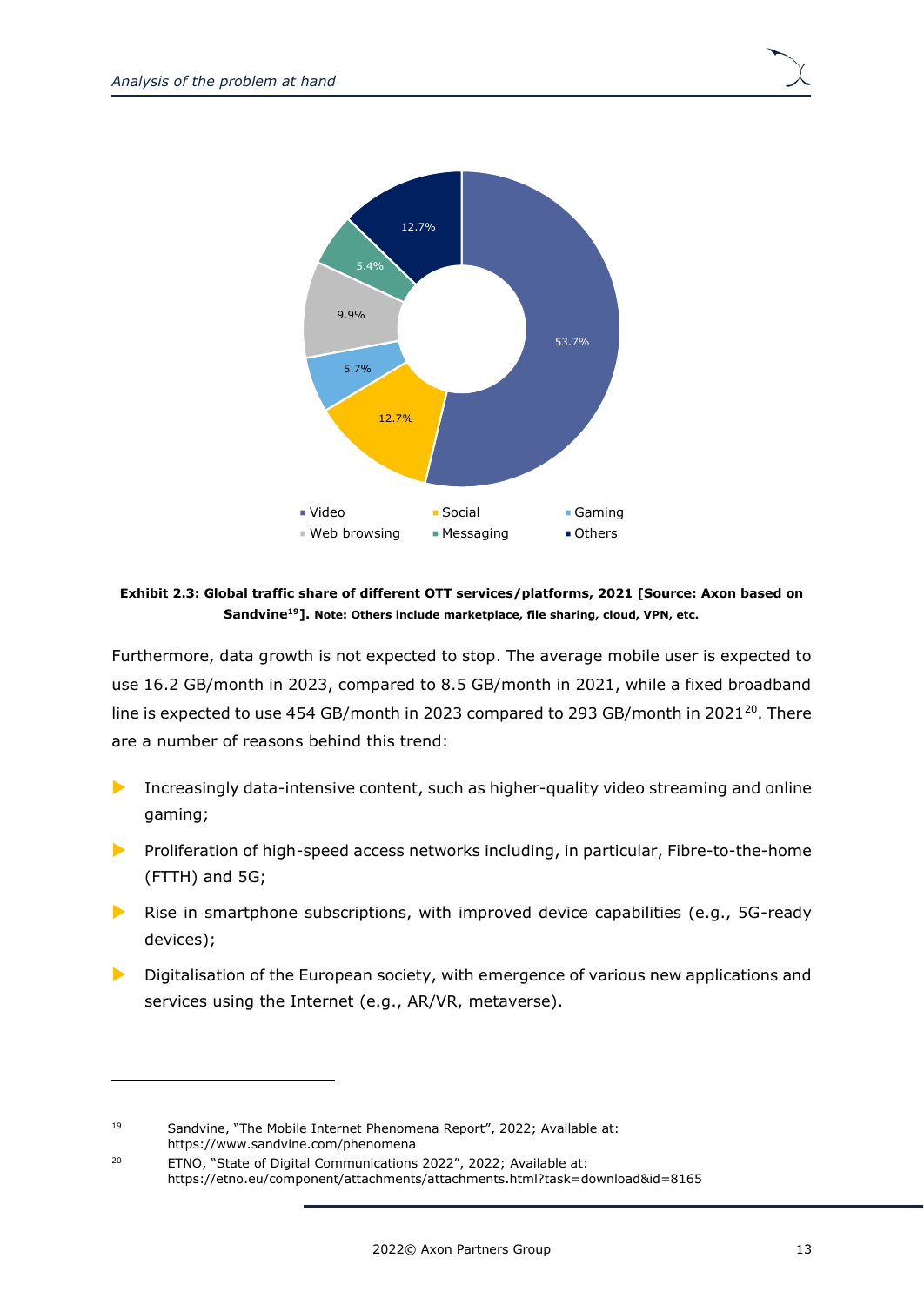While consumers are understandably eager to unlock the full potential of OTT services and experience their benefits, it may be argued that some portion of this traffic is not optimally generated or handled, as the consumer is not directly involved in the OTT traffic generation (i.e., not generating it consciously) but still consumes traffic as if he/she effectively is. Typical examples may include:

- During the first days of the COVID-19 pandemic, acknowledging the surge in traffic in operators' networks due to users' increased online activities (e.g., video conferencing, gaming, remote learning), the European Commission and European regulators called on streaming services, telecom operators and end-users to cooperate in a collective effort to prevent network congestion.<sup>21</sup> In response to this call, several tech giants (e.g., Netflix, YouTube, Amazon) took steps to voluntarily adjust the quality of their streaming services for a period of time, such as by cutting the streaming rate by around 25 percent or setting the default quality to standard definition. <sup>22</sup> Despite the resulting supposedly lower quality streaming, consumers did not report any significant difference in their quality of experience. Moreover, notwithstanding the surge in demand, the associated electricity consumption is reported to have remained flat. This is a clear example that higher bandwidth is not always indispensable for the benefit of the end-users, and that OTTs could do a better job at optimising or render more efficient the way they deliver their traffic to EU telcos.
- The video auto-play feature is now quite common across major OTT platforms. It allows next video content to be loaded and played without the user's engagement. The pioneer of this was Facebook, which launched its video auto-play feature in 2013 for the US. Since then, videos immediately start playing when users scroll through their feed. With the addition of this feature, Facebook experienced a 200% increase in US Facebook fixed data traffic and a 60% increase in mobile data traffic compared to the previous year. The vast share of this extraordinary growth was attributed to the auto-play feature.<sup>23</sup> Similarly, Netflix and YouTube also have episode / video autoplay on by default (consumers can turn it off manually). This may result in users generating unnecessary data traffic if they forget to stop streaming.

<sup>&</sup>lt;sup>21</sup> European Commission, "Commission and European regulators calls on streaming services, operators and users to prevent network congestion", 2020; Available at: [https://digital](https://digital-strategy.ec.europa.eu/en/news/commission-and-european-regulators-calls-streaming-services-operators-and-users-prevent-network)[strategy.ec.europa.eu/en/news/commission-and-european-regulators-calls-streaming-services](https://digital-strategy.ec.europa.eu/en/news/commission-and-european-regulators-calls-streaming-services-operators-and-users-prevent-network)[operators-and-users-prevent-network](https://digital-strategy.ec.europa.eu/en/news/commission-and-european-regulators-calls-streaming-services-operators-and-users-prevent-network)

<sup>22</sup> mLex, "Netflix, YouTube cut bandwidth use in Europe with Covid-19 crisis; Asia, US stand firm", 2020; Available at: [https://mlexmarketinsight.com/news-hub/editors-picks/area-of-expertise/technology](https://mlexmarketinsight.com/news-hub/editors-picks/area-of-expertise/technology-media-telecoms/netflix-youtube-cut-bandwidth-use-in-europe-with-covid-19-crisis-asia-us-stand-firm)[media-telecoms/netflix-youtube-cut-bandwidth-use-in-europe-with-covid-19-crisis-asia-us-stand-firm](https://mlexmarketinsight.com/news-hub/editors-picks/area-of-expertise/technology-media-telecoms/netflix-youtube-cut-bandwidth-use-in-europe-with-covid-19-crisis-asia-us-stand-firm)

<sup>&</sup>lt;sup>23</sup> Sandvine, "Global Internet Phenomena Report", 2014; Available at: <https://www.sandvine.com/hubfs/downloads/archive/2014-2h-global-internet-phenomena-report.pdf>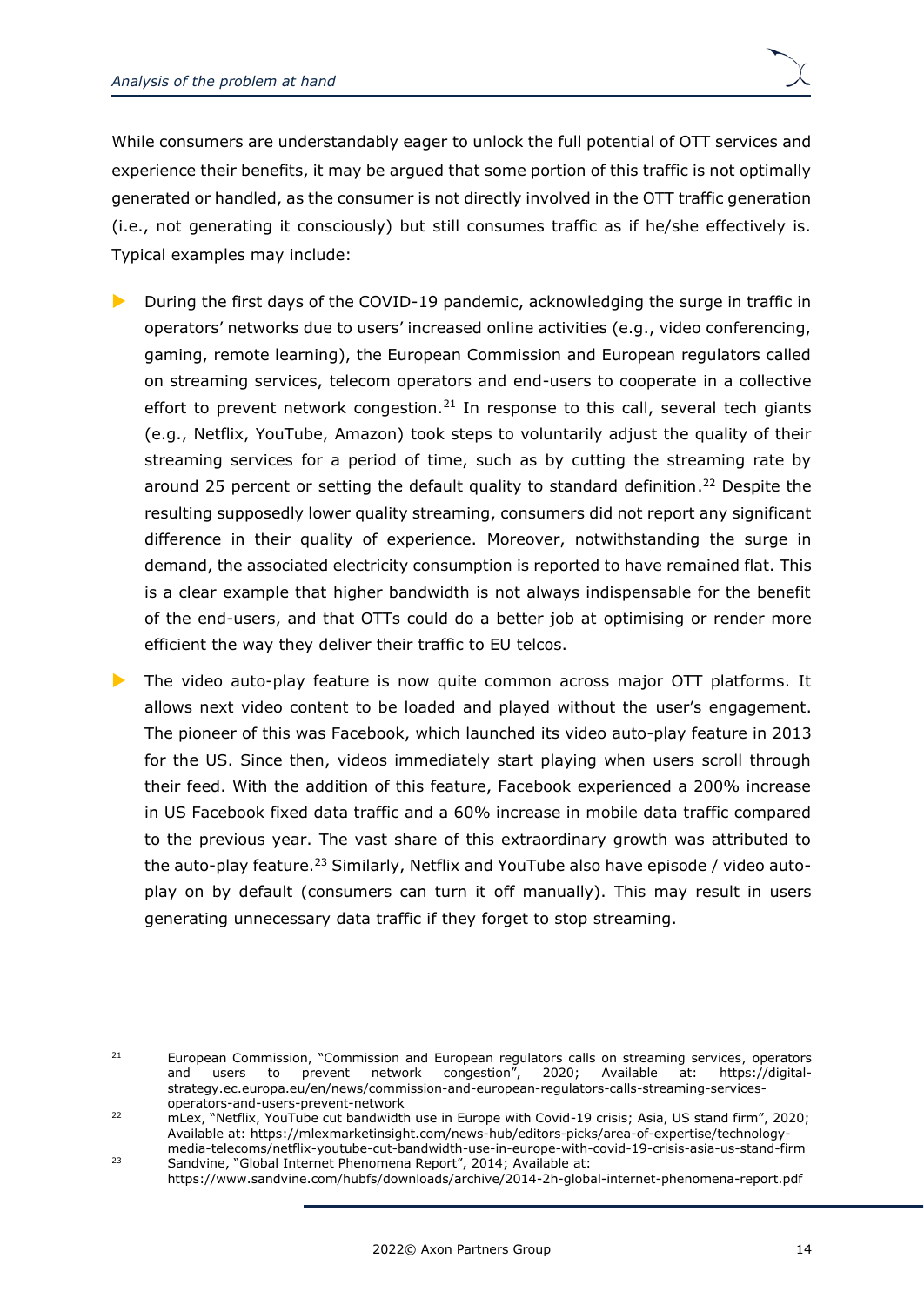**D** "Pre-fetching" practices allow OTTs that monetize their services through ads to download the content in the ad's link when this first appears on the user's screen, even before the user clicks on it. If the user clicks on the ad afterwards, the linked page is loaded from the initial cache. In those cases where the user does not click on the ads shown to him/her, the traffic generated to pre-fetch the content is simply useless.

At the same time, we can observe that OTTs do, indeed, take some steps towards increasing the efficiency of the media they use, e.g., through the use of latest highefficiency protocols and encoding techniques, and Content Delivery Networks (CDN) and/or caches. However, as seen already, these measures are not enough: data traffic keeps increasing exponentially, leading to higher costs for EU telcos, especially in the most capillary part of their networks.

The fact remains, therefore, that without any monetary incentives for OTTs to ensure an optimal generation of traffic (i.e., traffic that is essentially demanded by the end user), these perceive traffic offloading to EU telcos as being free of charge, thus generating a "tragedy of the commons" problem.

For this reason, we believe it is important to establish a price signal that will, on the one hand, allow telecom operators to increase their investment in very high-capacity networks and, on the other hand, create incentives for OTTs to optimize their traffic volumes, especially by reducing inefficiently generated traffic. The need for such adjustments, while not sufficient to solve the problem at hand, is evident in light of the present situation's serious costs for telcos – as described in the next subsection – and its broader negative externalities in the form of increased energy consumption and CO2 emissions.

# <span id="page-18-0"></span>**2.3. Quantification of costs borne by EU telcos from OTT traffic**

As may be inferred from the previous subsection, given the high share of data traffic concentrated in the hands of a small number of OTT players, these might logically be expected to contribute to a significant portion of EU telcos' costs to manage and deploy the networks conveying such traffic. This is consistent with the "beneficiary pays" model that is largely followed in most infrastructure markets (e.g., energy, water and transportation).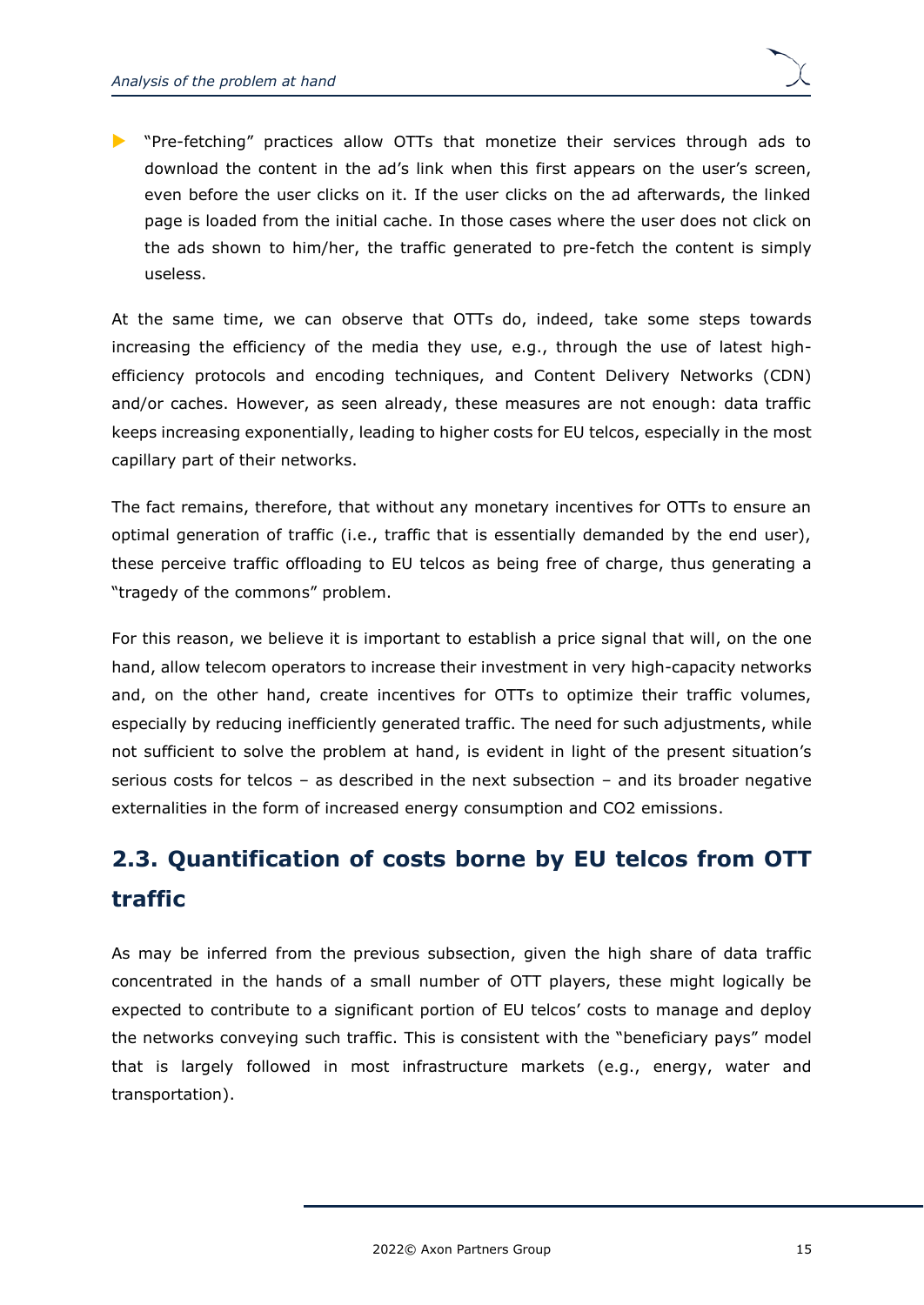In order to quantify this statement, Frontier Economics has recently performed a study<sup>24</sup> on behalf of Deutsche Telekom, Orange, Telefónica and Vodafone to estimate the costs that OTT traffic generated for fixed and mobile networks across the EU (EU-27 plus the United Kingdom) in 2021. This study calculates the total and incremental costs that OTTdriven traffic generates on EU network operators based on the current market situation and the methodology depicted below:



#### **Exhibit 2.4: Methodology followed by Frontier to calculate OTT-driven costs for EU telcos [Source: Frontier Economics]**

The results produced by Frontier are shown below:

| <b>Network type</b> | <b>Incremental</b><br>costs <sup>25</sup> | Total costs <sup>26</sup> |
|---------------------|-------------------------------------------|---------------------------|
| Fixed networks      | € 2-6 bln                                 | $\epsilon$ 8-10 bln       |
| Mobile networks     | € 13-22 bln                               | € 28-30 bln               |
| <b>TOTAL</b>        | $E$ 15-28 bln                             | $\epsilon$ 36-40 bln      |

**Exhibit 2.5: Total and incremental OTT-driven costs for EU telcos [Source: Frontier Economics]**

<sup>&</sup>lt;sup>24</sup> Frontier economics. "Estimating OTT traffic-related costs on European telecommunications networks", 2022. Available at: https://www.telekom.com/resource/blob/1003588/384180d6e69de08dd368cb0a9febf646/dl-frontier-

g4-ott-report-stc-data.pdf

<sup>&</sup>lt;sup>25</sup> Described in Frontier's report as the "total OTT costs that vary with traffic".<br><sup>26</sup> Described in Frontier's report as the "total costs that can be attributed to

<sup>26</sup> Described in Frontier's report as the "total costs that can be attributed to OTT traffic", which "include some costs which network operators incur to deliver traffic but which do not vary as the level of traffic increases".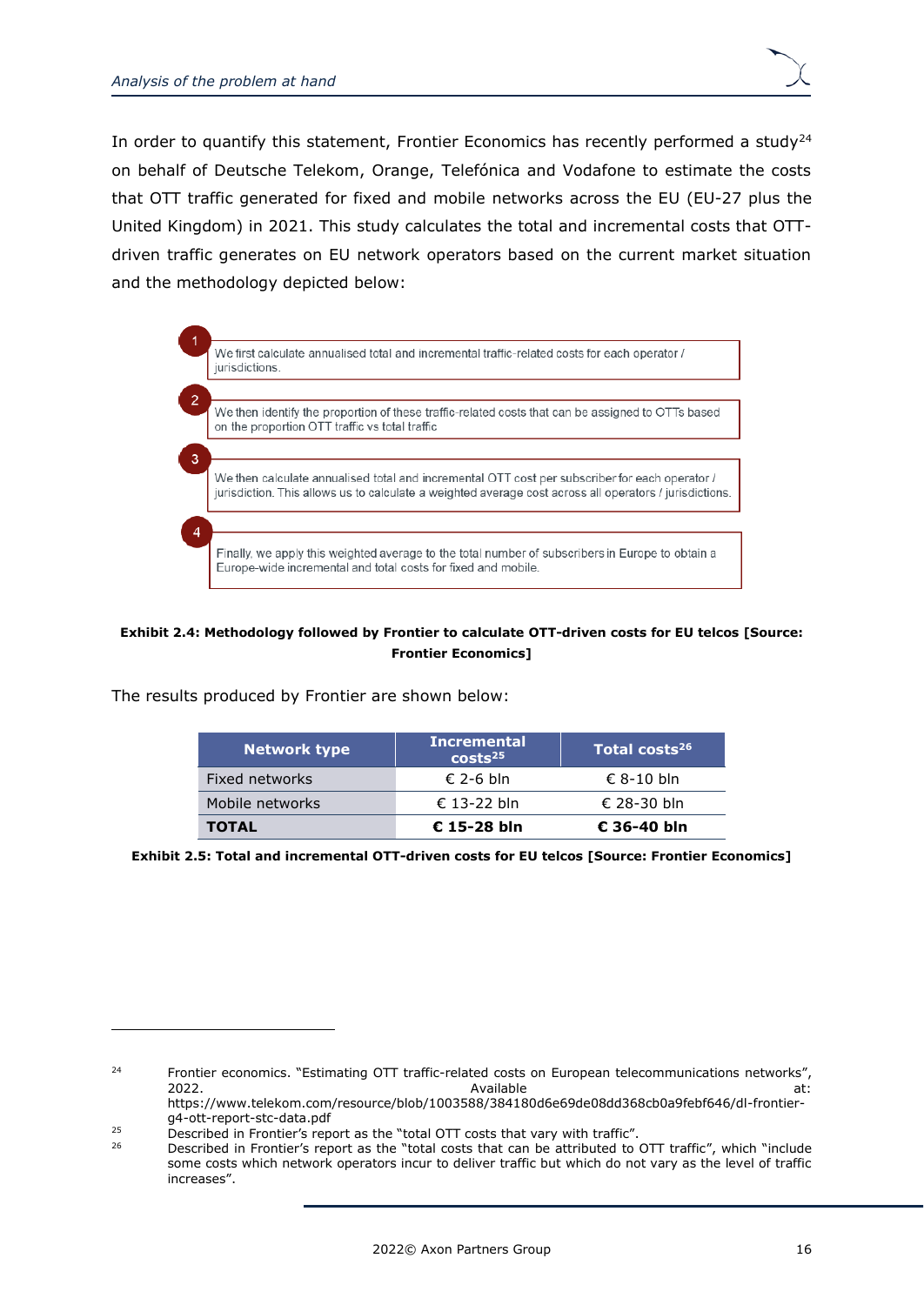## <span id="page-20-0"></span>**2.4. Root sources of the problems identified**

The problems discussed in the previous subsections result from an asymmetric bargaining power between major OTTs and telecommunications network operators in their commercial negotiation of the terms of transporting IP traffic. As will be discussed below, this asymmetry reflects the weak negotiating power of telcos vis-à-vis OTTs, and cannot be addressed through normal market mechanisms, without appropriate regulatory or policy measures that could help redress it.

As a direct result of this asymmetric negotiating position, large OTTs do not contribute (and are under no pressure to contribute) to the costs associated with investment in higher telecommunications network capacity and performance enabling the conveyance of OTT data traffic to end customers while maintaining QoS levels, despite this investment's fundamental and direct contribution to OTT services' growth and success. This situation raises questions that have been mirrored by the European Commission in its recent call for the development of adequate frameworks so that "*all market players benefiting from the digital transformation (…) make a fair and proportionate contribution to the costs of public goods, services and infrastructures*". 27

The root of the problem has two, closely interrelated aspects, which are discussed below, namely:

- 1. Asymmetric bargaining power of the players involved, and
- 2. Lack of a level regulatory playing field

### <span id="page-20-1"></span>**2.4.1. Asymmetric bargaining power of the players involved**

The last few years have witnessed a tremendous growth of large digital platforms' revenues and market capitalization as their services and products started to become vital in the lives of users. As a result, nowadays, Google, Facebook, Apple and Amazon are, each, larger (in terms of market capitalization) than the entire EU telco sector combined.

<sup>&</sup>lt;sup>27</sup> European Declaration on Digital Rights and Principles for the Digital Decade, COM (2022) 28 final, 26.1.22.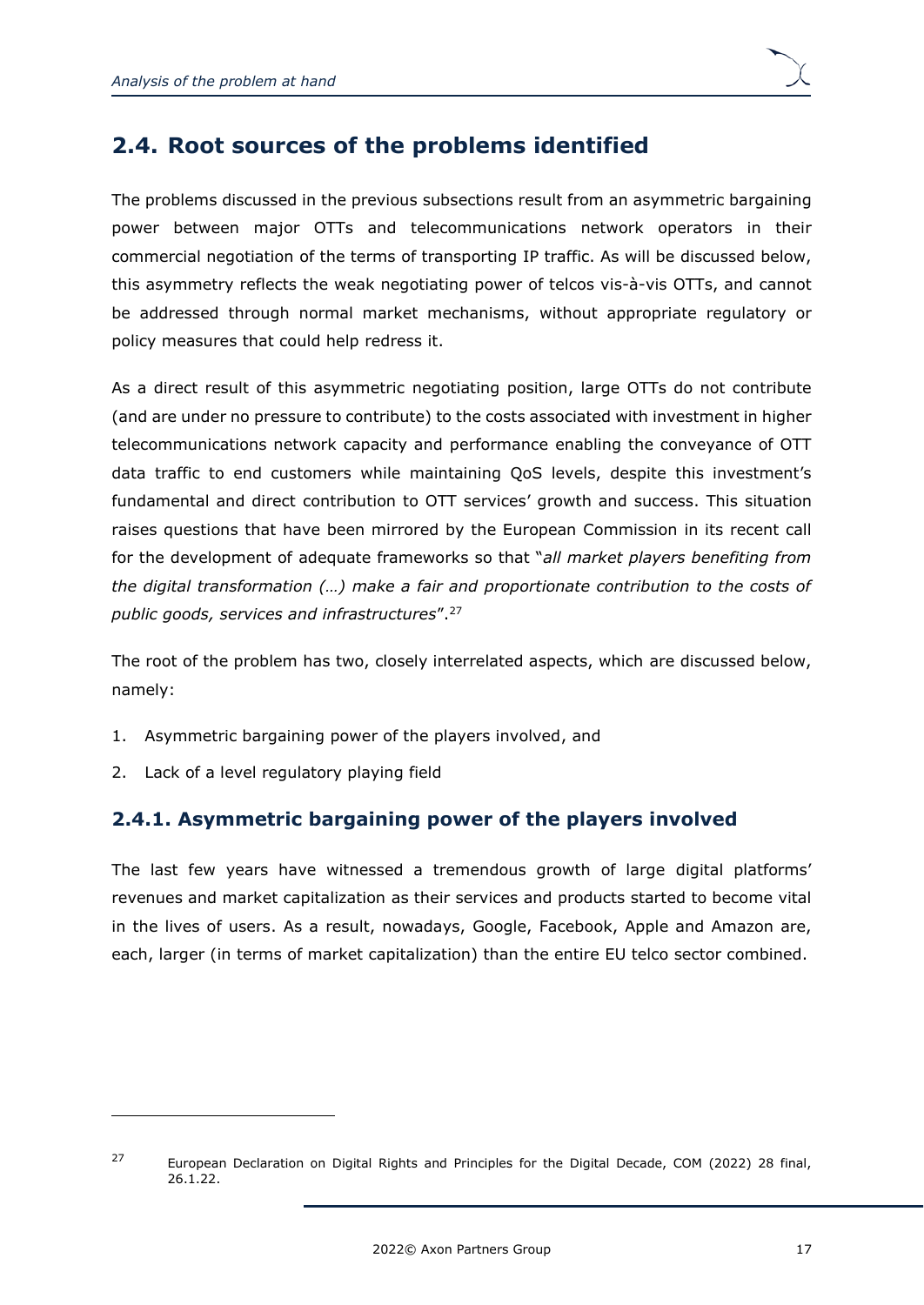



**Exhibit 2.8: Comparison of OTTs and EU telco market capitalization [Source: Axon based on Bloomberg]**

Such large differences in market capitalization already have important implications for OTTs' bargaining power vis-à-vis EU telcos, but they are not even the main cause of the relevant asymmetry, as this is more structural in nature: In essence, network operators are caught between increasing consumer demand for data-intensive OTT services on the retail side, to which they cannot respond with higher retail service prices (because of the competitive and regulated nature<sup>28</sup> of the market), and increasing traffic volume for such OTT services on the wholesale side, leading to additional costs for them, with no possibility to recover such costs through higher IP transit prices, as OTTs have the possibility to route their data via other operators, thereby circumventing direct interconnection in response to any such attempt.

More specifically, on the retail side, given the ever-increasing success of OTT content services, consumers consider them a must-have. In fact, certain OTT content services have become so indispensable that telecom networks cannot afford not to deliver them to their subscribers in a good quality, as these may otherwise immediately switch to another telco - an easy process in today's competitive retail telecoms markets in Europe.

On the wholesale side, OTTs are not strictly dependent on any specific network operator to deliver their services to consumers; alternatives are readily available. For instance, if a telecom operator attempts to negotiate a direct interconnection with large OTT content

 $28$  Even if indirectly, through margin squeeze / economic replicability ex-ante or ex-post tests.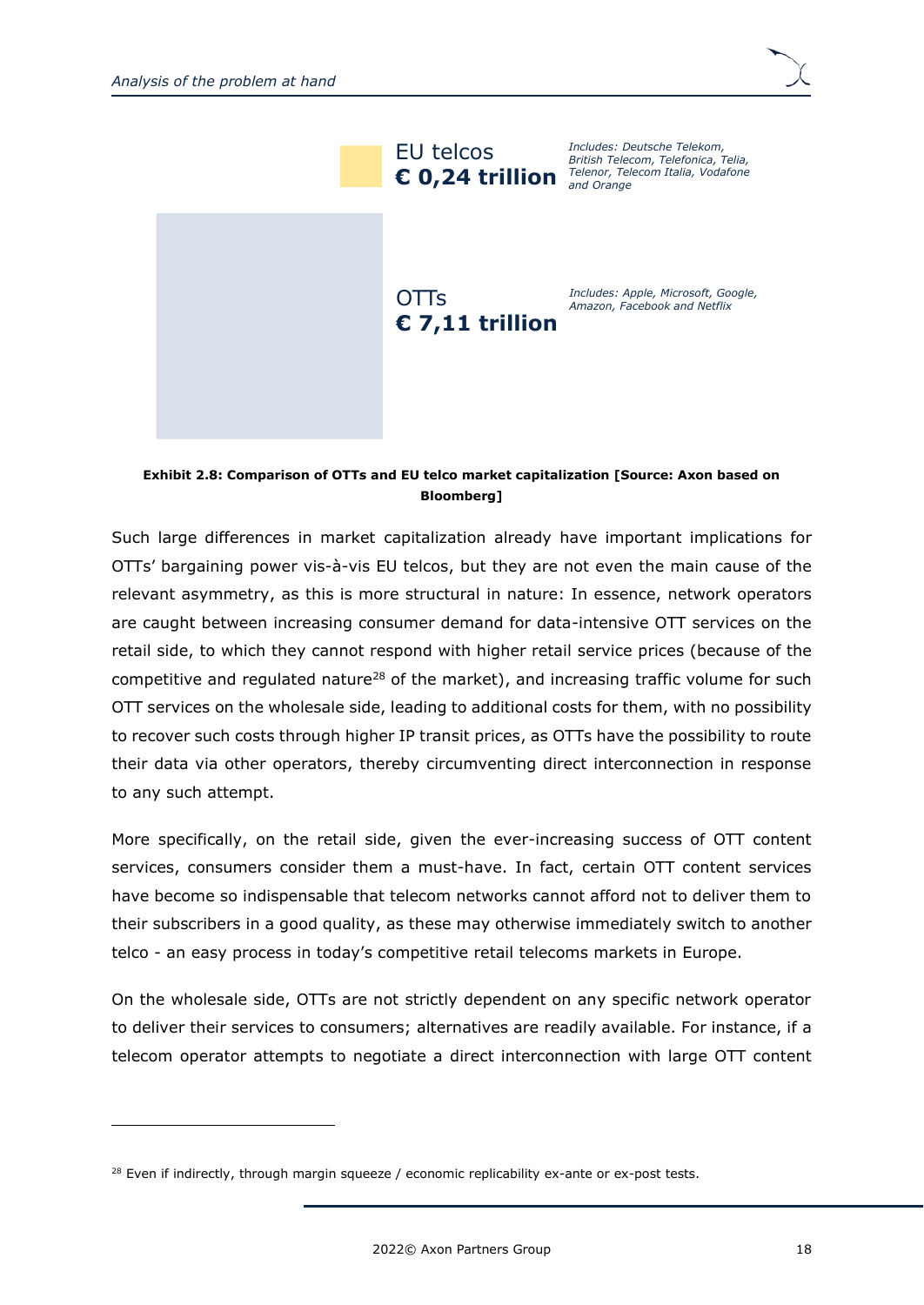providers, at prices that could remunerate the telecom operator's extra costs, such OTTs can readily leverage the availability of alternative, and free, routes for their traffic, which are connected to the same telco's network. This may result in a quality degradation of the relevant OTT services, which consumers generally attribute to their network operator.

This is because Internet traffic is rooted mainly through peering agreements between operators that were originally supposed to be of similar size and handle symmetrical traffic. Telecom network operators have no choice but to rely on such (free) peering agreements for at least a large part of their Internet traffic, and OTTs can thus reroute their traffic through any telco's peering agreement instead of negotiating a direct interconnection transit agreement, at a fee, with that telco.

Moreover, in such a rerouting scenario, OTT traffic can enter the telco's network through interconnection gates that are not properly designed for such extra OTT traffic. This can lead to the congestion of all incoming traffic and hence the risk of serious damage to the telco concerned, as its subscribers will be suddenly confronted with a deteriorated user experience - and will place the responsibility for this deterioration on the network operator. The risk of such situations has been expressly acknowledged by some competition authorities in the past.<sup>29</sup>

Moreover, the asymmetry in bargaining power results in a vicious circle: the more successful/dominant OTT content platforms are, the stronger their bargaining power and indispensability as a commercial partner, but also the higher their consumption of telecoms network capacity and hence the resulting costs for network operators.

Common market mechanisms that can normally help redress such asymmetries are not available here for the reasons explained in the subsection below; nor are there any regulatory mechanisms in place to address this problem, which thus suggests a form of market failure. The basic economic principle that those benefitting most from the usage of an infrastructure must also cover the costs they are causing does not apply to IP transport services.

As a result, EU telcos are placed at a serious disadvantage in negotiating their legitimate commercial interests when these are at odds against those of OTT providers. This situation

<sup>&</sup>lt;sup>29</sup> See Decision 12-D-18 of the French Competition Authority of 20 September 2012 on practices concerning reciprocal interconnection services in the area of Internet connectivity.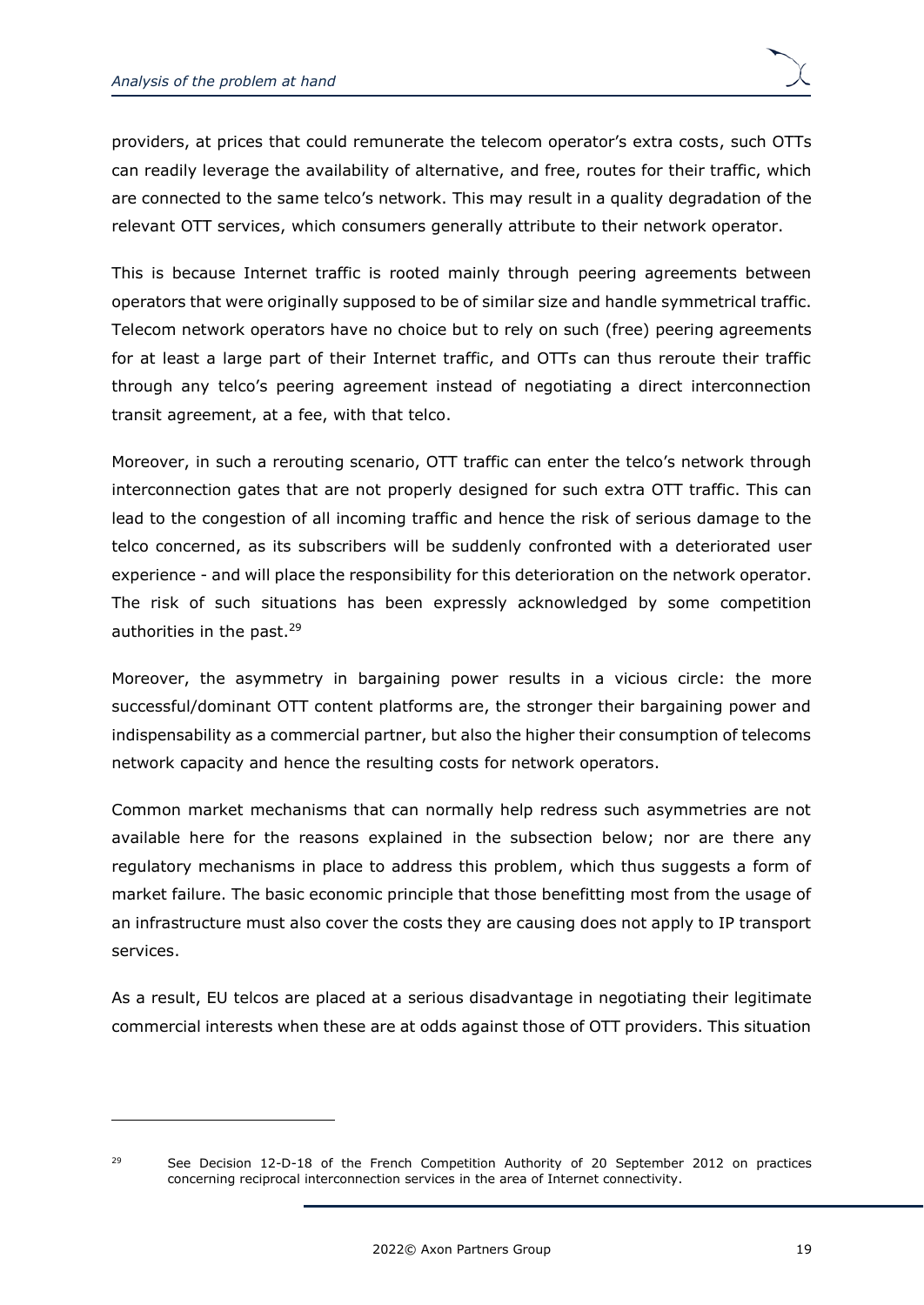tilts the scale radically towards the benefit of OTTs and does not allow network operators to negotiate fair terms with regard to their network costs.

This situation is not specific to EU telcos, and similar concerns are being voiced elsewhere. For example, in South Korea, Netflix and SK Broadband (SKB) are in the midst of a court dispute, with SKB claiming that its legacy free peering relationship cannot be sustained, and that Netflix must contribute a reasonable amount in line with those paid by local Korean content providers (e.g., Naver or Kakao). A June 2021 ruling found against Netflix, accepting two requirements to SKB, namely that (i) network use is essentially a cost; and (ii) it could be possible for SKB to ask Netflix for payment, even if SKB has not done so in the past. While Netflix has announced that it would appeal the court's decision and the procedure is not yet concluded, there are some obvious similarities between SKB's position and that of telecoms network operators in Europe or elsewhere.

It is interesting to note that, in other circumstances, even Netflix accepts contributing directly to the cost of its services' delivery to consumers: we understand that in the US areas with insufficient broadband coverage, which cannot support streaming services, Netflix delivers its content on DVDs. In those cases, customers pay Netflix for the DVDs, but Netflix pays the US Mail for the DVDs' delivery to its customers.

### <span id="page-23-0"></span>**2.4.2. Lack of a level regulatory playing field**

The market imbalance discussed under the previous heading is at least partly the result of the lack of a level regulatory playing field between OTTs and telecom network operators.

Today, strong competition on the EU retail telecommunications markets, in combination with regulatory intervention on the wholesale, and partly on the retail, level have contributed to a decline of profit margins for telcos' traditional retail revenue streams. Direct or indirect regulatory constraints leave network operators with little to no possibility of increasing retail service prices so as to reflect their increased production and investment costs.

Until now, OTTs have been exposed to competition law on an ex post basis only. This is about to change for some OTTs services, which will soon be governed by the Digital Markets Act (DMA) agreed recently by European co-legislators. But while the DMA's rules rightly aim at introducing a more balanced situation between gatekeepers and their users based on fairness, they are a horizontal regulation that will not tackle the specifics of the described bargaining power asymmetry between OTTs and telcos in any attempt to negotiate a fair agreement for the network investment and operational costs telcos bear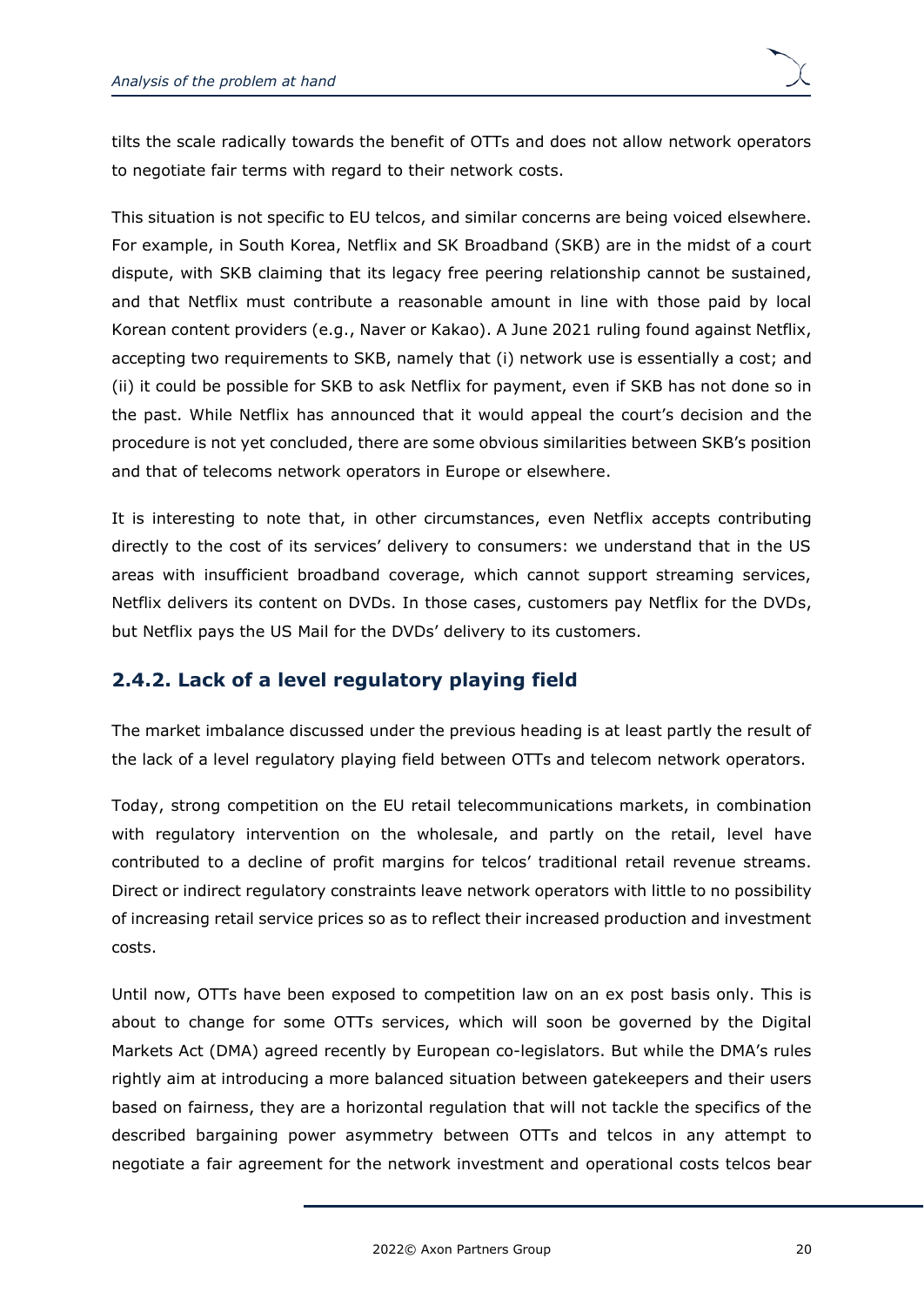to convey OTT traffic to end customers. This is, therefore, a regulatory void that remains to be addressed.

As another example of regulatory asymmetry, Internet service providers (ISPs) in the EU have a regulatory obligation to provide access to every public IP address worldwide (under the Open Internet Regulation). OTTs, on the other hand, are not obliged by any regulation to ensure their services' availability to every network in the EU.

The current EU regulatory and policy landscape thus constrains the margin for action by EU telcos, narrowing down their ability to engage in genuinely commercial and more flexible partnerships with OTTs with regard to IP transport. This situation may be harming not just EU telcos, but also the overall sustainability of the investment cycle necessary to increase the quality of digital products and services to EU citizens in the long term.

Going forward, the current unsustainable asymmetry between OTTs and telecoms network operators could be addressed through regulatory and policy tools such as those we discuss, at a high level, in Section [4.](#page-45-0)

## <span id="page-24-0"></span>**2.5. Potential consequences of the problem identified**

The combination of the factors presented in Section [2.4](#page-20-0) have led to a situation which, while seemingly sustainable in the past, shows alarming prospects for the future. In particular, if data forecasts suggesting an exponential growth of the data traffic moving forward become true, the future development of the EU telecoms sector may be at risk, as a result of the ever-growing investments EU telcos will be forced to make to accommodate exponential traffic growth without being able to recover the specific costs generated from OTT services – and this with EU telcos' retail revenues steadily falling year over year. The end result may have important economic, social and environmental implications, as described further in this Report, which could materialise taking into consideration the following parameters:

 **Investments required for FTTH and 5G networks**. EU telcos are investing heavily in Very High-Capacity Networks ('VHCN') for the provision of fixed (FTTH) and mobile (5G) services. These investments are indispensable in order to meet the ambitious targets set in the Digital Decade, which aims for gigabit connectivity for every household and 5G in every populated area of Europe by 2030. The investment required to meet these targets is substantial. It has been estimated that an additional  $£150$ billion is needed for full 5G rollout in Europe, while another €150 billion is required to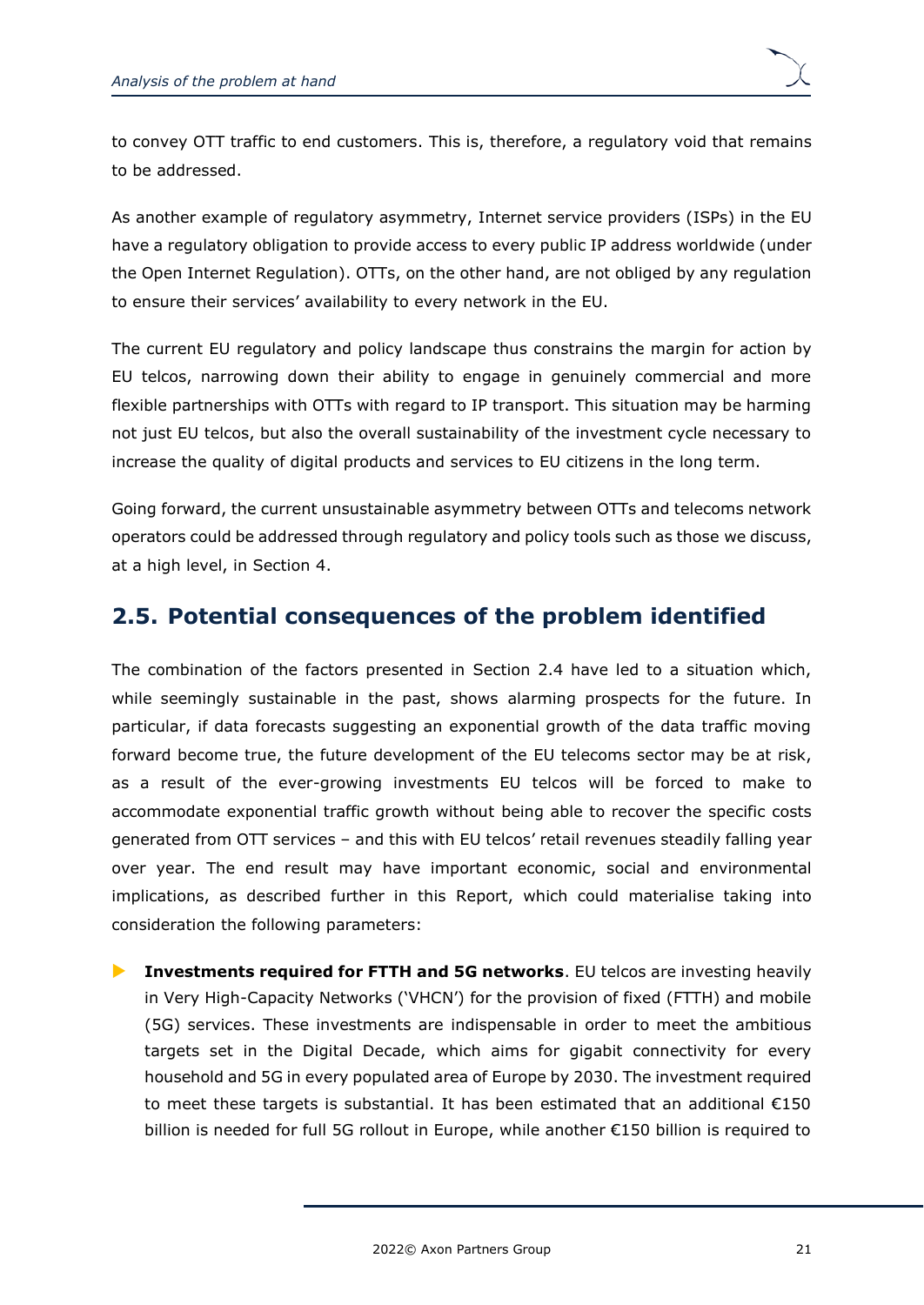upgrade fixed infrastructure and roll out FTTH to gigabit speeds in Europe.<sup>30</sup> Even Meta acknowledges that the grand ambition of building the ultimate "metaverse" will not be possible if there are no drastic improvements in today's telecoms networks.<sup>31</sup> From an economic point of view, investments for new fixed and mobile access network technologies (i.e., 5G and FTTH), are shown to bring significant uplift to GDP and employment levels. These economic benefits can be attributed to the enhanced efficiency and productivity levels supported by these new technologies, and the industry-wide adoption of their various use-cases. If, at the same time, EU telcos have to cope with increased OTT-driven traffic without fair and proportionate compensation, these benefits to the European economy may be delayed, which may represent an important opportunity cost.

 **Investment in quality of service and innovation**. This situation also extends to other operators' initiatives that aim to spur digital innovation, and which may not receive sufficient capital (such as the development of edge and cloud solutions). This, in turn, suggests a negative impact on EU Member States' innovation perspectives, and ultimately on consumers, who are deprived of an opportunity of earlier access to new and innovative technologies.

 **Environment and sustainability**. Increased data traffic comes with important negative externalities for sustainability. In particular, some argue that the substantial growth envisaged for data traffic could drive higher energy use in telco networks, with important ramifications for greenhouse gas (GHG) emissions. To minimize the impact, telecom operators are developing a wide range of actions to optimise their network functions, develop a circular economy and use renewable energy, and they are investing heavily to phase out energy-intensive legacy networks in favour of greener technology to increase network efficiency. While efforts in this area have been widely successful in the last few years, the International Energy Agency argues that significant investments in R&D on efficient next generation computing and communications technologies will be needed to keep up with growing data demand.<sup>32</sup> While the main OTT players have launched a number of green initiatives to improve their footprint on the planet, $33$  it is also true that the increasing data traffic they are responsible for is the main driver for the increasing energy use; and yet the negative externalities of energy expenditure or  $CO<sub>2</sub>$  emissions are not passed on OTTs, thus

<sup>30</sup> ETNO, "Connectivity & Beyond", 2021; Available at:

<https://etno.eu/component/attachments/attachments.html?task=download&id=8050>

<sup>31</sup> CNBC, "Meta says its metaverse ambitions won't be possible without better cellular networks", https://www.cnbc.com/2022/03/02/meta-says-todays-cellular-networks-arent-ready-for-themetaverse.html

<sup>32</sup> IEA, "Data Centres and Data Transmission Networks". www.iea.org/reports/data-centres-and-datatransmission-networks

<sup>&</sup>lt;sup>33</sup> E.g., see sustainability.fb.com or sustainability.google.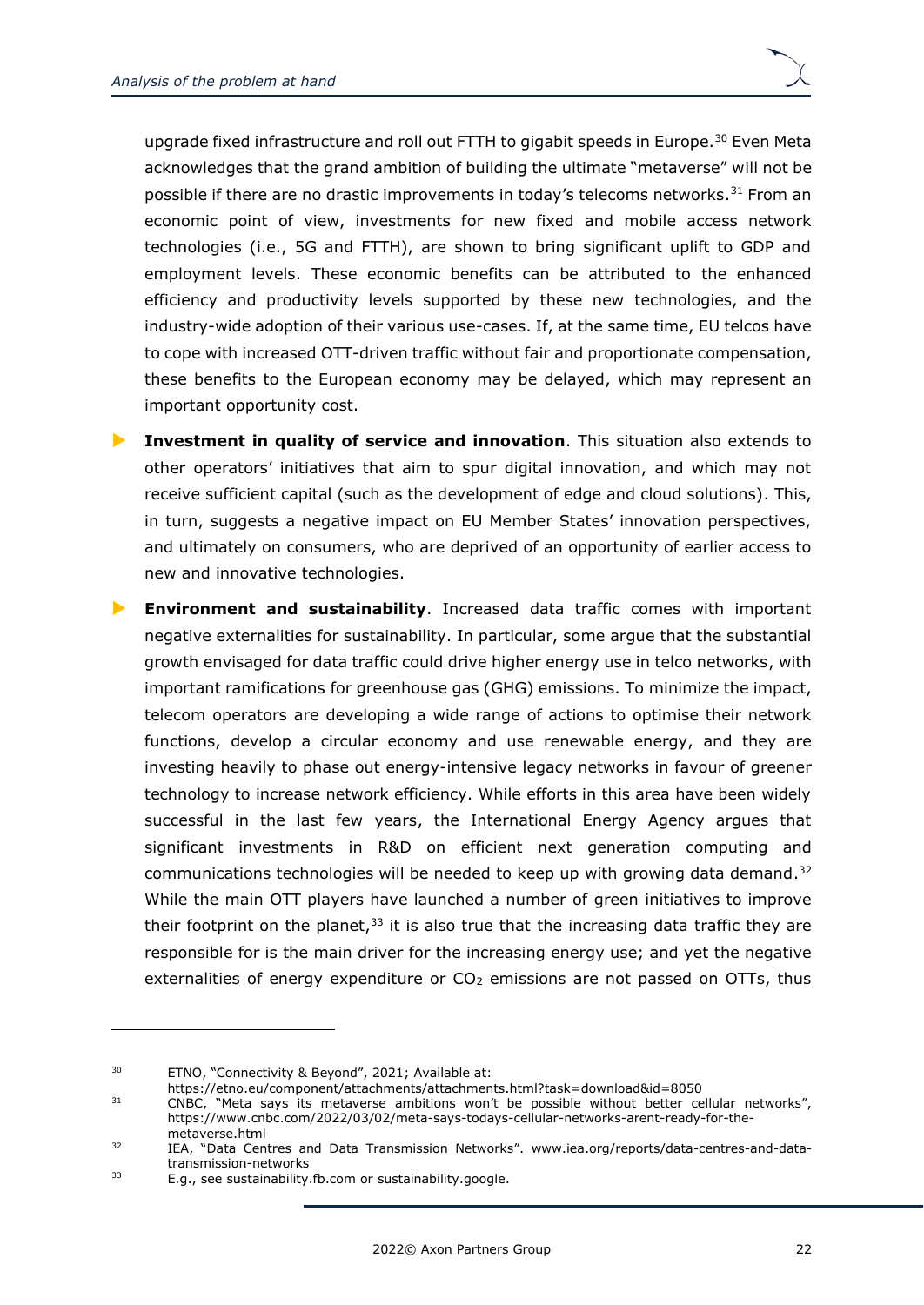providing them with no incentive for a more efficient data traffic generation, which could be implemented through "green algorithms" from the design stage. If investment efforts are to be focused on sustaining OTT-traffic growth, the progress to be made in the reduction of energy consumption and, therefore,  $CO<sub>2</sub>$  emissions, is likely to move forward at a more sluggish pace.

Overall, we can observe that EU telcos are already engaging in an enormous investment effort to maintain a high quality of service. Nevertheless, it would be against all economic logic to believe they can further increase capital intensity in a landscape of diminishing revenues. Meanwhile, investment requirements on (i) core and access networks to cope with OTT traffic, (ii) next-generation access networks for all EU citizens, and (iii) innovation and sustainability are all expected to keep increasing in the coming years. This situation suggests that the current relationship between EU telcos, OTTs and EU citizens, far from evolving into a virtuous cycle, is currently unsustainable. Given the tight margins of EU telcos' operations, a further deterioration of the current situation (e.g., a continuation of the surge in data traffic under the current setup) is bound to have significant negative socio-economic consequences moving forward.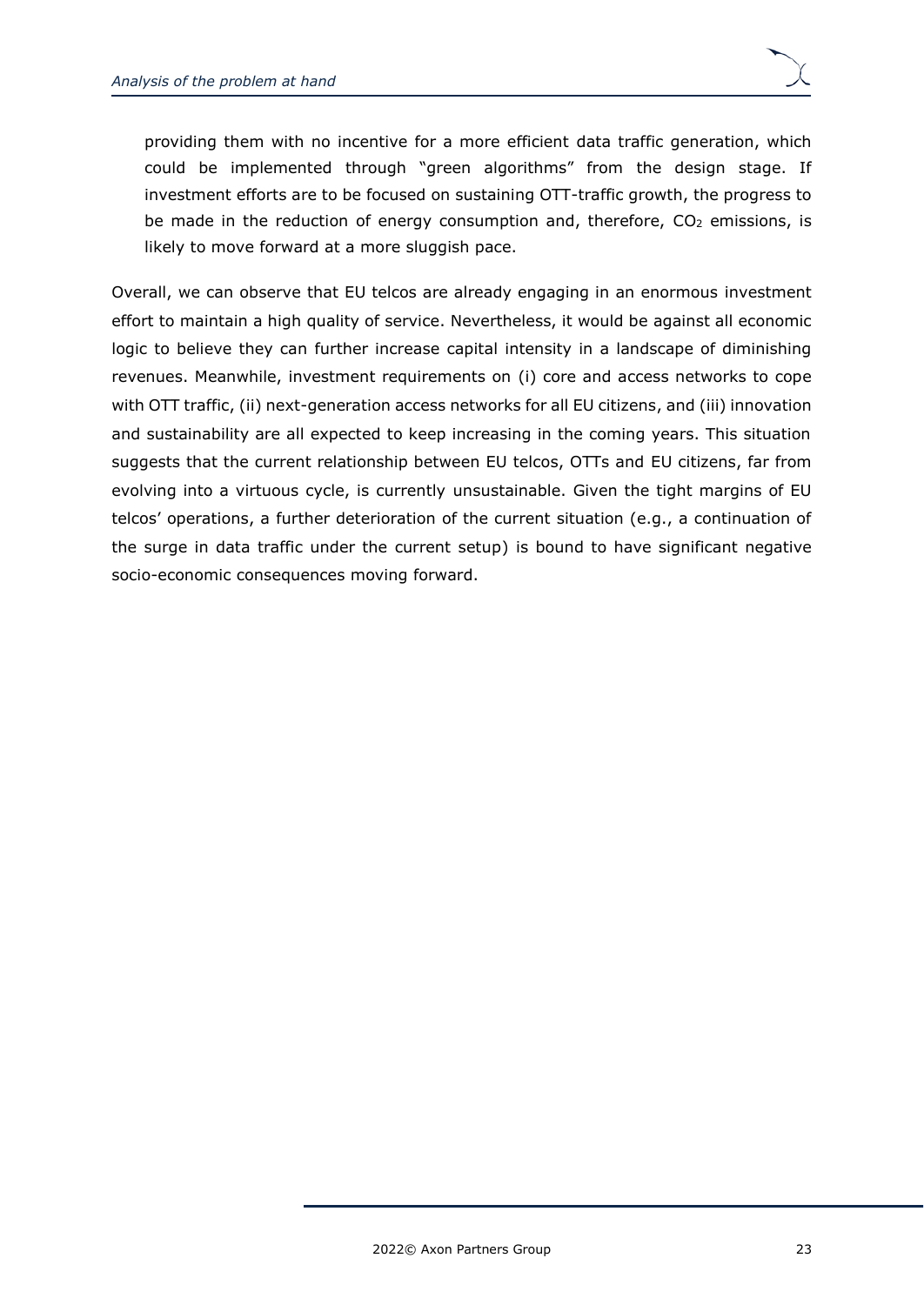

## <span id="page-27-0"></span>**3. Socio-economic impact assessment**

The primary objective of this section is to assess the potential impact, on key sustainability indicators, of a proportionate participation of OTTs in the costs of the traffic they induce on telecoms networks, insofar as these costs relate to the development of the necessary telecommunications infrastructure (i.e., 5G and FTTH). As quantifying such a proportionate participation falls outside this study's scope, and for the sake of illustration only, this section explores the impact of a  $\epsilon$ 20 billion/year hypothetical participation from OTTs<sup>34</sup> in network infrastructure deployment – a rounded, purely indicative, base reference as an example for the order of magnitude discussed in section [2.3.](#page-18-0) The conclusions at the end of this section then summarise the socio-economic implications of alternative levels of participation of OTTs, ranging from €10 billion up to €30 billion, along the levels discussed in section [2.3.](#page-18-0)

The impact analyses presented in this section are economic, social and environmental.

## <span id="page-27-1"></span>**3.1. Analysis of the economic impact**

The impact on the economy can be looked at from multiple angles, but the two most prominent ones, which are discussed below, include Gross Domestic Product (GDP), and Employment.

### <span id="page-27-2"></span>**3.1.1. Impact on GDP**

#### **Background**

ETNO<sup>35</sup> estimates that 5G alone can bring €113 billion annual uplift on European GDP by 2025 (stemming from four distinct verticals<sup>36</sup> and environments<sup>37</sup>). It also estimates that communities with more than half of the population connected to FTTH broadband, with speeds of at least 1 Gbps, had a per capita GDP of 0.9 to 2.0 percent higher than those without fibre broadband.

<sup>&</sup>lt;sup>34</sup> As suggested in section [4,](#page-45-0) we would expect such participation to come only from a handful of OTT providers – those generating the vast majority of data traffic.

<sup>35</sup> ETNO, "Connectivity & Beyond", 2021; Available at:

[https://etno.eu//downloads/reports/connectivity%20and%20beyond.pdf](https://etno.eu/downloads/reports/connectivity%20and%20beyond.pdf)

<sup>&</sup>lt;sup>36</sup><br>First-order benefits for Automotive, Healthcare, Transport, Utilities verticals.<br>Second order benefits for Smart City. Non-urban, Smart Home and Workelas

Second-order benefits for Smart City, Non-urban, Smart Home and Workplace environments.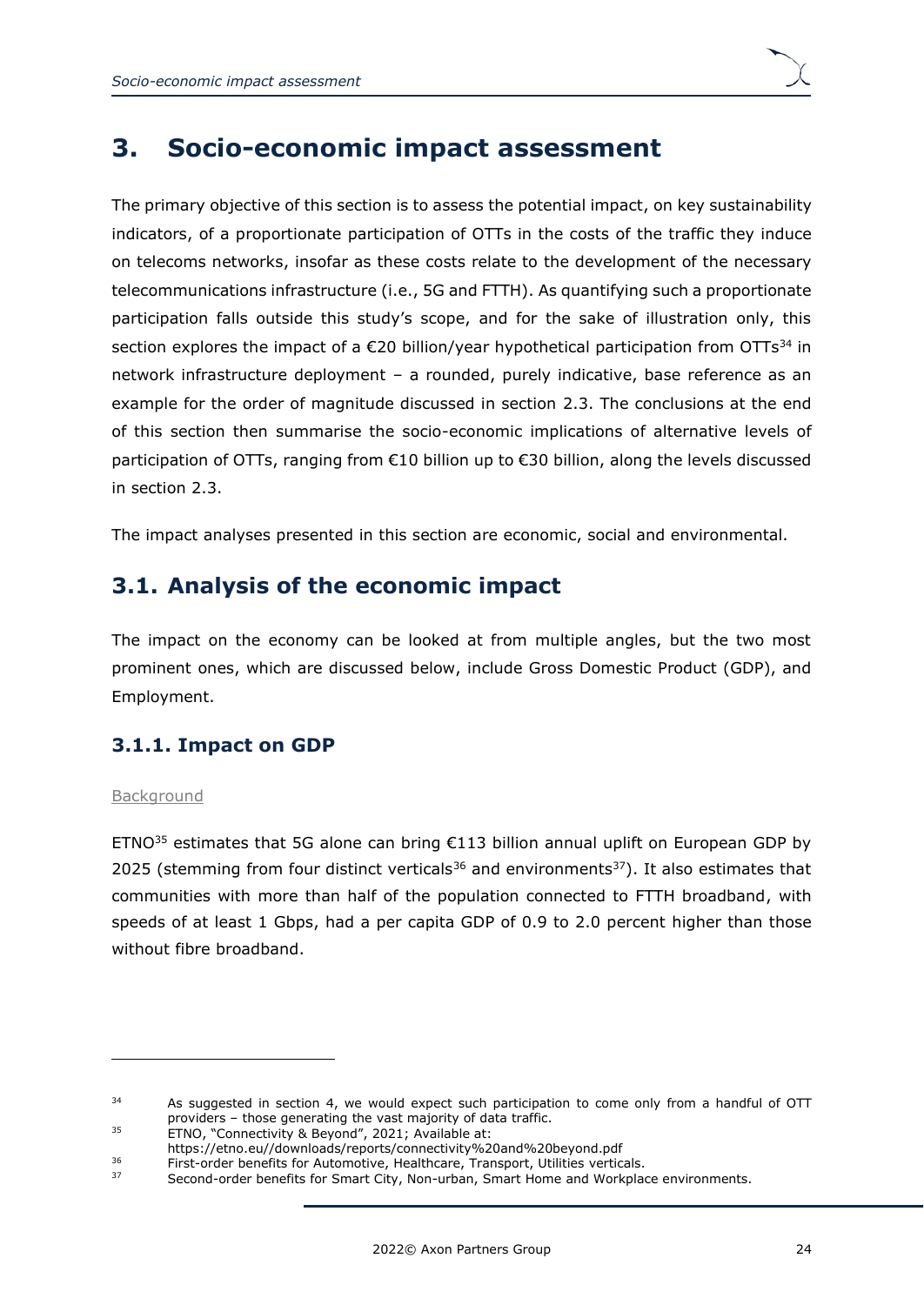#### Impact analysis (5G)

To reach the potential benefits of 5G, the same ETNO report estimates that €150 billion of investment is required to build the necessary infrastructure to unlock the full potential of 5G in Europe.

Since the introduction of 5G to Europe in 2019, there has been a rapid increase in the coverage metrics. As such, ETNO's figures show that 62% of the European population was covered by at least one 5G network by the end of 2021, which was twice the coverage of 2020.<sup>38</sup>

However, as ETNO recognizes, achieving full coverage will not be sufficient to unlock the full potential of 5G networks, as currently many developments mostly leverage on the low bands (i.e., 700 MHz band), which still do not suffice to unlock all the potential of 5G networks. A large proportion of the investment needed from operators will involve the deployment of capacity-based 3.5 GHz spectrum cells, which is more capital intensive.

Since the initial 5G deployments in Europe in 2019, operators have invested a total of approximately €7.1 billion in the rollout of 5G networks out of the total €50.5 billion invested in mobile networks between 2019-2021. Over time, we expect that more and more of the CapEx in mobile networks will be allocated to 5G. The exhibit below presents our relevant estimates, based on historical patterns on investments for 5G and other mobile technologies.



**Exhibit 3.1: Historic and forecasted evolution of EU telcos' investments in mobile networks, broken down by 5G and other mobile technologies [Source: Axon based on data from ETNO]**

<sup>&</sup>lt;sup>38</sup> ETNO, "The State of Digital Communications 2022", 2022; Available at: [https://www.etno.eu/downloads/reports/state\\_of\\_digi\\_2022.pdf](https://www.etno.eu/downloads/reports/state_of_digi_2022.pdf)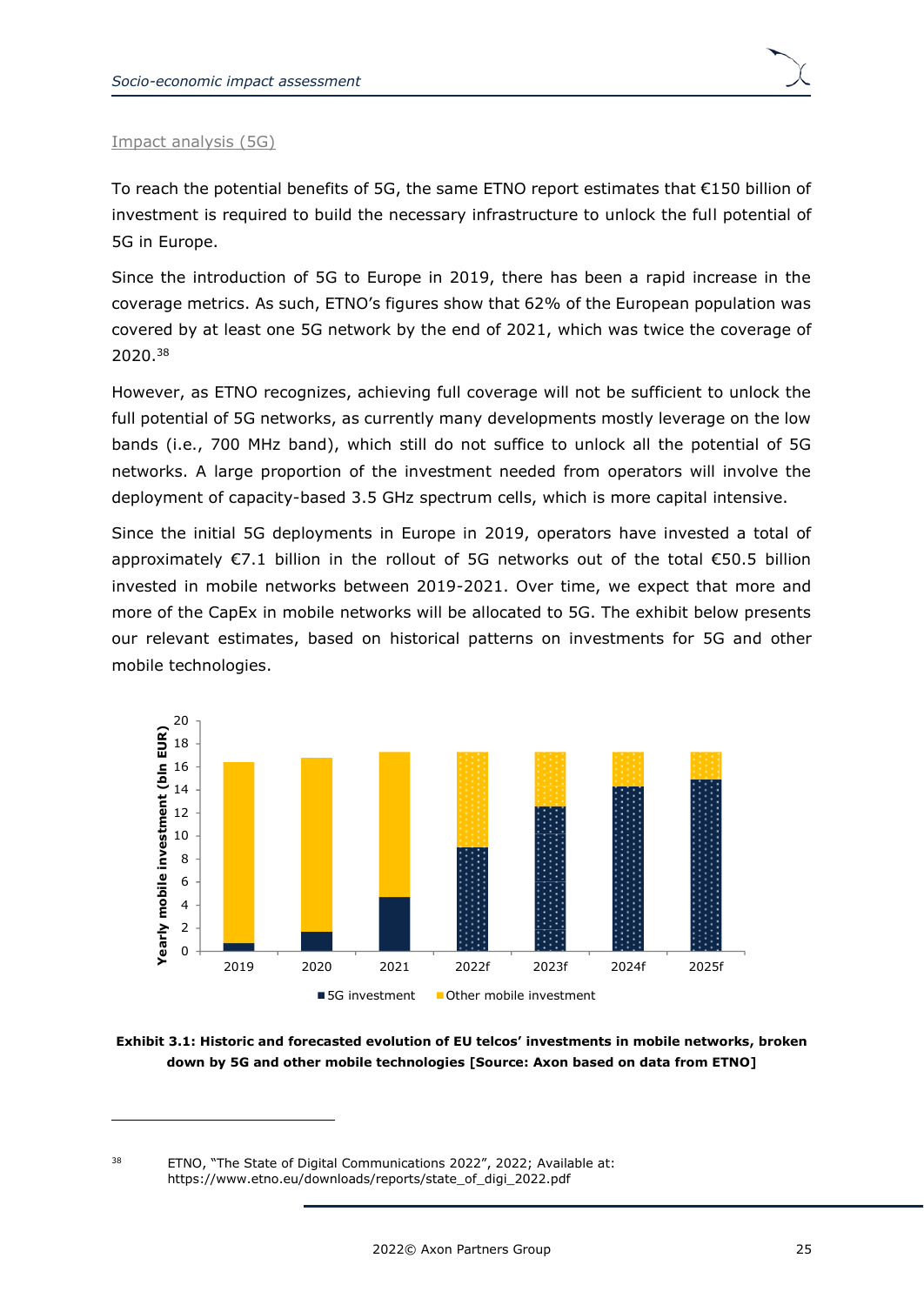



#### **Exhibit 3.2: Historic and forecasted evolution of EU telcos' investments in 5G [Source: Axon based on data from ETNO]**

However, if more funds were available, this would support operators getting closer to this target. Assuming a contribution of €20 billion per year from the OTTs, and assuming that 60% of this would be allocated to the deployment of 5G networks based on EU network operators' historic share of investments between mobile and fixed networks, the investment gap would be reduced by €48 billion by 2025. This additional investment could serve to increase the capillarity of networks and optimise the performance of 5G in particular, ensuring that its benefits reach more and more consumers and businesses all over the EU.

Assuming that the potential benefit to be extracted from 5G can be linearly related to the percentage of the investment incurred, OTTs' participation in infrastructure deployment costs would be expected to result in a potential increase of Europe's GDP by €36.16 billion in 2025.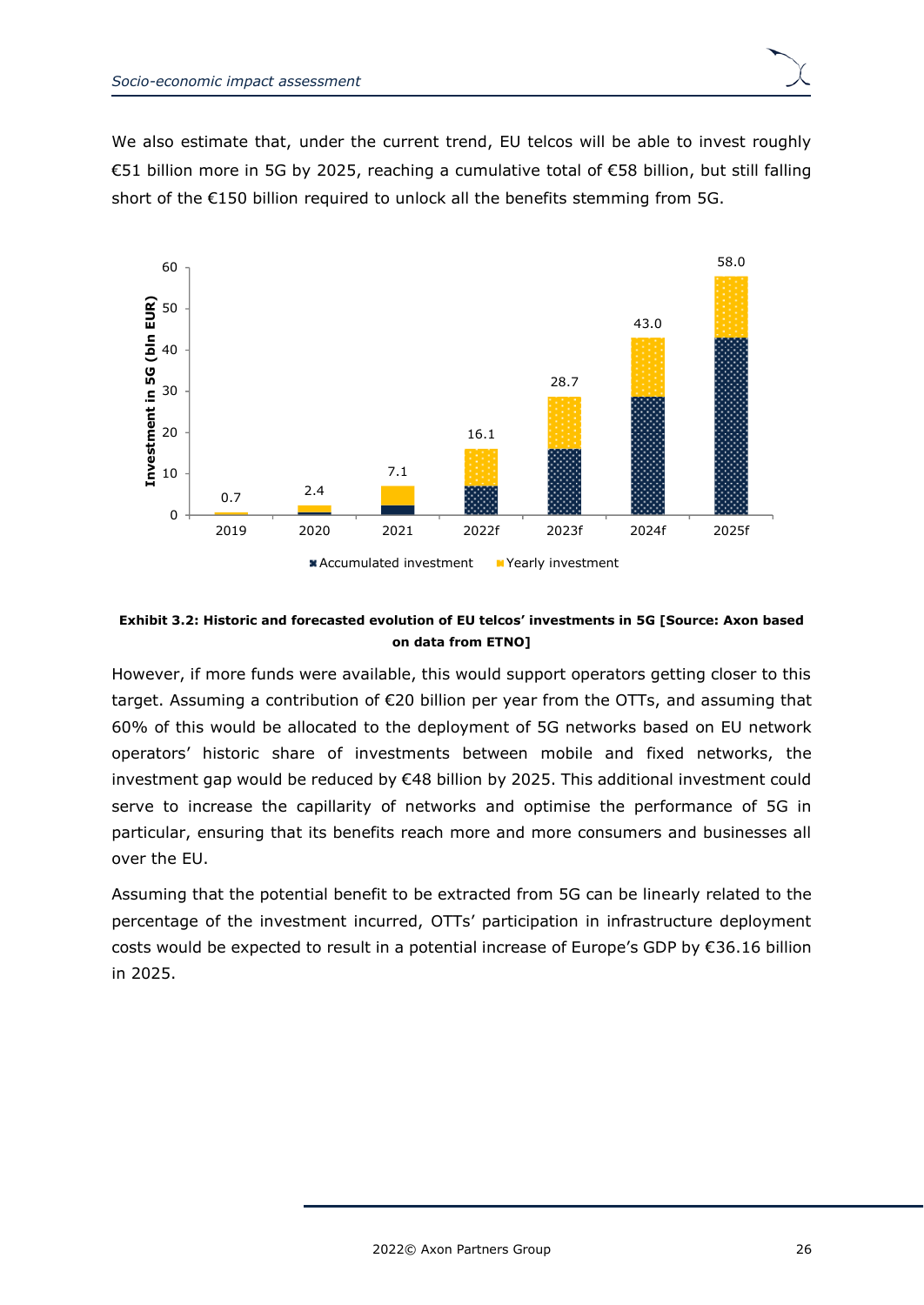#### Impact analysis (FTTH)

ETNO estimates that the migration to FTTH gigabit networks across Europe will require an additional investment of  $E$ 150 billion.<sup>39</sup> However, if investments were to continue at current levels (at a rate of roughly €10 billion per year), operators would not be expected to reach the required €150 billion to bring FTTH to all citizens until at least 2033.



**Exhibit 3.3: Historic and forecasted evolution of EU telcos' investments in FTTH [Source: Axon based on data from ETNO]**

Based on data published by ETNO,<sup>40</sup> 51% of the European households had access to FTTH networks in 2021, which have necessitated a cumulative investment of €43.5 billion by network operators. Based on past observations on the relationship between FTTH coverage levels and cumulative investment in FTTH networks, and considering ETNO's estimate of €150 billion required to reach 100% FTTH coverage, we can draw the following projection on the ratio between FTTH investment and FTTH coverage:

<sup>39</sup> ETNO, "Connectivity & Beyond", 2021; Available at:

[https://etno.eu//downloads/reports/connectivity%20and%20beyond.pdf](https://etno.eu/downloads/reports/connectivity%20and%20beyond.pdf) <sup>40</sup> ETNO, "The State of Digital Communications 2022", 2022; Available at:

[https://www.etno.eu/downloads/reports/state\\_of\\_digi\\_2022.pdf](https://www.etno.eu/downloads/reports/state_of_digi_2022.pdf)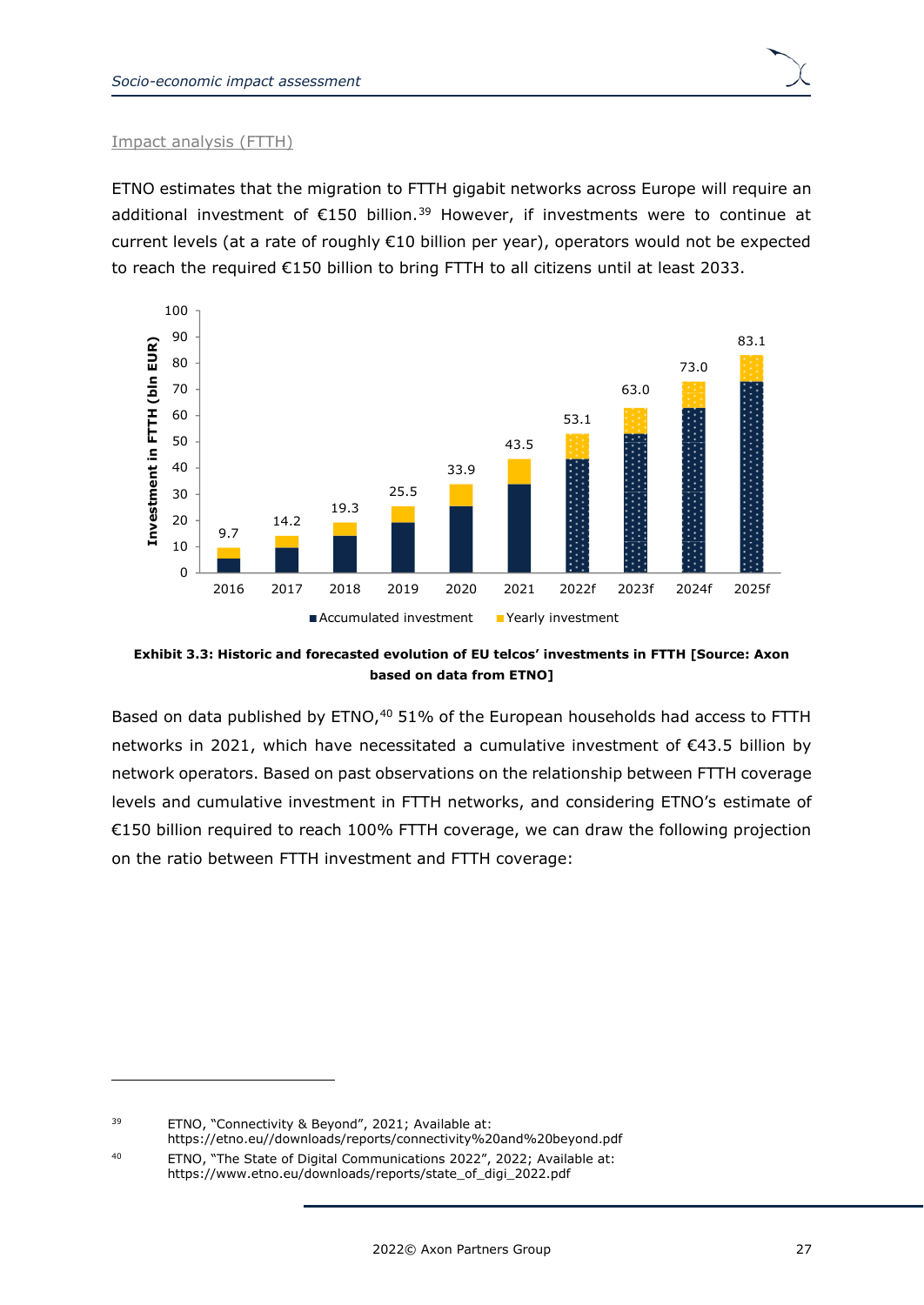

**Exhibit 3.4: Relationship between FTTH investment and coverage [Source: Axon based on data from ETNO]**

As the above exhibit shows, if the current investment trend is maintained over the following years (reaching a cumulative investment of €83.1 billion by 2025), EU network operators would achieve a 74.8% FTTH coverage. On the other hand, if one assumes a contribution of €20 billion per year by OTTs (of which 40% was allocated to FTTH deployment), 88.0% FTTH coverage would be achieved by 2025 – representing an improvement of coverage levels by 13.2 percentage points.

If we consider the GDP impact of increased FTTH broadband availability levels (uplift of 0.9% to 2.0% in GDP per capita), a contribution from OTTs could lead to somewhere between  $\epsilon$ 16.29 and 36.20 billion<sup>41</sup> in value creation for the EU's GDP.

#### Conclusion

In sum, if OTTs participated with €20 billion per year in the deployment costs of 5G and FTTH networks, GDP could be expected to raise by somewhere between €52 and 72 billion in 2025 in the EU27 (+UK).

<sup>41</sup> Calculated as the additional population covered thanks to OTTs' contribution (13.2%) times EU's GDP (€13,690 bn) times the 0.9 – 2.0% GDP uplift.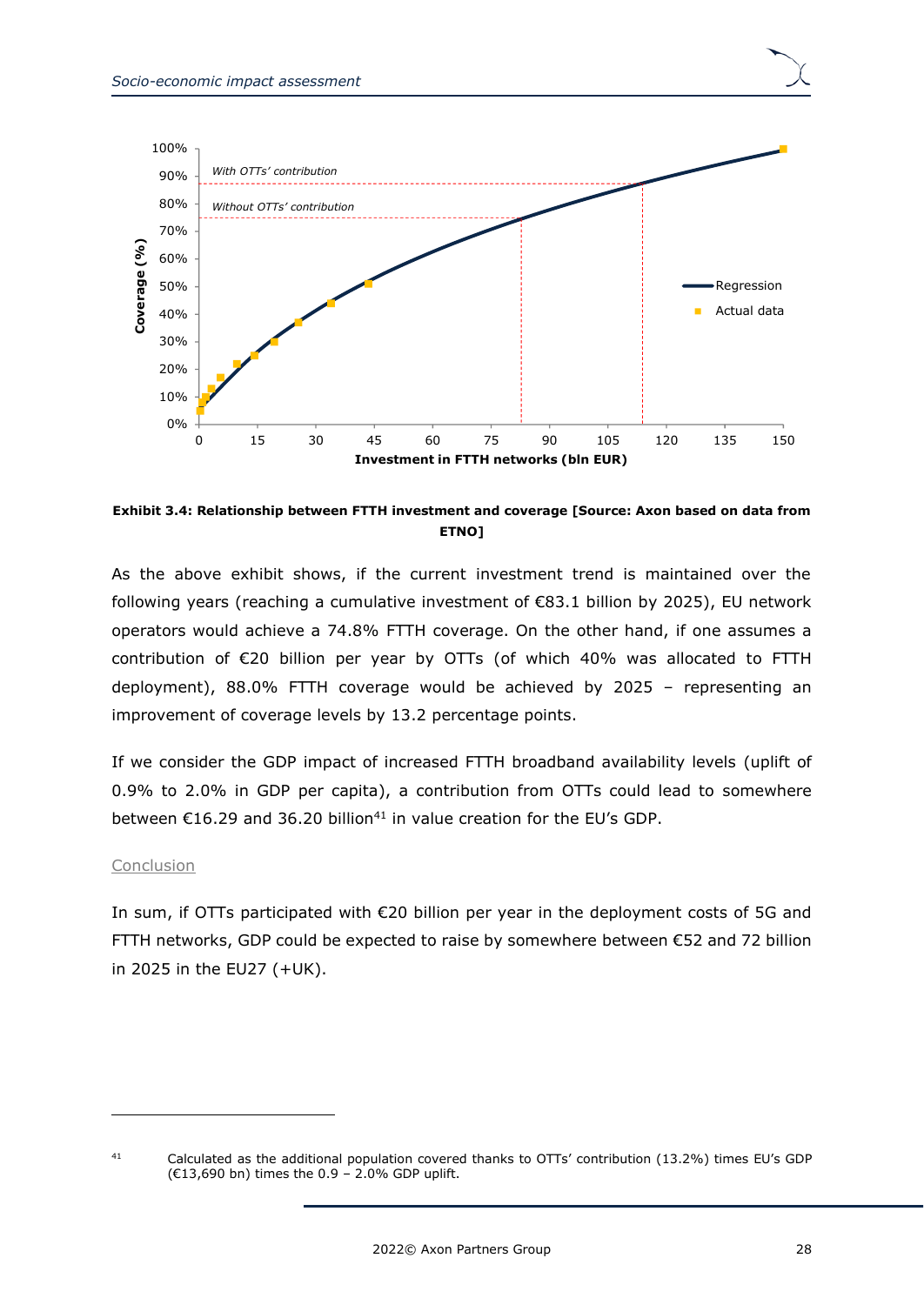

### <span id="page-32-0"></span>**3.1.2. Impact on employment**

#### Background

Generally, increasing investment in any given industry is expected to have a direct and indirect impact on employment. The 5G-driven impact on employment was already measured by the European Commission in its report on the *Identification and quantification of key socio-economic data to support strategic planning for the introduction of 5G in Europe.*<sup>42</sup>

The European Commission considered direct and indirect multiplier effects based on data from Eurostat and the OECD to determine the potential impact that an increase in investment on 5G could have on direct and indirect employment. In particular, based on the outcomes of this report, the EC expected that an increase of €1 billion in 5G investment would generate 42,000 direct and indirect jobs (FTEs) in the EU.

Based on the methodology used in that report – the Leontief's inputs-outputs multipliers – equivalent results would be obtained for FTTH-related investments.

#### Impact analysis

As inferred from the EC's study, we may conclude that OTTs'  $\epsilon$ 20 billion yearly contribution in infrastructure usage costs (5G + FTTH) would result in the generation of 840,000 direct and indirect jobs (FTEs) annually.

## <span id="page-32-1"></span>**3.2. Analysis of the social impact**

For present purposes, social impact will be measured from two perspectives: quality of service and innovation. The subsections below discuss each of these aspects in detail.

### <span id="page-32-2"></span>**3.2.1. Impact on quality of service**

#### Background

5G and FTTH bring a number of well-known benefits for consumers and enterprises, including faster speed, lower latency, and better reliability.

<sup>42</sup> European Commission, "Identification and quantification of key socio-economic data to support strategic planning for the introduction of 5G in Europe", 2016; Available at: [https://connectcentre.ie/wp-content/uploads/2016/10/EC-Study\\_5G-in-Europe.pdf](https://connectcentre.ie/wp-content/uploads/2016/10/EC-Study_5G-in-Europe.pdf)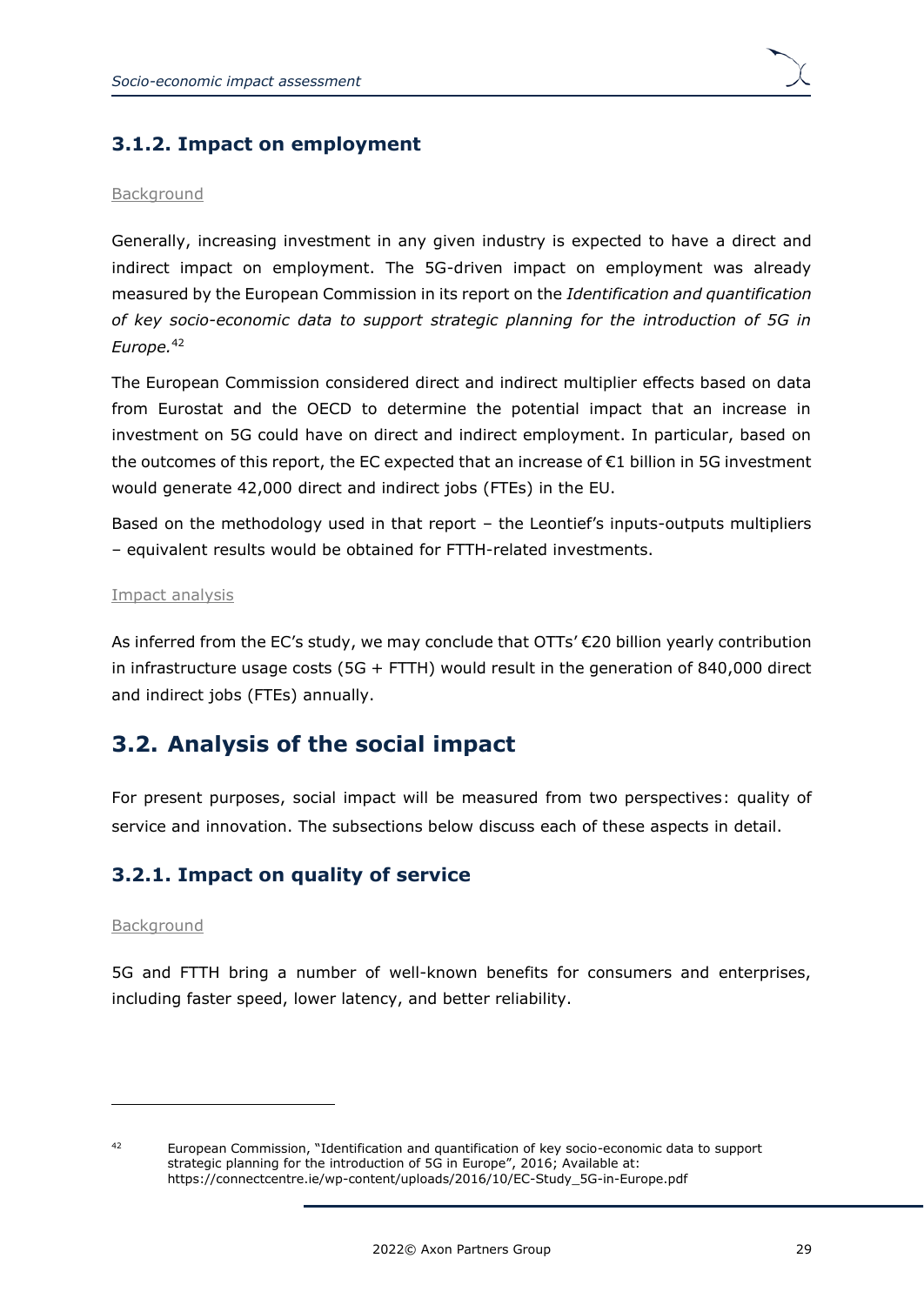As digitalisation of our society is ongoing, new value-added services, including those offered by OTT players, will continue to develop, calling for improved connectivity to be provided by EU network operators. This is highlighted, for example, in the European Commission's *2030 Digital Compass: the European way for the Digital Decade*:

"*By the end of this decade, new digital communications features and capabilities such as high-precision, holographic media, and digital-senses over the networks, are expected to provide a whole new perspective to a digitally enabled society underpinning the need for gigabit connectivity. Well before the end of the decade, businesses will need dedicated Gigabit connections and data infrastructures for cloud computing and data processing, in the same way as schools and hospitals will need this for eEducation and eHealth. High performance computing (HPC) will require terabit connections to allow real-time data processing*."<sup>43</sup>

To meet these objectives and provide better quality of service to consumers, telecom operators must invest heavily in upgrading their network infrastructure, and develop 5G and FTTH networks.

#### Impact analysis

On the mobile front, we can see a positive correlation between 5G availability and average mobile download speeds. As more people have access to 5G networks, the average mobile downlink speeds increase accordingly, improving overall QoS. For instance, according to empirical benchmarks, 5G improves video quality of experience by 10-20% and download speed by a factor of 5 to 8 compared to 4G.<sup>44</sup>

This evolution takes place not only thanks to the increased speed that 5G networks provide, but also because a faster migration of users from 4G to 5G networks reduces congestion on 4G networks, thus leading to greater speeds.<sup>45</sup>

Evidence from countries with more mature 5G networks shows that 5G working at full capacity could deliver average mobile download speeds of 134 Mbps.<sup>46</sup> Meanwhile, in the EU, we observe an average download speed of 55.7 Mbps in mobile networks.

Therefore, OTTs participation in network usage costs should be expected to support investment in 5G networks, directly or indirectly, by releasing investment capacity and

<sup>&</sup>lt;sup>43</sup> European Commission, "2030 Digital Compass: the European way for the Digital Decade", 2021; Available at:<https://eur-lex.europa.eu/legal-content/en/TXT/?uri=CELEX%3A52021DC0118>

<sup>44</sup> OpenSignal, "Benchmarking the Global 5G Experience — November 2021", 2021; Available at:

<https://www.opensignal.com/2021/11/30/benchmarking-the-global-5g-experience-november-2021> <sup>45</sup> OpenSignal, "5G Impact on the global mobile network experience", 2021; Available at: [https://www.opensignal.com/sites/opensignal-com/files/data/reports/pdf-only/data-2022-](https://www.opensignal.com/sites/opensignal-com/files/data/reports/pdf-only/data-2022-02/202202_opensignal_5gimpactonglobalmobileexperience_0.pdf) [02/202202\\_opensignal\\_5gimpactonglobalmobileexperience\\_0.pdf](https://www.opensignal.com/sites/opensignal-com/files/data/reports/pdf-only/data-2022-02/202202_opensignal_5gimpactonglobalmobileexperience_0.pdf)

<sup>46</sup> Speedtest, "Speedtest Global Index", 2022; Available at: <https://www.speedtest.net/global-index>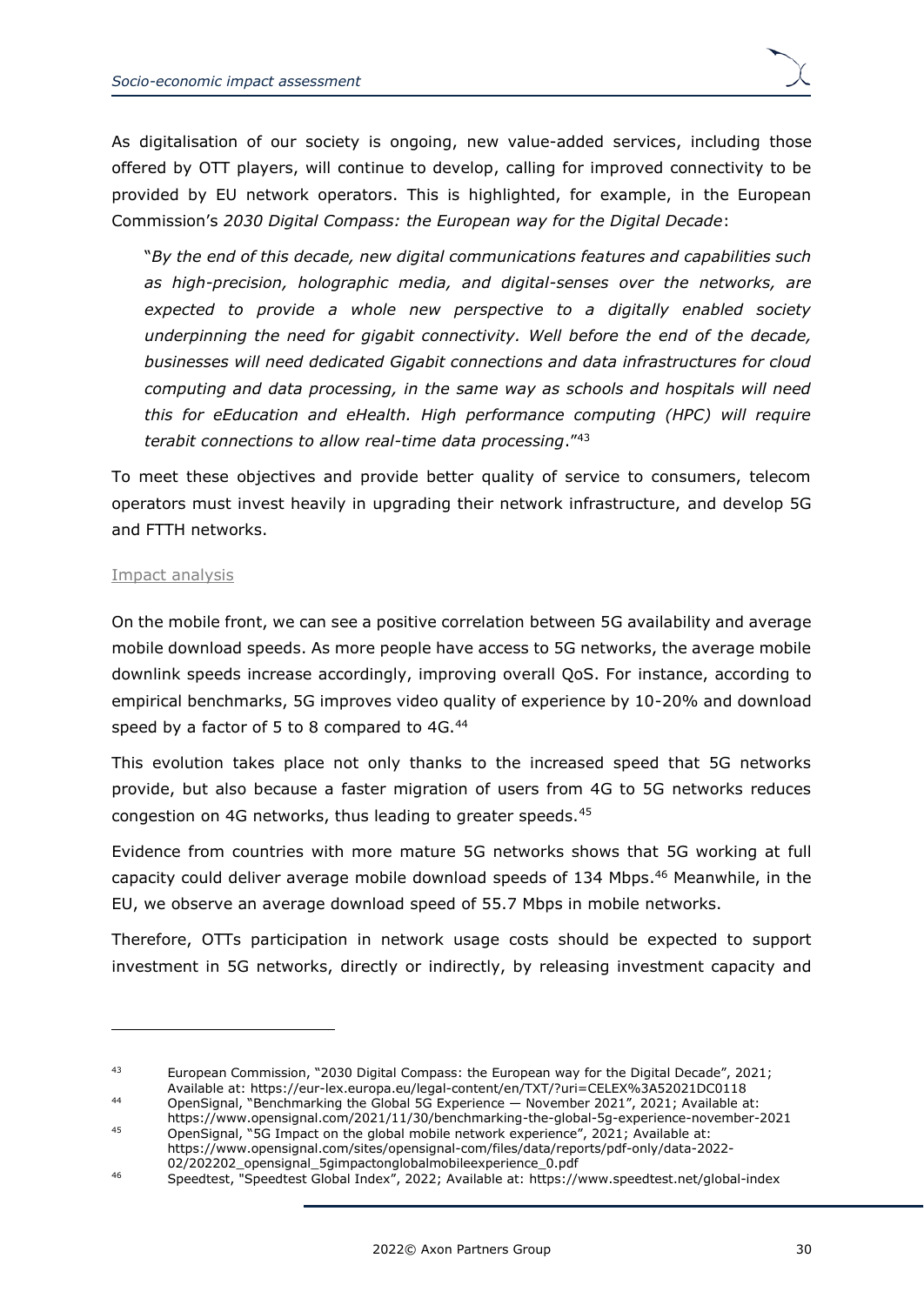hence helping improve the users' experience, by means of, among other metrics, faster download speeds.

A similar relationship may be described for FTTH. Currently, in the EU, the average fixed download speed sits at around 78 Mbps, whereas countries with widespread FTTH coverage (e.g., Singapore) are reaching average speeds of around 200 Mbps. It is thus possible to conclude that any contribution to the costs of FTTH networks usage in Europe will undoubtedly improve the investment path and the quality of service (in terms of download/upload speeds, latency, jitter, etc.) for end users.

### <span id="page-34-0"></span>**3.2.2. Impact on innovation**

#### Background

Both 5G and FTTH networks provide ultra-fast connectivity for users and businesses, with a beneficial effect for innovative activity. They jointly bring significant direct benefits to the European society by providing a smart digital infrastructure that will constitute a fabric for delivering new innovative services.

5G brings a series of enhancements compared to older generation mobile networks, including higher bandwidth, lower latency, enhanced reliability, and greater terminal device densities.

These improvements will enable the evolution of a broad range of services (e.g., massive IoT, industrial automation, VR, AI, etc.), applications, and use cases across various industries or verticals, including automotive, healthcare, industry 4.0, gaming and media, amongst many others.

Beyond specific applications, 5G also allows for new possibilities in business model design, which could result in more disruptive and transformational innovation.

As such, 5G is expected to spur innovation by supporting and significantly improving existing services, applications, and business models or create new, previously unthought, ones. Similarly, fibre networks are said to contribute significantly to countries' innovative prospects, as they support growth in demand for, and innovation of, online services and applications by incentivising digital service providers to produce more innovative services.

#### Impact analysis

Quantifying the innovativeness of countries can be a challenging exercise as it is a function of multiple factors, some of which cannot be reduced to incontestable metrics.

However, the World Intellectual Property Organization (WIPO) attempts to do just that by developing a Global Innovation Index (GII) and publishing the results each year. The GII provides annual innovation performance rankings of a total of 130 economies.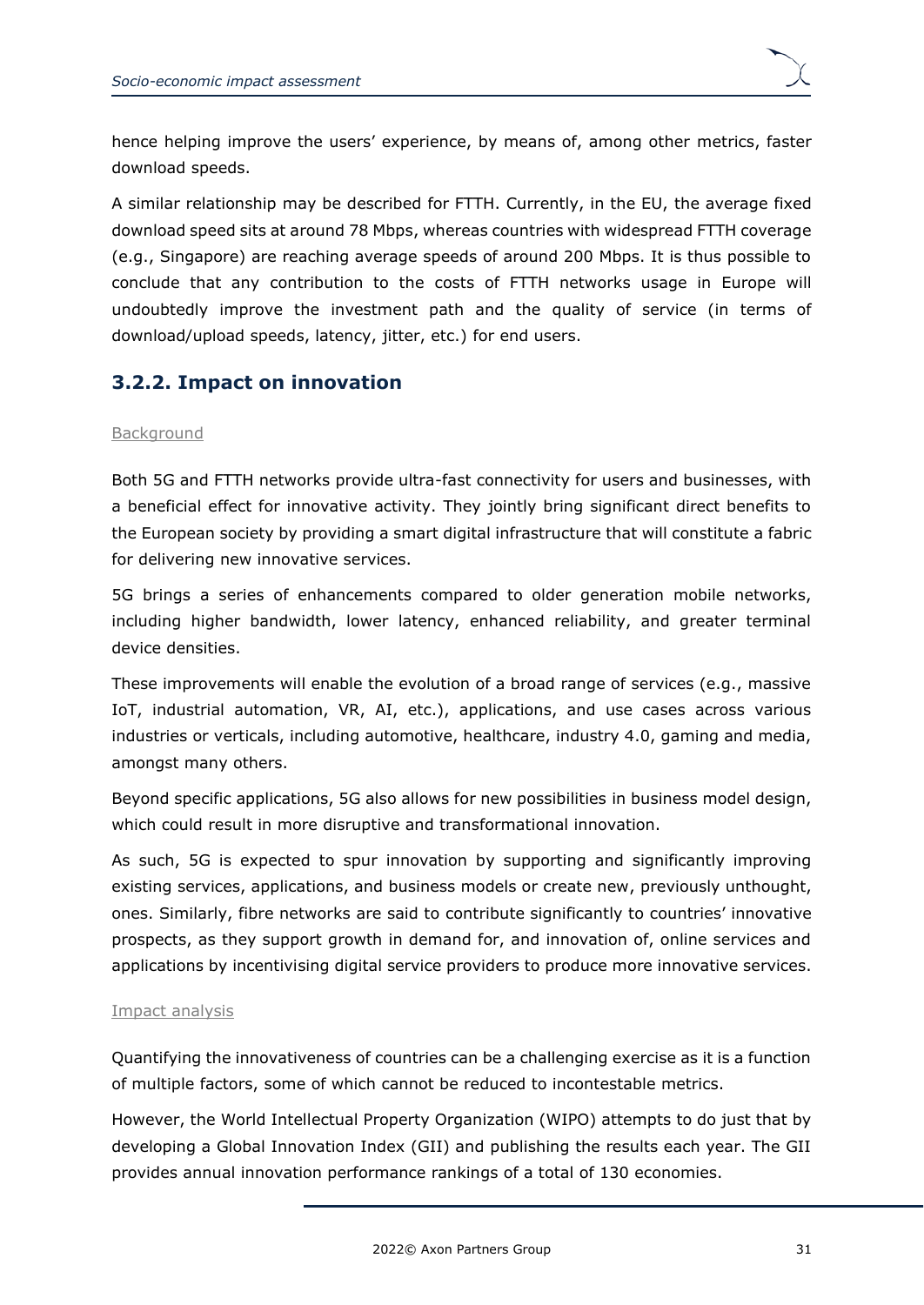In particular, the framework of the GII consists of five innovation input sub-indices and two innovation output sub-indices. Under the infrastructure sub-index, various other pillars are taken into account for score calculation, including the Information and Communication Technologies (ICT). Within this pillar, ITU's ICT access and ICT use scores are used as key inputs.

These two scores would be positively affected by additional financial capabilities available to EU telcos to deploy 5G and FTTH. This would indirectly improve the innovation capabilities of the countries in the EU.

## <span id="page-35-0"></span>**3.3. Analysis of the environmental impact**

The two key aspects of the environmental impact discussed in this study include energy consumption and carbon footprint. This section is not aimed at forecasting the evolution of energy consumption or carbon emissions in the short, mid or long term (i.e., whether these will go up or down over time), but rather at evaluating the impact of a fair and proportionate contribution of OTTs to network usage costs on these indicators by 2025.

The subsections below discuss each of these aspects in detail.

### <span id="page-35-1"></span>**3.3.1. Impact on energy consumption**

#### Background

There is a rich and ongoing debate on the impact of 5G and FTTH networks on energy consumption. While some of the relevant studies focus on the change in total energy consumption with the introduction and further uptake of 5G and FTTH, others investigate the energy efficiency gains from these new types of technologies.

For instance, according to InterDigital/ABI Research,<sup>47</sup> 5G-related energy consumption, mainly driven by IoT/M2M end-devices, is forecasted to increase by 160% from 2020 to 2030.

The surge in data traffic in the upcoming years could lead to increased overall energy consumption as more devices are connected via 5G technology. However, some studies argue that, in time, energy-saving techniques (e.g., use of intelligent networking equipment that enters sleep mode during idle time, artificial intelligence (AI), new cooling

<sup>47</sup> ABI Research Interdigital, "Environmentally Sustainable 5G Deployment: Energy Consumption Analysis and Best Practices", 2020. Available at: <https://www.interdigital.com/download/5fc4474dcd829e04839e8d77>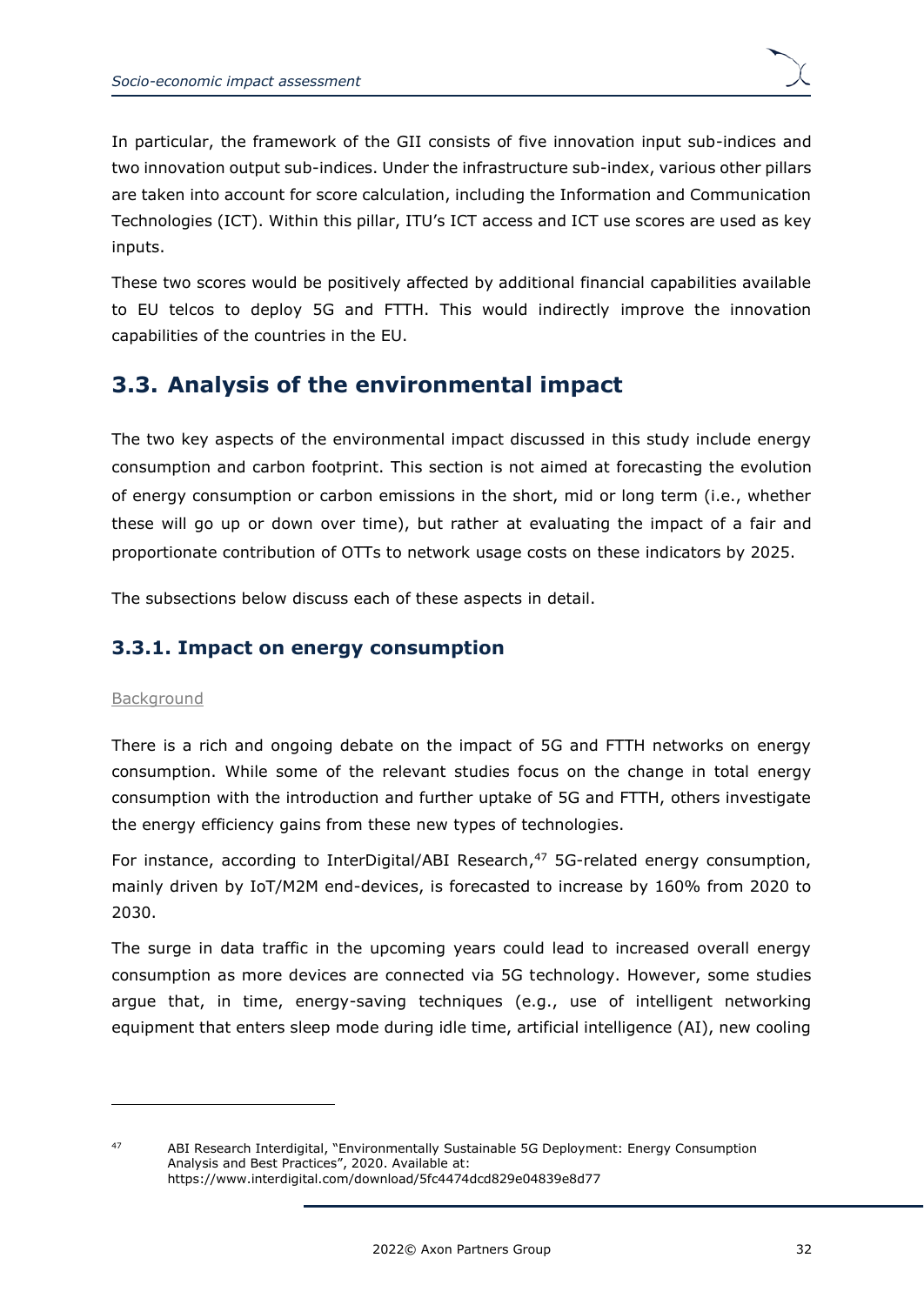

techniques, etc.) will be introduced and applied rapidly at each layer of the 5G value chain, and help reduce energy consumption.<sup>48</sup>

The studies that investigate the energy efficiency aspect (i.e., energy consumption per unit traffic in Gigabits) are arguably more reliable since they do not deal with the big unknown of the extent of overall 5G take-up. They mainly argue that 5G networks are designed to be more efficient than legacy mobile networks since they make use of lowpower antennas and much more energy efficient transmission technologies.

For instance, Nokia<sup>49</sup> and Telefónica<sup>50</sup> claim that 5G networks are up to 90% more energy efficient per unit of traffic than older 4G networks. In other words, 5G requires only one tenth of the energy that 4G requires to transmit 1 GB of data.

Also, according to Orange<sup>51</sup>, "*because they have integrated the energy-efficiency issue from the outset, 5G technologies are expected to divide the energy consumption per gigabit transported by a factor of 10 compared to 4G once they reach maturity by 2025, and then by a factor of 20 by 2030."*

On the fibre front, Telefónica notes that fibre provides 85% more energy efficiency compared to copper networks, by reducing energy consumption per unit traffic on the fixed access network equipment.<sup>52</sup>

Therefore, in general, we can conclude that both 5G and FTTH networks are more energy efficient than former generations of fixed and mobile access networks.

#### Impact analysis (5G)

As seen in section [3.1.1,](#page-27-2) increasing investment in 5G networks will lead to faster deployments and (likely), a higher share of traffic being coursed by more efficient 5G networks.

Ericsson currently estimates that, by 2025, 46.5% of mobile data traffic will be delivered through 5G networks, whereas 53.5% will be coursed through 4G and other legacy

<sup>48 451</sup> Research, "Telco Industry Hopes and Fears, From energy costs to Edge computing transformation, (2019), 2019; Available at: [https://www.vertiv.com/globalassets/documents/white](https://www.vertiv.com/globalassets/documents/white-papers/451-research-paper/10648_advisory_bw_vertiv_266274_0.pdf)[papers/451-research-paper/10648\\_advisory\\_bw\\_vertiv\\_266274\\_0.pdf](https://www.vertiv.com/globalassets/documents/white-papers/451-research-paper/10648_advisory_bw_vertiv_266274_0.pdf)

<sup>49</sup> Nokia, "Nokia confirms 5G as 90 percent more energy efficient" 2020; Available at: [https://www.nokia.com/about-us/news/releases/2020/12/02/nokia-confirms-5g-as-90-percent-more](https://www.nokia.com/about-us/news/releases/2020/12/02/nokia-confirms-5g-as-90-percent-more-energy-efficient/#:~:text=Espoo%2C%20Finland%20%E2%80%93%20A%20new%20study,(RAN)%20in%20Telef%C3%B3nica)[energy-](https://www.nokia.com/about-us/news/releases/2020/12/02/nokia-confirms-5g-as-90-percent-more-energy-efficient/#:~:text=Espoo%2C%20Finland%20%E2%80%93%20A%20new%20study,(RAN)%20in%20Telef%C3%B3nica)

[efficient/#:~:text=Espoo%2C%20Finland%20%E2%80%93%20A%20new%20study,\(RAN\)%20in%2](https://www.nokia.com/about-us/news/releases/2020/12/02/nokia-confirms-5g-as-90-percent-more-energy-efficient/#:~:text=Espoo%2C%20Finland%20%E2%80%93%20A%20new%20study,(RAN)%20in%20Telef%C3%B3nica) [0Telef%C3%B3nica's%20network](https://www.nokia.com/about-us/news/releases/2020/12/02/nokia-confirms-5g-as-90-percent-more-energy-efficient/#:~:text=Espoo%2C%20Finland%20%E2%80%93%20A%20new%20study,(RAN)%20in%20Telef%C3%B3nica)

<sup>&</sup>lt;sup>50</sup> Frontier for ETNO, "Shaping Policies to Support Investment in Very High Capacity Networks", 2021; Available at:

<https://www.etno.eu/component/attachments/attachments.html?task=download&id=8164> 51 Orange, "5G: Energy efficiency by design", 2020; Available at: [https://hellofuture.orange.com/en/5g-](https://hellofuture.orange.com/en/5g-energy-efficiency-by-design/)

[energy-efficiency-by-design/](https://hellofuture.orange.com/en/5g-energy-efficiency-by-design/)

<sup>52</sup> ETNO, "The State of Digital Communications 2022", 2022; Available at: <https://etno.eu/component/attachments/attachments.html?task=download&id=8165>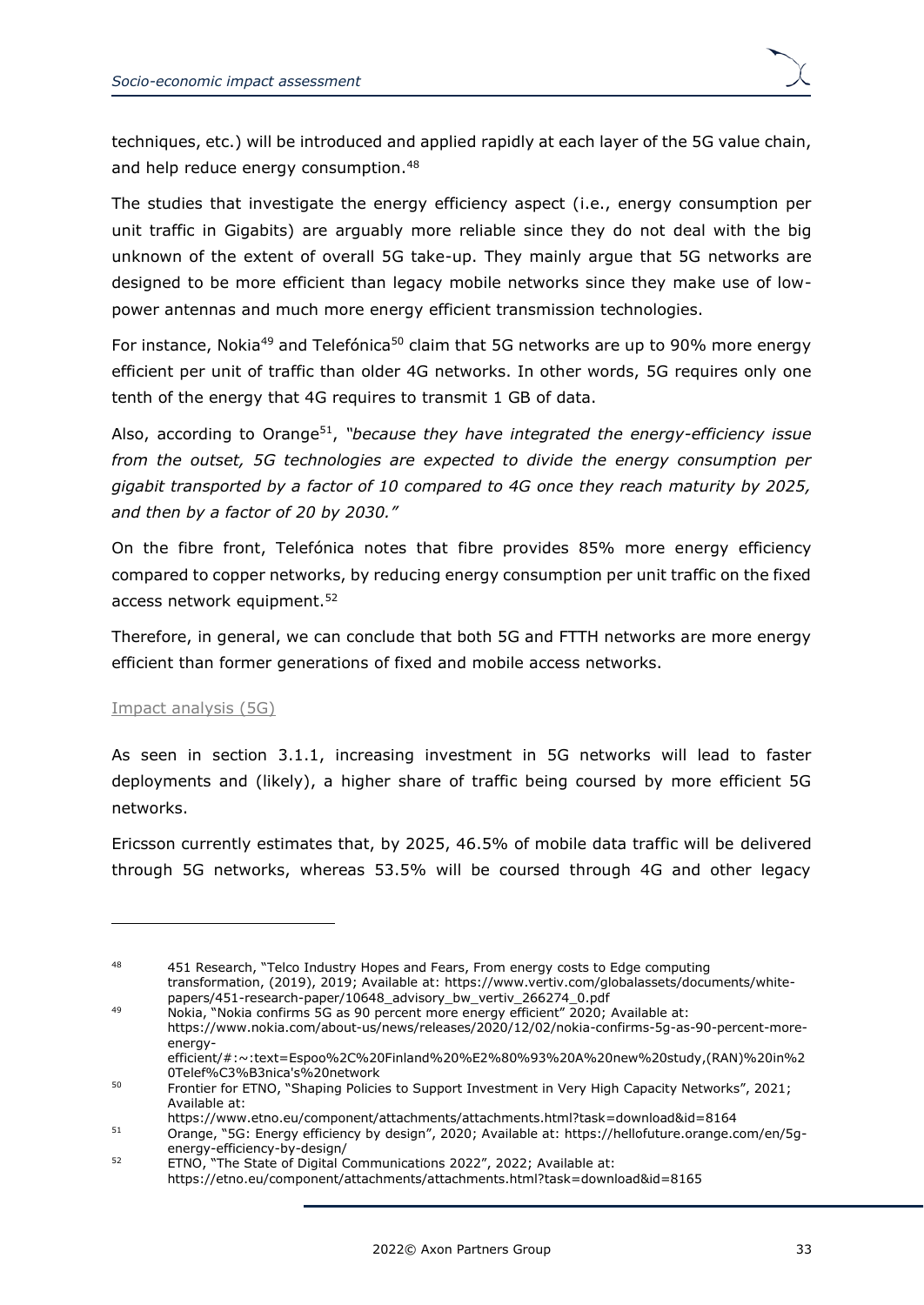

networks.<sup>53</sup> This forecast assumes that the current levels of investment for 5G networks will be maintained by EU telcos.

If OTTs were to contribute with, e.g., €20 billion per year to the costs of usage of telecom infrastructure in Europe, and assuming 60% of it were to be allocated to the 5G networks (in line with the considerations mentioned in section [3.1.1\)](#page-27-2), we could expect faster levels of take-up of 5G networks. Based on historical data, we can observe a relevant correlation between 5G user take-up and the share of 5G traffic. Extrapolating this relationship, by considering the increased reach that 5G networks, as a whole, would have with increased investment (see section [3.1.1](#page-27-2) for further details), we could expect that the percentage of traffic in the EU's 5G networks could be increased to represent 71.5% of all mobile traffic in 2025.

Considering that 5G networks are expected to be 10 times more efficient, this would lead - in a steady-state situation - to an overall reduction of 38.7% in total energy consumed in the EU's mobile access networks in 2025<sup>54</sup>.

Meanwhile, in the core network, data traffic efficiency is not expected to be substantially better than with 4G. If we assume a 20% improvement in energy efficiency,<sup>55</sup> following the same logic as for access networks, we could observe a decrease of 5.5% in energy consumption<sup>56</sup>.

<sup>53</sup> Ericsson, "Ericsson Mobility Visualizer", 2022; Available at: [https://www.ericsson.com/en/reports-and](https://www.ericsson.com/en/reports-and-papers/mobility-report/mobility-visualizer?f=8&ft=2&r=1&t=1,20&s=4&u=3&y=2021,2026&c=3)[papers/mobility-report/mobility-visualizer?f=8&ft=2&r=1&t=1,20&s=4&u=3&y=2021,2026&c=3](https://www.ericsson.com/en/reports-and-papers/mobility-report/mobility-visualizer?f=8&ft=2&r=1&t=1,20&s=4&u=3&y=2021,2026&c=3)

<sup>54</sup> This is calculated based on the following considerations:

No contribution from OTTs: Considering 5G to be 10 times more energy efficient than its predecessors, and considering 46.5% of traffic handled in 5G, we could estimate an energy consumption factor of  $1x46.5% + 10x(1-46.5%) = 5.8$ 

Contribution from OTTs: Considering 5G to be 10 times more energy efficient than its predecessors, and considering 71.5% of traffic handled in 5G, we could estimate an energy consumption factor of  $1x71.5% + 10x(1-71.5%) = 3.56$ 

As a result, with a €20 billion contribution from OTTs, energy consumption would drop by 38.7%.

<sup>55</sup> Anders S. G. Andrae and Tomas Edler, "On Global Electricity Usage of Communication Technology: Trends to 2030", 2015; Available at: <https://www.mdpi.com/2078-1547/6/1/117/pdf>

<sup>56</sup> In this case, the energy consumption factors would look as follows:

No contribution from OTTs:  $8x46.5% + 10x(1-46.5%) = 9.1$ 

Contribution from OTTs:  $8x71.5% + 10x(1-71.5%) = 8.6$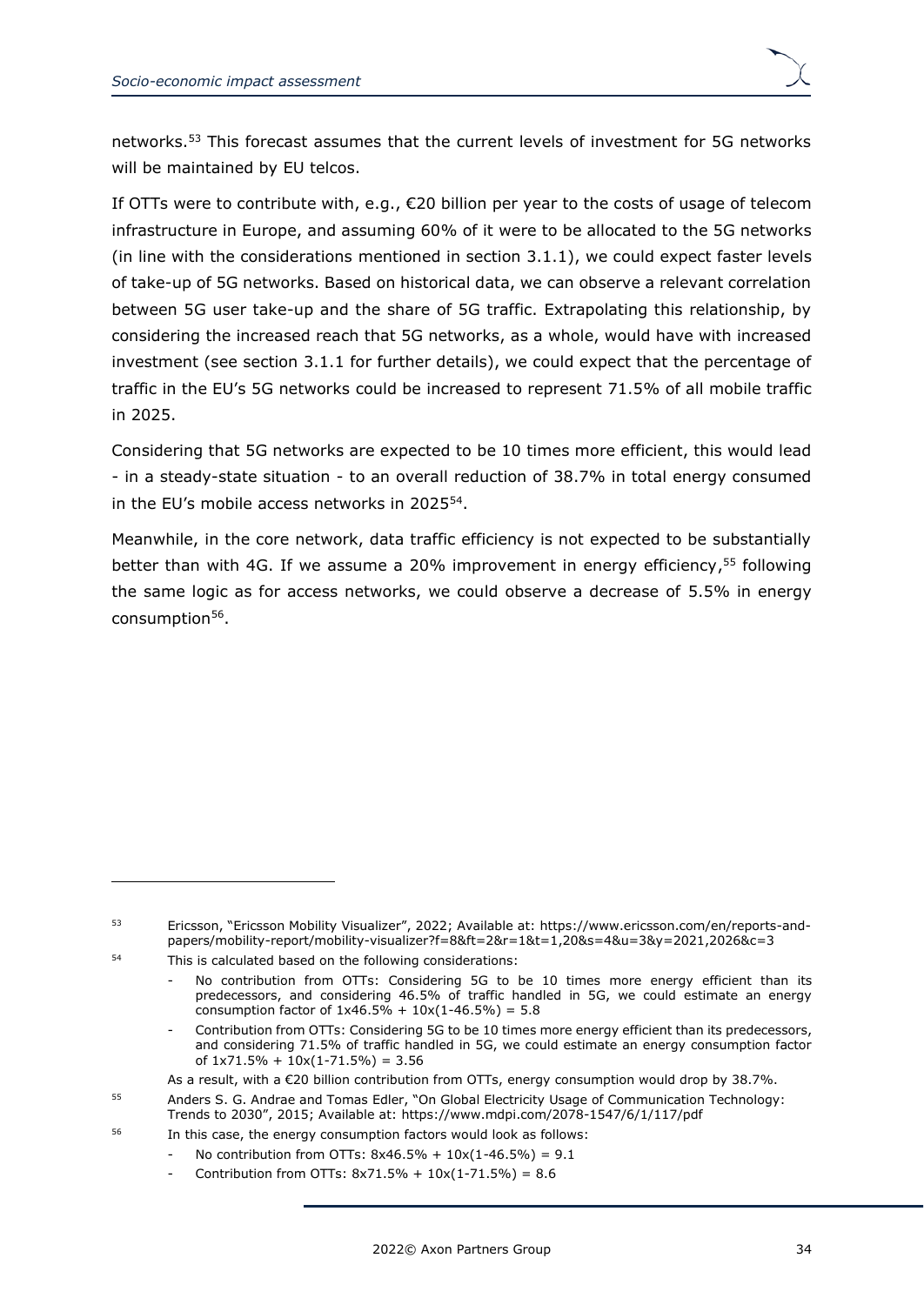In total, considering that 85% of the energy is consumed in the access network (and 15% in the core network), <sup>57</sup> in a steady-state situation, we could expect an overall decrease in the energy consumed by mobile networks of 31.5% in 2025<sup>58</sup>.

| <b>Impact on energy consumption</b> | Percentage of<br>energy savings |
|-------------------------------------|---------------------------------|
| RAN                                 | $-38.7\%$                       |
| Core                                | $-5.5%$                         |
| <b>Total</b>                        | $-31.5%$                        |

**Exhibit 3.5: Impact on energy consumption on mobile telecommunications networks considering traffic total volume steady-state situation [Source: Axon]**

#### Impact analysis (FTTH)

As presented in section [3.1.1,](#page-27-2) operators have been investing in FTTH for several years already, but there is still a long way to go. Currently, 51% of the households in Europe are covered by FTTH networks,<sup>59</sup> and this is expected to grow to around 75% by 2025 if the current investment levels in FTTH (roughly €10 billion per year) are maintained.

However, with a €20 billion participation per year to the usage costs of networks, (of which we would consider 40% to be allocated to FTTH deployment), we estimate that FTTH coverage could reach 88% in 2025, which represents an increase of around 13 percentage points from the base case in the same year<sup>60</sup>.

Given that FTTH networks are expected to be 85% more efficient than other types of fixed networks<sup>61</sup>, following the same logic described in the previous subsection, we could expect a reduction of  $30.8\%$ <sup>62</sup> in energy consumption in the EU's fixed access networks in 2025 – assuming legacy networks are progressively switched off as the FTTH footprint grows.

57 ABI Research Interdigital, "Environmentally Sustainable 5G Deployment: Energy Consumption Analysis and Best Practices", 202; Available at: <https://www.interdigital.com/download/5fc4474dcd829e04839e8d77> ABI Research Interdigital, "Environmentally Sustainable 5G Deployment: Energy Consumption Analysis and Best Practices", 202; Available at: <https://www.interdigital.com/download/5fc4474dcd829e04839e8d77> ABI Research Interdigital, "Environmentally Sustainable 5G Deployment: Energy Consumption Analysis and Best Practices", 202; Available at: <https://www.interdigital.com/download/5fc4474dcd829e04839e8d77> ABI Research Interdigital, "Environmentally Sustainable 5G Deployment: Energy Consumption Analysis and Best Practices", 202; Available at: <https://www.interdigital.com/download/5fc4474dcd829e04839e8d77> <sup>58</sup> Calculated as: No contribution from OTTs:  $85\% \times 5.8 + 15\% \times 9.1 = 6.3$ 

- Contribution from OTTs:  $85\% \times 3.6 + 15\% \times 8.6 = 4.3$
- The reduction is thus 31.5%.
- <sup>59</sup> ETNO, "The State of Digital Communications 2022", 2022; Available at: [https://www.etno.eu/downloads/reports/state\\_of\\_digi\\_2022.pdf](https://www.etno.eu/downloads/reports/state_of_digi_2022.pdf)

 $60$  Refer to Section [3.1.1](#page-27-2) for further details on these calculations.

<sup>61</sup> ETNO, "The State of Digital Communications 2022", 2022; Available at:

<https://etno.eu/component/attachments/attachments.html?task=download&id=8165> <sup>62</sup> Obtained based on the change in FTTH coverage with and without the contribution of OTTs in 2025.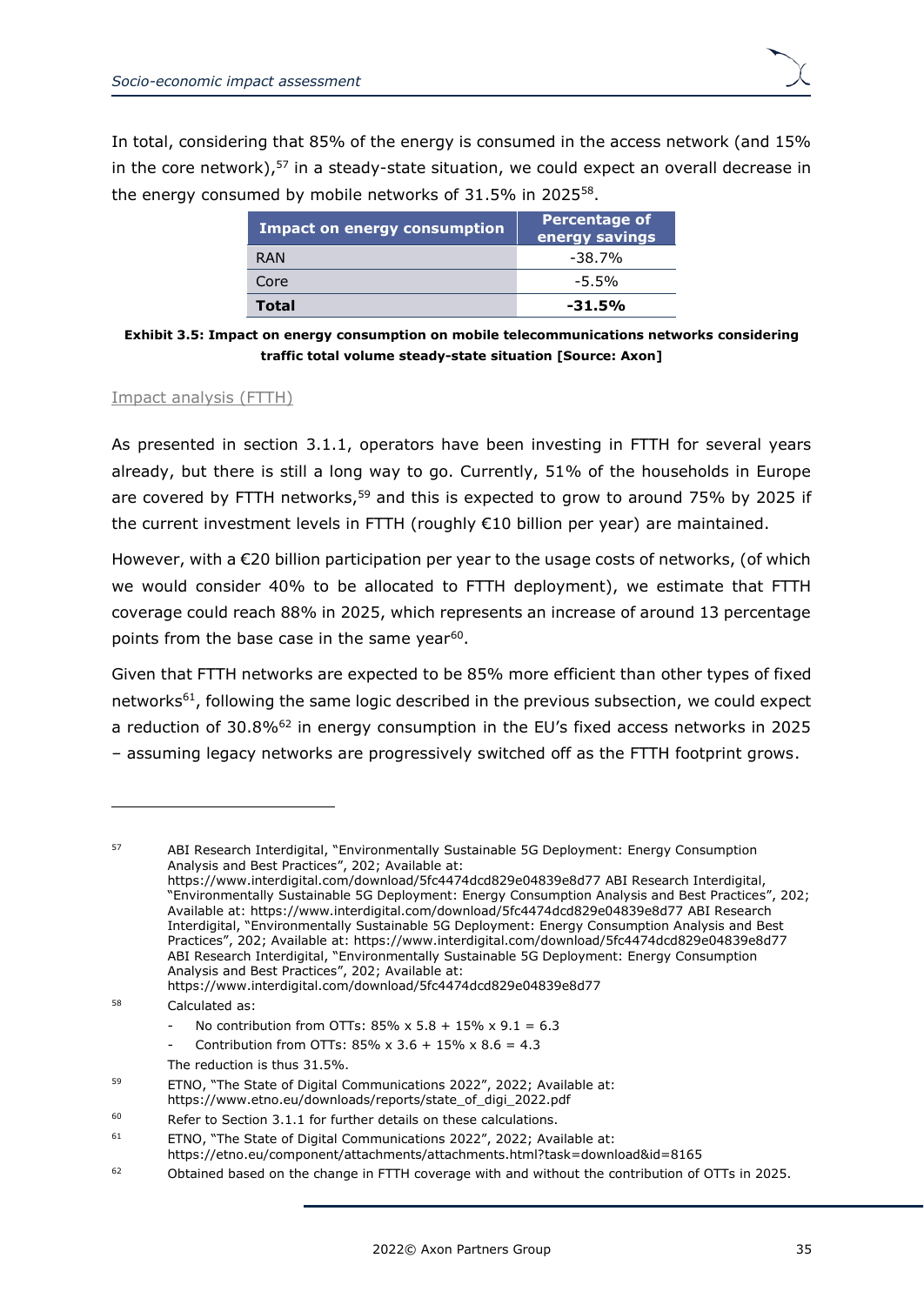In this case, we do not expect any significant improvement in the efficiency of the core network. Assuming that 15% of the energy is consumed in the core network, we can expect an overall decrease in the energy consumed by EU's fixed telecommunication networks of 20.8% in 2025.

| <b>Impact on energy consumption</b> | Percentage of<br>energy savings |
|-------------------------------------|---------------------------------|
| Access                              | $-30.8\%$                       |
| Core                                | -                               |
| <b>Total</b>                        | $-20.8\%$                       |

**Exhibit 3.6: Impact on energy consumption on fixed telecommunications networks considering traffic total volume steady-state situation [Source: Axon]**

#### Conclusion

The ITU<sup>63</sup> estimates that, by 2025, at a global scale, mobile networks will be responsible for an energy consumption of 170 TWh, and fixed networks will add another 100 TWh.

Considering that the EU would represent roughly 14% of mobile data traffic and 13% of fixed broadband subscriptions in 2025,<sup>64</sup> we can estimate that European mobile operators would consume around 23.3 TWh in 2025, with fixed operators consuming around 13.5 TWh, a figure which is reasonably aligned with the latest information provided by ETNO.

Based on these figures, we can estimate that, in total, when considering both fixed and mobile networks, a €20 billion contribution from OTTs to the costs of network usage could result in a reduction of 10.1 TWh in energy consumed by EU telcos by 2025 (27.6% reduction).

### <span id="page-39-0"></span>**3.3.2. Impact on carbon footprint**

#### Background

The ICT sector, and telecommunications operators in particular, have a vital role to play in combatting global climate change by reducing their carbon footprint in the medium to long run. GHG emissions are commonly grouped under three distinct layers:

**Scope 1:** Direct emissions from owned or controlled sources (e.g., operator facilities, company vehicles, etc.)

<sup>&</sup>lt;sup>63</sup> ITU, "Greenhouse gas emissions trajectories for the information and communication technology sector compatible with the UNFCCC Paris Agreement", 2019; Available at: [https://www.itu.int/rec/T-REC-](https://www.itu.int/rec/T-REC-L.1470-202001-I/en)[L.1470-202001-I/en](https://www.itu.int/rec/T-REC-L.1470-202001-I/en)

<sup>64</sup> Based on data from World Bank and Ericsson.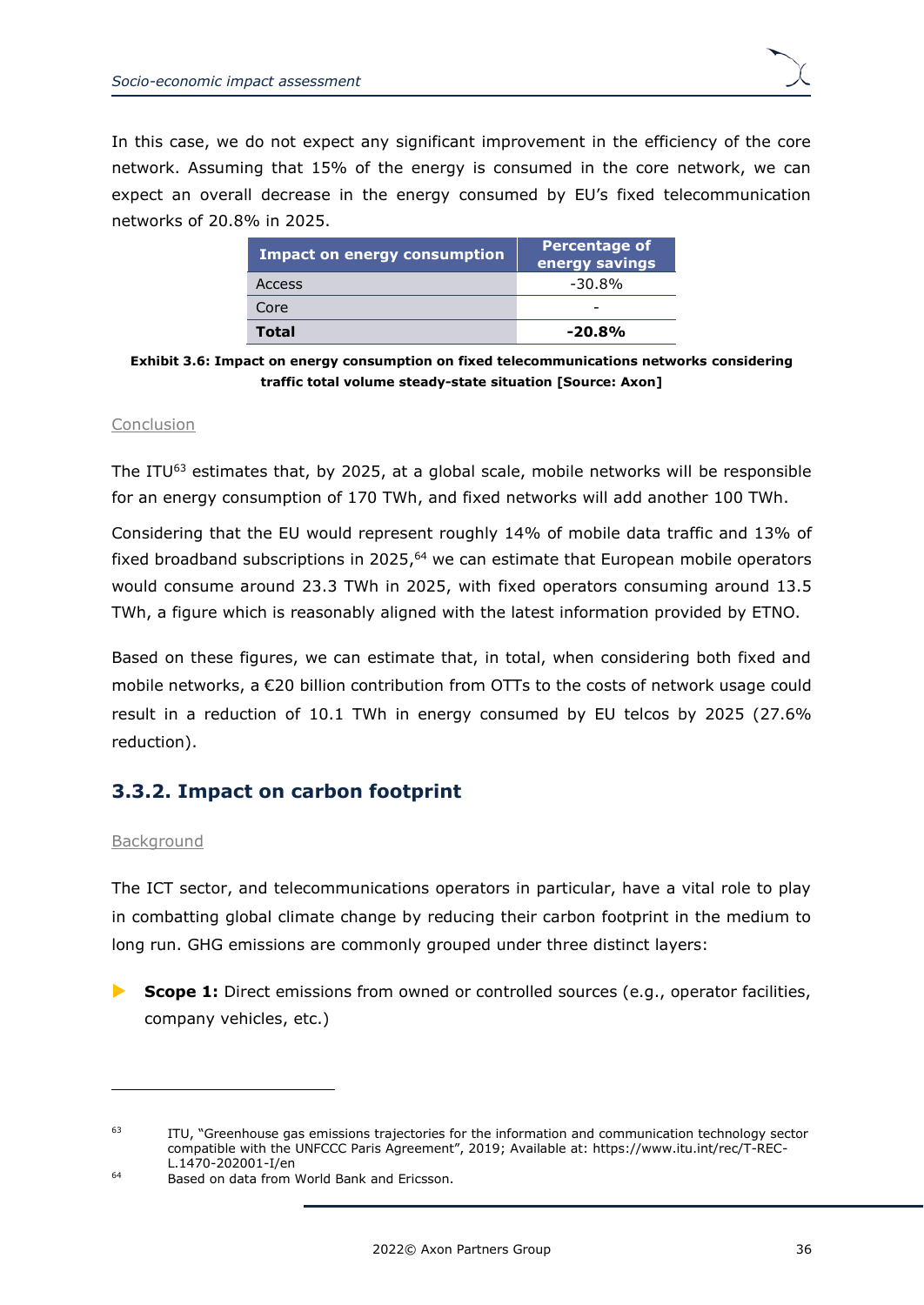- **Scope 2:** Indirect emissions related to energy consumption / efficiency (e.g., for fixed and mobile access networks)
- **Scope 3:** Emissions across the complete value-chain (e.g., capital goods, transportation and distribution, etc.)

Telecom operators have less control over their Scope 3 emissions but have accelerated their plans to reduce Scope 1 and 2 emissions.<sup>65</sup> As outlined in the latest annual report of ETNO, many members of ETNO have already announced ambitious plans to achieve zero emissions or carbon neutrality on Scopes 1 and 2 and subsequently on all three Scopes.

| <b>Operator</b>          | <b>Target date for zero emissions</b><br>in Scope 1 and 2 | <b>Target date for net zero</b><br>emissions (Scopes 1, 2 and 3) |
|--------------------------|-----------------------------------------------------------|------------------------------------------------------------------|
| <b>Deutsche Telekom</b>  | 2025                                                      | 2040                                                             |
| <b>TDC</b>               | 2028                                                      | 2030                                                             |
| <b>BT</b>                | 2030                                                      | 2045                                                             |
| <b>KPN</b>               | 2030                                                      | 2040                                                             |
| <b>Telenor</b>           | 203066                                                    |                                                                  |
| <b>Telia Company</b>     | 2020 (achieved)                                           | 2030                                                             |
| <b>TIM Group</b>         | 2030                                                      | 2040                                                             |
| Orange                   | 2040                                                      | 2040                                                             |
| Telefónica <sup>67</sup> | 2040                                                      | 2040                                                             |

**Exhibit 3.7: Selected Scope 1 & 2 and 3 emission reduction targets, ETNO members, group level [Source: ETNO<sup>68</sup>]. Note: net zero and carbon neutrality definitions used by companies differ; they may not be entirely comparable.**

Reaching the net zero or carbon-neutral targets set by the EU and those set by telecom operators requires telcos to increase energy efficiency and renewable energy technologies in their networks. Ultimately, increasing energy efficiency and energy consumption from renewable sources will lead to lower carbon footprint of the sector, benefitting the environment.

<sup>&</sup>lt;sup>65</sup> ETNO, "The State of Digital Communications 2022", 2022; Available at:

<https://etno.eu/component/attachments/attachments.html?task=download&id=8165> <sup>66</sup> For European operations only: [https://www.telenor.com/sustainability/responsible](https://www.telenor.com/sustainability/responsible-business/environment-and-climate/climate-impact/)[business/environment-and-climate/climate-impact/](https://www.telenor.com/sustainability/responsible-business/environment-and-climate/climate-impact/)

<sup>67</sup> Telefonica data for Scope 1 and 2 refers to its main markets: Spain, Germany and Brazil.

<sup>68</sup> ETNO, "The State of Digital Communications 2022", 2022; Available at: <https://etno.eu/component/attachments/attachments.html?task=download&id=8165>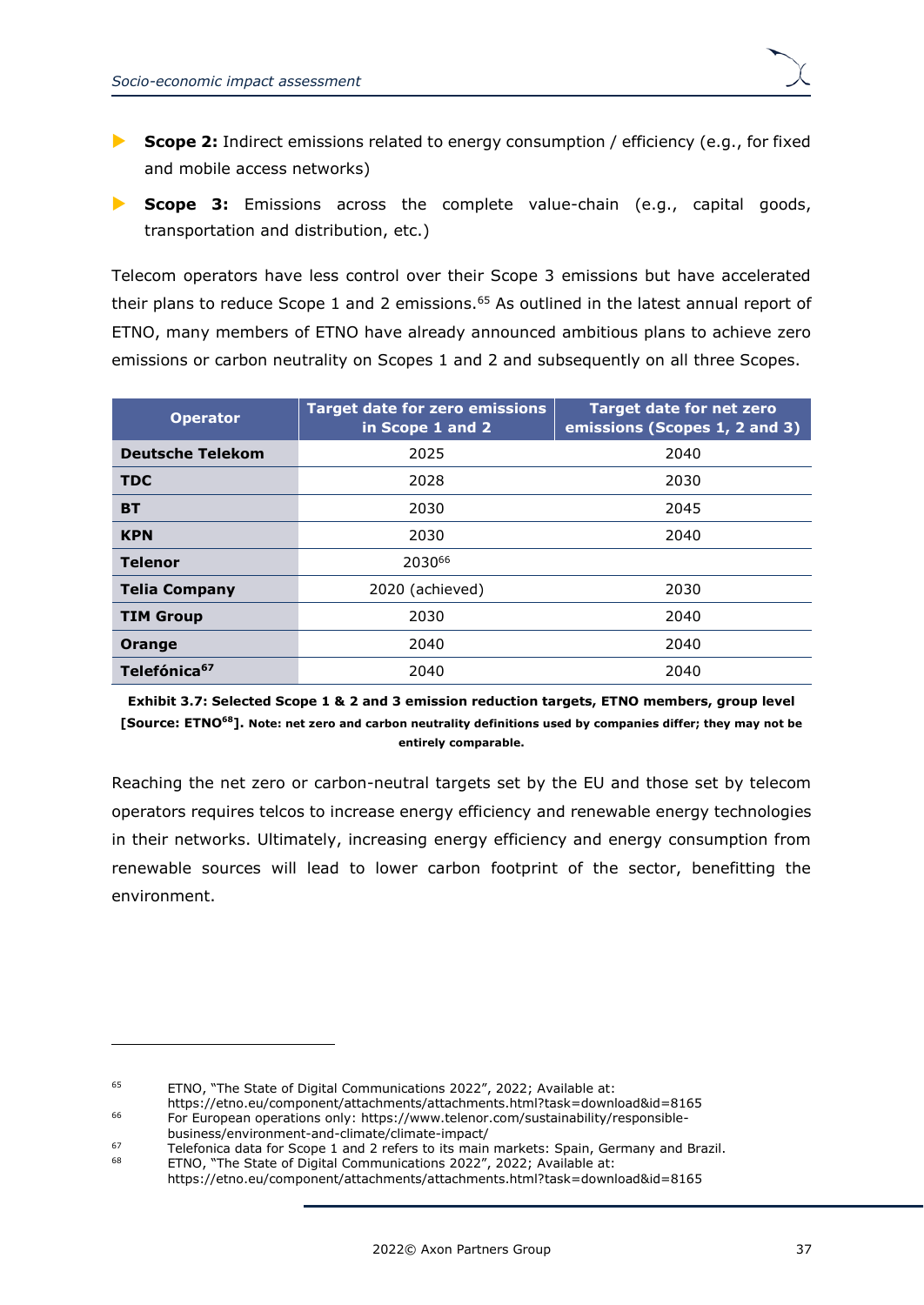In this context, there is already a declining trend in Scope 1 and 2 GHG emissions by telecom operators, as reported by ETNO.<sup>69</sup> In 2020, ETNO members' Europe-only Scope 1 and 2 GHG emissions stood at 2.77 thousand tonnes of Carbon Dioxide equivalent (tCO<sub>2</sub>e), a decline of 22% from the previous year.

This is also driven by European telecom operators' migration of their power sources from non-renewable to renewable sources to reduce their carbon footprint. As such, the same source shows that 62.2% of Scope 1 and 2 energy consumption of ETNO members (at a group level, including operations outside Europe) were from renewable sources in 2020, up from 44.4% in 2017. At Europe-only level, this figure was 75.3% in 2020, up from 60.4% in 2017.

#### Impact analysis

The ITU has forecasted that mobile networks around the globe would emit 92.0 Mt CO2e in 2025, and fixed networks would emit 41.8 Mt CO<sub>2</sub>e in 2025.<sup>70</sup> Out of that, 73.0 Mt CO<sub>2</sub>e in mobile networks will be derived from energy consumption; the equivalent figure will be 35.2 Mt CO2e for fixed networks. Considering the share of mobile data and fixed broadband lines in Europe, we could estimate that around 4.8 Mt  $CO<sub>2</sub>e$  will be emitted from fixed networks and 10.0 Mt CO<sub>2</sub>e from mobile networks in the EU, just from electricity needs.

<https://etno.eu/component/attachments/attachments.html?task=download&id=8165> <sup>70</sup> ITU, "Greenhouse gas emissions trajectories for the information and communication technology sector compatible with the UNFCCC Paris Agreement", 2020; Available at: [https://www.itu.int/rec/dologin\\_pub.asp?lang=e&id=T-REC-L.1470-202001-I!!PDF-E&type=items](https://www.itu.int/rec/dologin_pub.asp?lang=e&id=T-REC-L.1470-202001-I!!PDF-E&type=items)

<sup>69</sup> ETNO, "The State of Digital Communications 2022", 2022; Available at: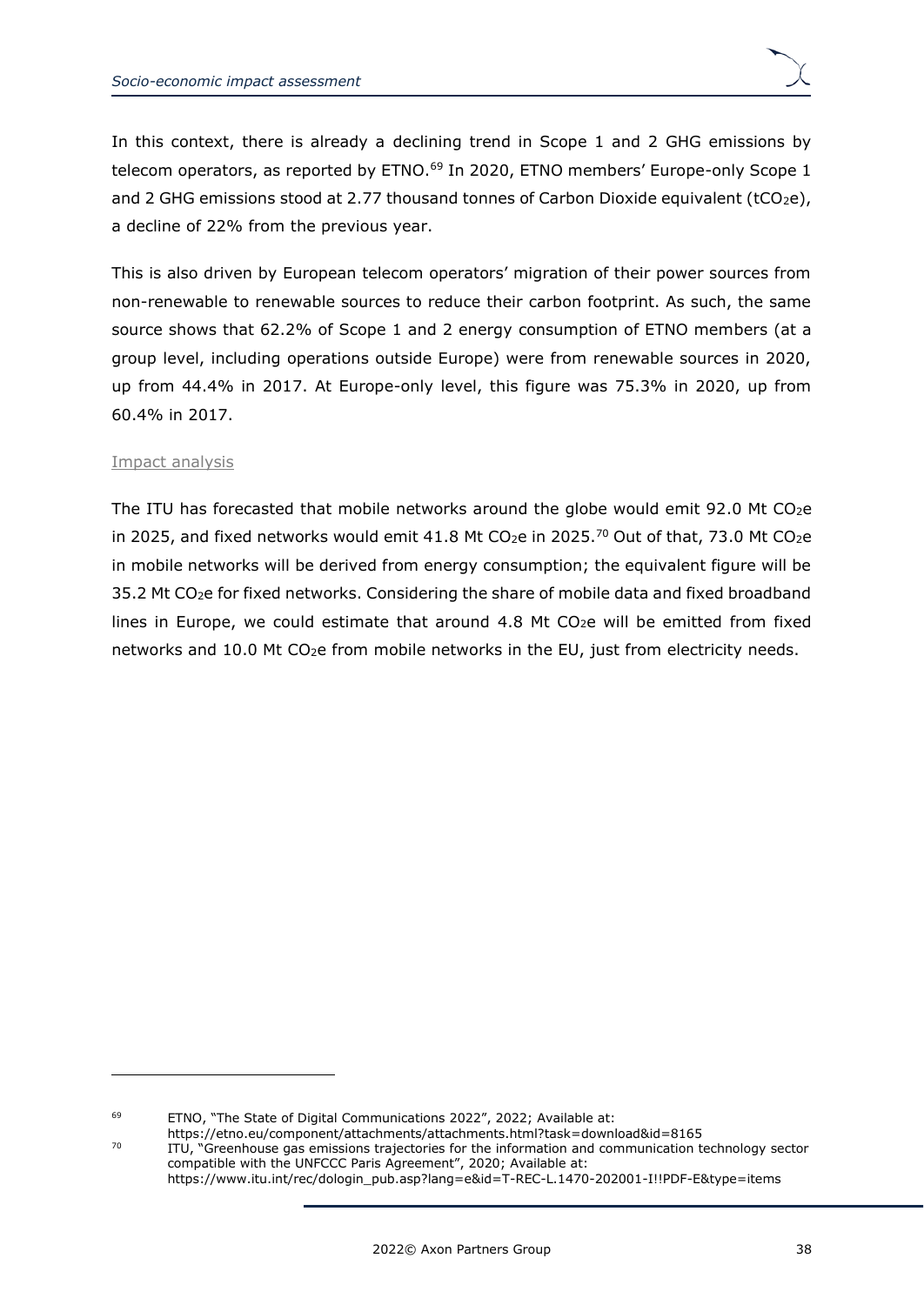

#### **Mobile network emissions (2025) Fixed network emissions (2025)**



#### **Exhibit 3.8: Breakdown of forecasted mobile and fixed network emissions in 2025 [Source: Axon based on data from ITU]**

However, not all electricity needs of European telcos will be carbon-emitting. Actually, operators in the EU right now secure around 75% of their current power needs through renewable energy sources. This is equivalent, currently, to a renewable capacity of 10.1 TWh for fixed networks and 17.5 TWh for mobile networks.

Assuming operators were to maintain the current share of renewables by 2025, we observe that a total consumption of 9.2 TWh of non-renewable energy would be required:

| <b>Energy capabilities from</b><br><b>European telcos</b><br>(without OTTs participation) | <b>Expected energy</b><br>consumption in<br>2025 [TWh] | <b>Renewable</b><br>  capacity [TWh] | <b>Non-renewable</b><br>capacity [TWh] |
|-------------------------------------------------------------------------------------------|--------------------------------------------------------|--------------------------------------|----------------------------------------|
| Mobile networks                                                                           | 23.3                                                   | 17.5                                 | 5.8                                    |
| Fixed networks                                                                            | 13.5                                                   | 10.1                                 | 3.4                                    |
| <b>Total</b>                                                                              | 36.8                                                   | 27.6                                 | 9.2                                    |

**Exhibit 3.9: Expected energy consumption, and renewable and non-renewable capacities of mobile and fixed networks in the EU by 2025 [Source: Axon]** 

As seen in the previous section, if OTTs were to contribute  $\epsilon$ 20 billion per year to the costs of usage of 5G and FTTH, we could expect the energy consumption of mobile and fixed networks to be reduced. In turn, this situation would allow for a higher portion of telcos' energy needs to be covered by their existing renewable capacities.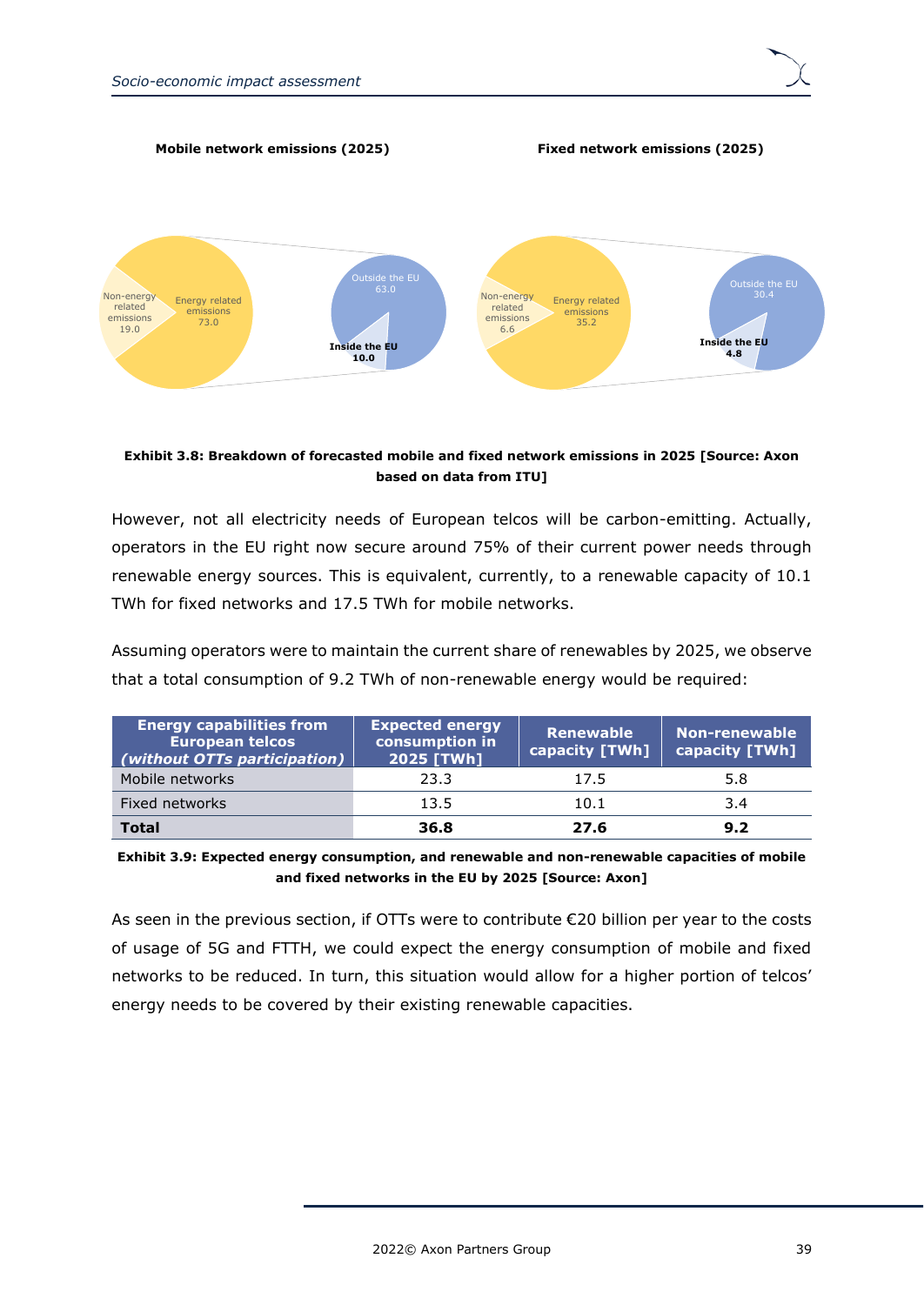| <b>Energy capabilities from</b><br><b>European telcos</b><br>(with OTTs participation) | <b>Expected energy</b><br>consumption in 2025<br>[TWh] | Renewable<br>capacity [TWh] | Non-renewable<br>capacity [TWh] <sup>1</sup> |
|----------------------------------------------------------------------------------------|--------------------------------------------------------|-----------------------------|----------------------------------------------|
| Mobile networks                                                                        | 15.9                                                   | 17.5                        |                                              |
| Fixed networks                                                                         | 10.7                                                   | 10.1                        | 0.6                                          |
| Total                                                                                  | 26.6                                                   | 27.6                        | 0.6                                          |

#### **Exhibit 3.10: Expected energy consumption, and renewable and non-renewable capacities of mobile and fixed networks in the EU with additional investments from telcos by 2025 [Source: Axon]**

While this analysis already projects a 94% reduction in carbon emissions, it is likely that even a small increase in the share of renewables by 2025 – which is expected by most network operators – could result in a 100% transition to renewable energies by 2025.

#### Conclusion

We may thus conclude that a yearly participation of €20 billion from the OTTs to the costs of usage of telecom networks in the EU (+UK) could reduce alone the energy consumption from non-renewable sources by up to 22.9%. In other words, this could mean a reduction of 13.8 Mt CO2, representing a circa 93.8% reduction in total carbon emissions in 2025.

Assessing environmental impact of network evolution is a complex challenge. While many factors have been quantified to assess a faster migration to more energy efficient networks (5G and FTTH), two highly relevant drivers are more difficult to assess:

- By setting a price signal for data traffic, agents will have an incentive to generate traffic more efficiently with the potential impact of reducing expected traffic growth; this potential lower traffic growth has not been considered in the current environmental impact analysis.
- **The most relevant environmental impact of the innovations taking place in the telecom** sector is not going to come from the improvement in the energy efficiency of network equipment, but rather from its role as enabler of the green economy. Telecom networks are the backbone of major CO2 reductions enabled by digitalization, across different sectors of the economy and society. As this impact is not the objective of this study, the environmental impact across sectors of the economy and society due to the acceleration in 5G and FTTH network deployment resulting from OTTs contribution to network operational and deployment costs has not been analysed.

## <span id="page-43-0"></span>**3.4. Conclusions**

As shown in the previous subsections, an illustrative €20 billion yearly participation from OTTs in the costs of usage of the telecommunications infrastructure in the EU would bring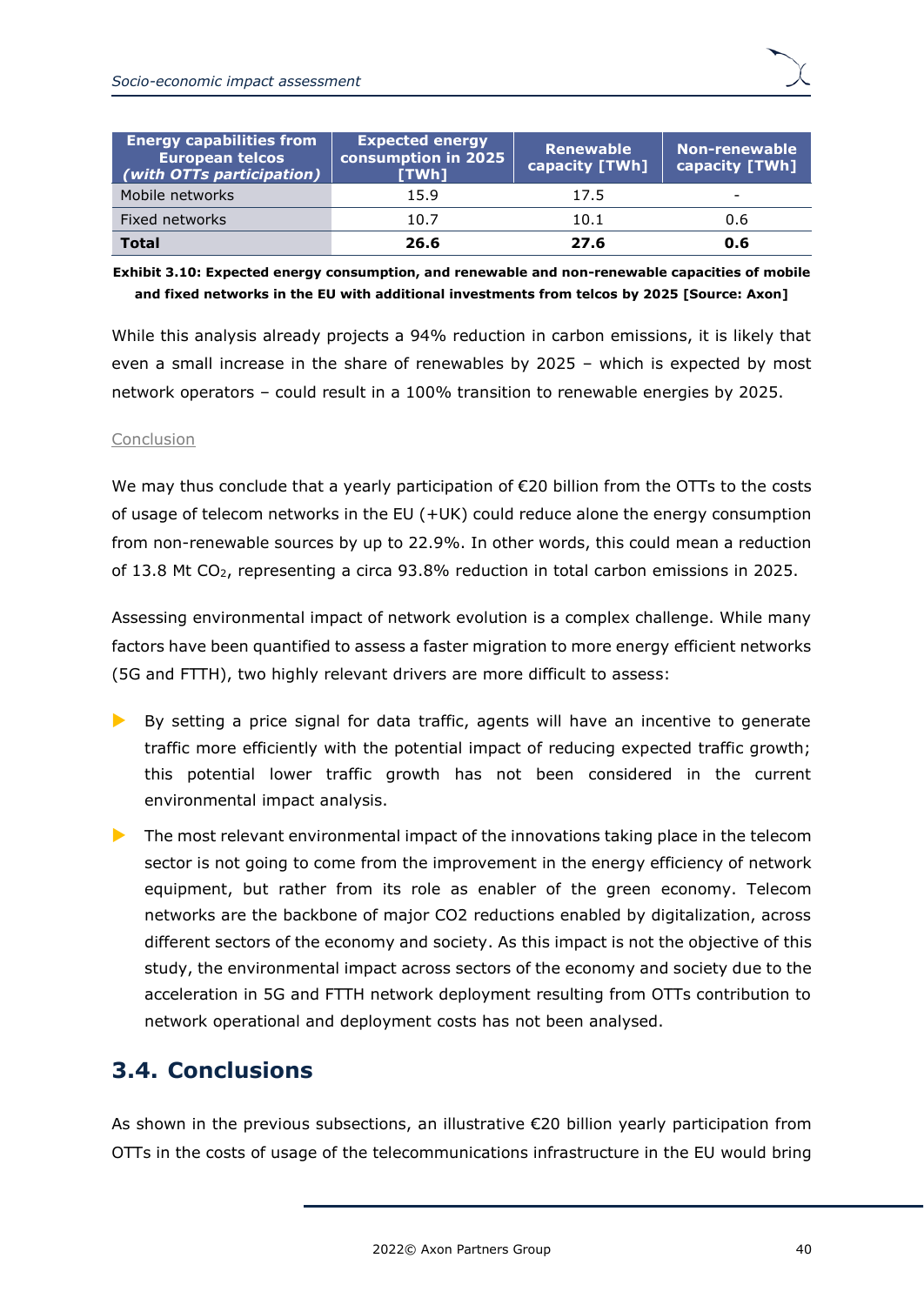| <b>Impact area</b>             | Impact of different scenarios of OTTs' participation                                                               |                           |                            |  |
|--------------------------------|--------------------------------------------------------------------------------------------------------------------|---------------------------|----------------------------|--|
|                                | €10 billion                                                                                                        | €20 billion               | €30 billion                |  |
| Economic impact                |                                                                                                                    |                           |                            |  |
| Gross Domestic Product         | $+\epsilon$ 27-37 billion                                                                                          | $+\epsilon$ 52-72 billion | $+\epsilon$ 77-106 billion |  |
| Employment                     | +420,000                                                                                                           | $+840,000$                | $+1.26$ million            |  |
| <b>Social impact</b>           |                                                                                                                    |                           |                            |  |
| Quality of service             | Improved QoS levels for fixed and mobile broadband (the higher<br>the contribution, the higher the impact on QoS). |                           |                            |  |
| Innovation                     | Indirect improvement of the innovation capabilities of EU<br>countries                                             |                           |                            |  |
| <b>Environmental impact</b>    |                                                                                                                    |                           |                            |  |
| Energy consumption             | $-15%$                                                                                                             | $-28%$                    | -38%                       |  |
| Carbon footprint <sup>71</sup> | $-61%$                                                                                                             | $-94%$                    | Zero emissions             |  |

**Exhibit 3.11: Summary of the impact of different participation levels from OTTs [Source: Axon]**

 $71$  Refers to Scope 1 and Scope 2 CO<sub>2</sub>e emissions of EU telcos.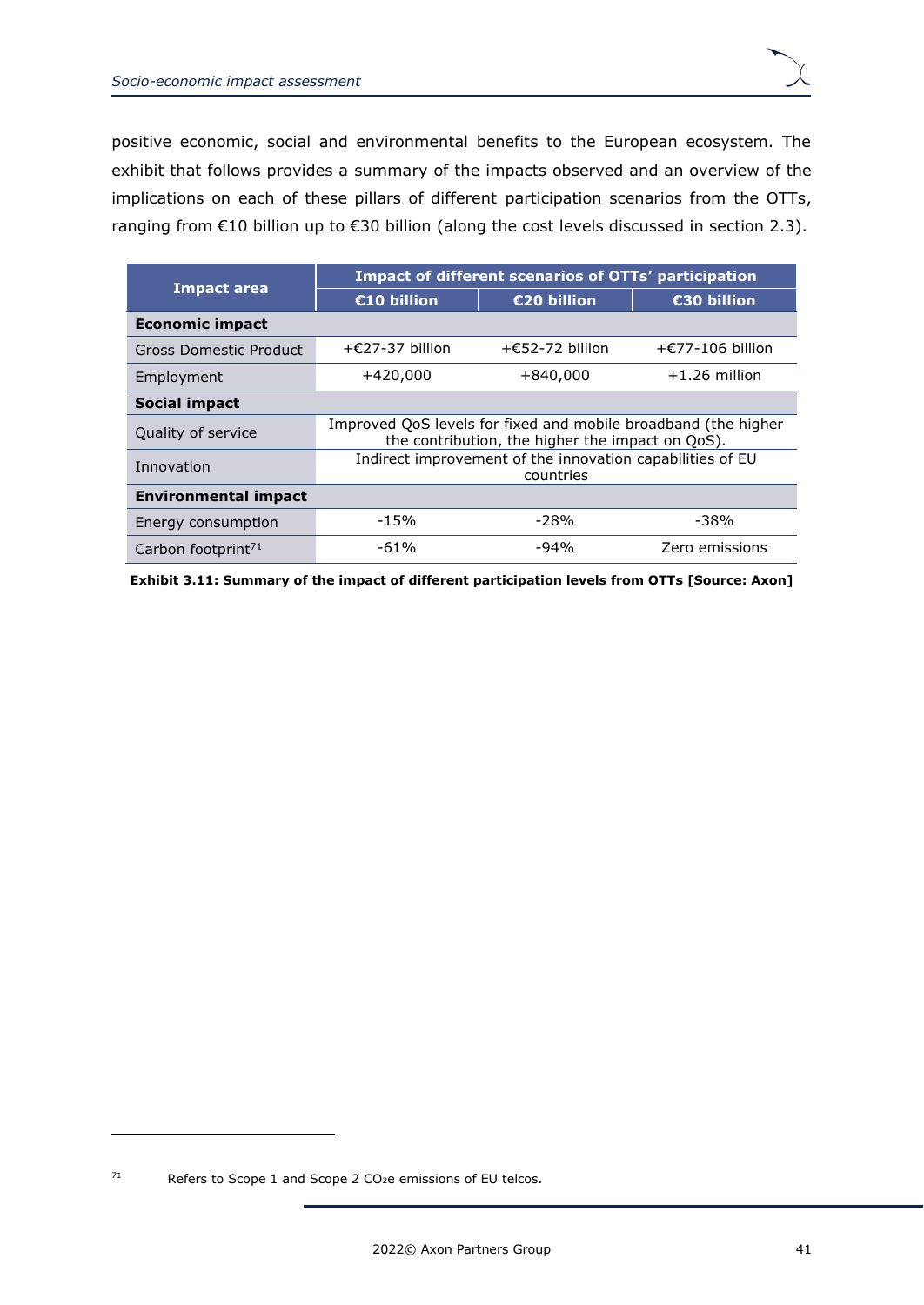

# <span id="page-45-0"></span>**4. Potential regulatory and policy measures to create positive impact**

We now propose to discuss, at a high level, the type of regulatory and policy measures that could help unlock the positive economic, social and environmental benefits uncovered in the previous section. This discussion takes into consideration, in particular:

- The relevant regulatory and policy backdrop, and the sources of the problem we discussed in Section [2;](#page-7-0)
- $\blacktriangleright$  The distribution of the OTT traffic impact across different telecoms network levels and different types of wholesale services benefitting OTTs today, in order to be able to assess the relative merits of each of the solutions we examine;
- Any additional pros and cons of these solutions, e.g., in terms of their adoption process, complexity, stakeholders involved, etc.

Briefly, for the reasons discussed below, a direct implementation tool to ensure OTTs contribute fairly and proportionately to the costs of their use of telecom operators' networks would appear to be a more efficient and appropriate answer to the issues at stake, compared to any possible indirect implementation tools. The latter, such as the creation of a fund or a new taxation scheme, would seem too complex to set up and implement, and could risk being misdirected to unrelated objectives.

## <span id="page-45-1"></span>**4.1. Implications of OTT traffic at different network levels**

The impact of OTT traffic is felt at various levels of a typical telco network and affects different types of wholesale services provided to the OTTs benefit, (directly or indirectly), by the network operator.

At the highest network level, OTT traffic impacts IP peering, disrupting the principle of a relative traffic symmetry which is supposed to underpin this type of traffic exchange between ISPs. However, while this asymmetry might provide a justification for alternative fee arrangements, e.g., through IP transit agreements, as mentioned already, the actual cost impact of additional OTT traffic at that level is likely to be only a small part of the overall problem.

On the other hand, direct IP peering or transit agreements between OTTs and telcos, where available, also offer a potential direct OTT/telco contractual interface for a fair compensation, whose scope could, in theory at least, (e.g., in a more balanced negotiation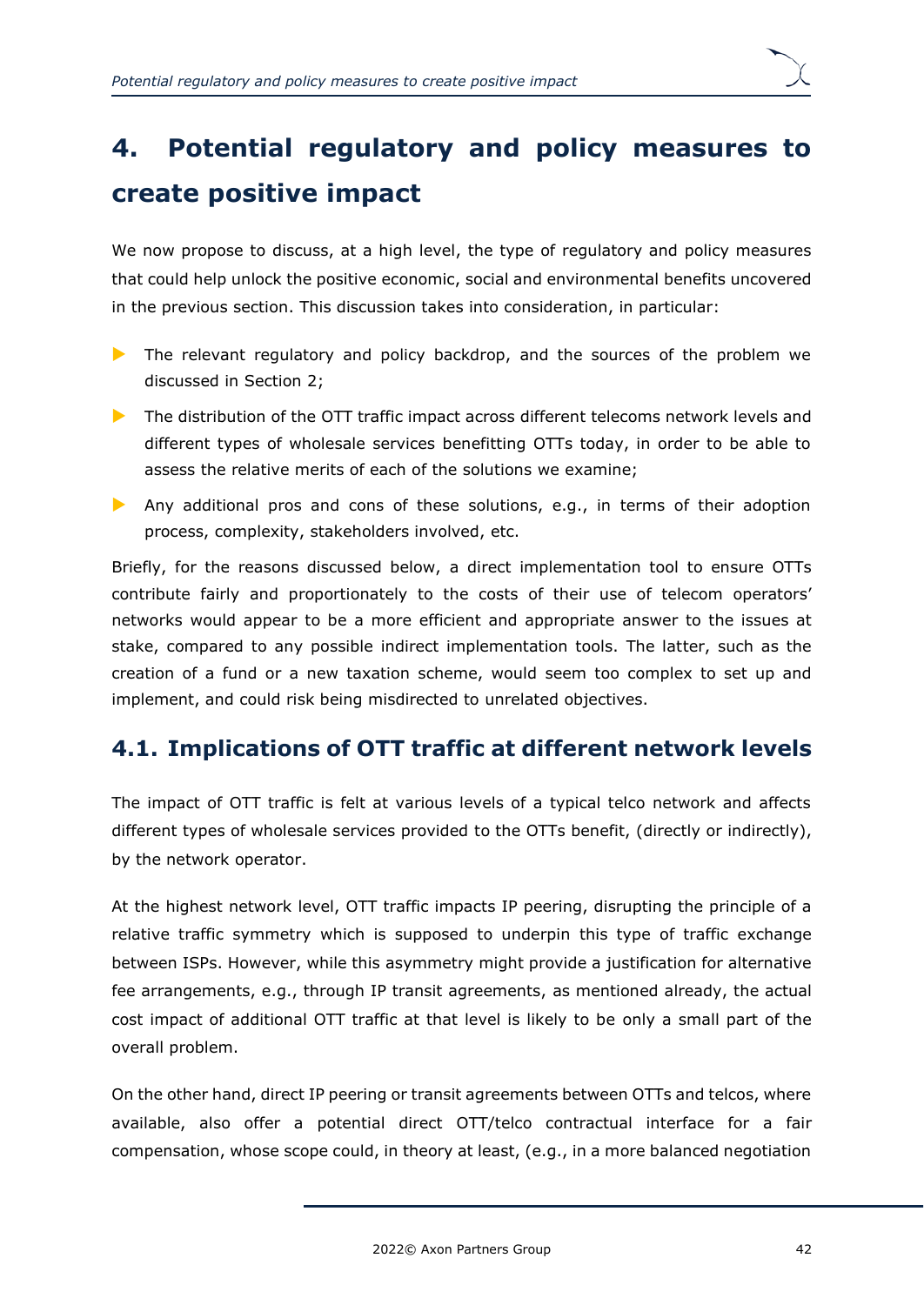relationship and/or as a result of possible future regulatory obligations) extend beyond IP peering/transit services and cover the OTT/telco commercial relationship more holistically. IP peering/transit is also essentially unregulated, which means that policy options for that level of traffic could be adopted with no need to amend existing EU legislation.<sup>72</sup>

As illustrated in Frontier's report, the bulk of OTT-driven costs is concentrated in the national **backbone networks (for fixed & mobile) and access networks (for mobile<sup>73</sup>)**. This is a fact that should be reflected in any fair compensation solution, regardless of the level of traffic handover to which it (at least nominally) refers, and regardless of the specific mechanism to be put in place.

## <span id="page-46-0"></span>**4.2. Possible tools for a direct compensation**

### <span id="page-46-1"></span>**4.2.1. The OTTs concerned**

A fair solution for a direct compensation would most probably be more credible, practicable and likely to find acceptance if its mandatory scope were **limited to OTT players of a certain size**, based on a targeted approach, e.g., their volume of traffic, turnover threshold, number of users or other criteria, as those bigger players are those that create the need for additional capacity investment into networks.

As discussed earlier in this report, the impact of OTT traffic on European telecommunications networks is very asymmetric: it is just a handful of OTTs that generates the lion's share of OTT traffic. Hence extending a direct compensation solution to all OTTs would be inherently more difficult to implement and monitor. Moreover, larger OTTs can benefit from a much stronger negotiating power, economies of scale, and vast resources. Therefore, they would also be more likely to find ways to circumvent solutions applying to all OTTs, regardless of market power, while smaller OTTs may have no means to do so.

Limiting the scope of the policy and/or regulatory solution to larger OTTs based on certain easily verifiable criteria would also echo the current precedent of the regulation of

 $72$  As a reminder, BEREC also accepts that IP interconnection falls outside the scope of the Open Internet Regulation's Article 3(3) on net neutrality: see paragraph 50 of the BEREC Guidelines on the Implementation of the Open Internet Regulation, BoR (20) 112. More generally, this applies to all of the scenarios we discuss in this Section, as they concern solely the commercial interface between OTTs and ISP/telcos, and not the one between ISPs and consumers.

The commonly accepted to be non-traffic sensitive<br><sup>73</sup> Fixed access networks are commonly accepted to be non-traffic sensitive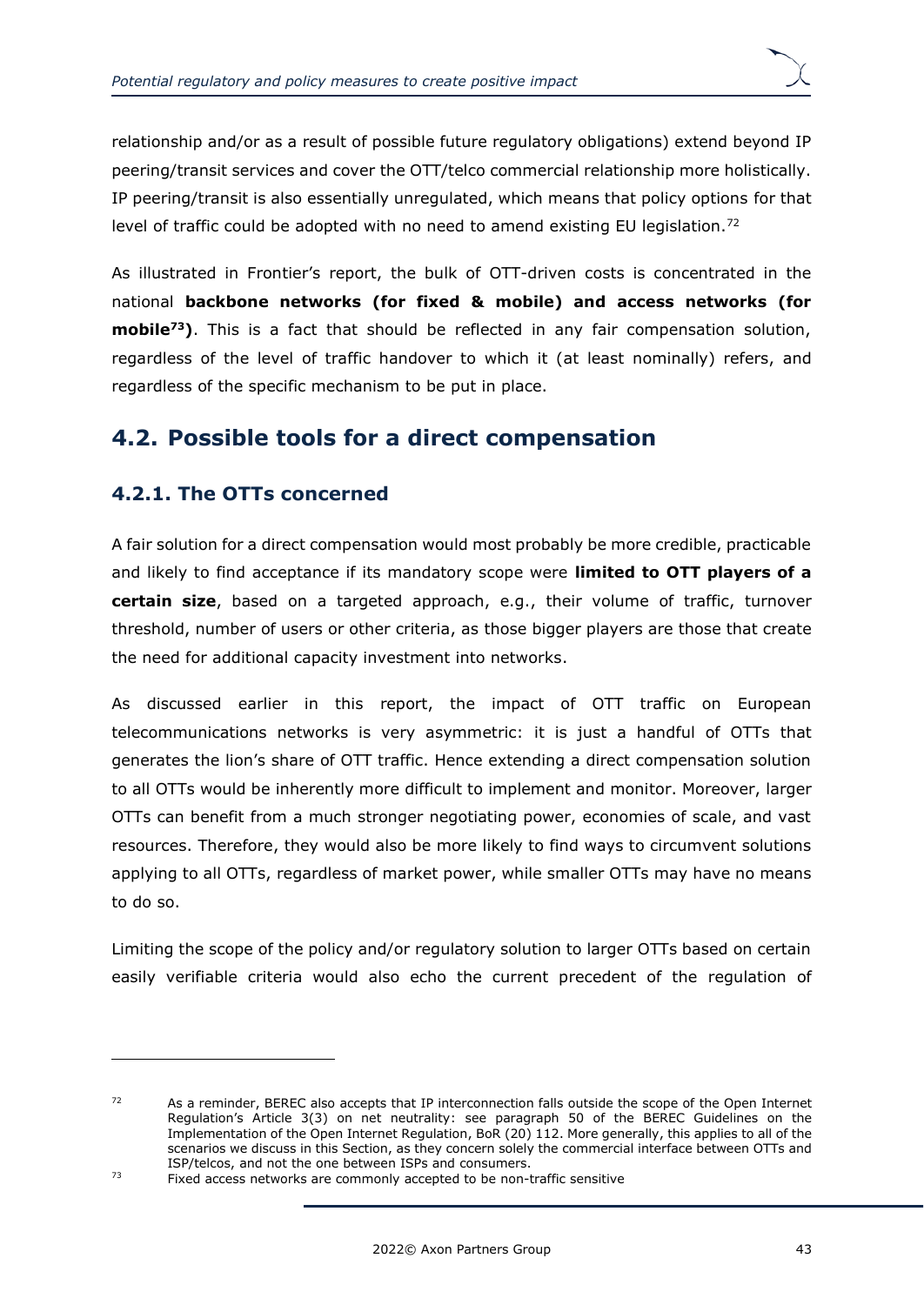

"gatekeepers" under the proposed Digital Markets Act, and the additional obligations for "very large online platforms" under the proposed Digital Services Act.

### <span id="page-47-0"></span>**4.2.2. Substantive elements of the policy/regulatory tool**

To achieve its goal, the relevant tool should define a clear obligation for the OTTs concerned (i.e., only the largest among them) to negotiate the conclusion of a direct agreement with ISPs/telcos upon request, and to accept to pay a fair and proportionate contribution to network usage costs, and other conditions in such an agreement.

The conclusion of these agreements should be based on procedures and substantive principles that should be described in this tool, with a relevant supervisory and enforcement body, and they should support an overall balanced approach, and otherwise ensure consistency with the general objectives of EU law and policy.

### <span id="page-47-1"></span>**4.2.3. Procedure and dispute resolution**

While the procedure for the negotiation of any such agreements should be subject to basic procedural guarantees (e.g., good faith and a prescribed timeline for the conclusion of an agreement), perhaps the most important condition for the instrument's success in practice will be an effective and compulsory dispute resolution mechanism, as the two sides' interests are unlikely to be aligned at the start of the overall process.

Effective dispute resolution, while not necessarily excluding other fora, should preferably focus on a special arbitration/mediation body described in the proposed instrument, with its own, effective and timely, procedure and the power to adopt a binding decision. Moreover, to avoid a "cacophony" of parallel procedures and a bottleneck of cases by a multitude of ISPs and several OTTs before the same body, one of the available options could be to vest this body's decisions with a legally binding effect *erga omnes.* Thus, for instance, any principles set out in their decisions as to what constitutes a "fair and reasonable compensation" should also apply to any parallel disputes on similar issues between the same or other OTTs, and other ISPs in the EU.

Apart from the many examples of arbitration and mediation found in international practice, EU legislation already includes precedents that could serve as a model here. For example:

▶ The **European Electronic Communications Code (EECC**) refers in its article 26 to a dispute resolution between undertakings for disputes in connection with obligations enshrined in the Code; the national regulatory authorities in the various Member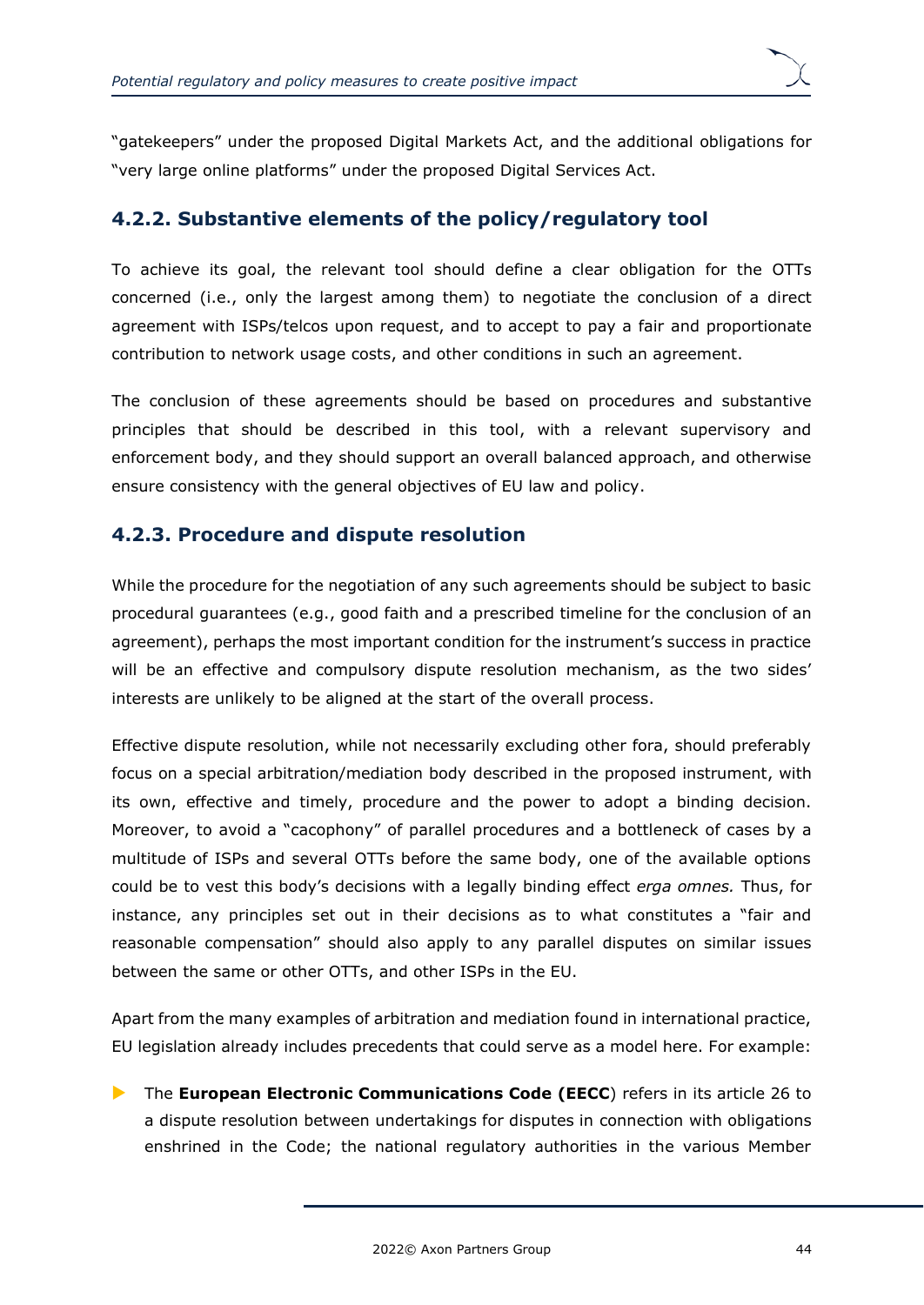States are empowered to adopt binding decisions within a maximum of 4 months (except in exceptional circumstances);

- The **Broadband Cost Reduction Directive** (2014/61/EU) refers to a "competent national dispute settlement body" (DSB) for the resolution of disputes on access to existing infrastructure – in most cases, this is the NRA for electronic communications. Interestingly for present purposes, BEREC remarks, in its 2021 Opinion on the Revision of the Broadband Cost Reduction Directive, that "[t]*he mere effect that there is a mandatory dispute settlement process can apparently solve problems, even without a formal decision of DSB*." Further, "*other parties may settle their disputes in cases similar to those where the DSB already issued a decision. In these constellations, the binding decision of the DSB provides guidance to market participants beyond the specific case (better defined as 'regulation by litigation') by setting references for fair and reasonable terms and conditions (e.g., on prices and on the technical suitability of the physical infrastructure to which access has been requested). Therefore, under the assumption that the cases being brought to a DSB are the rather difficult and complex ones, a decision of the DSB can create a kind of guardrails and hereby help to facilitate a high number of future successful negotiations*."
- ▶ The **Copyright Directive's**<sup>74</sup> Article 21 refers to a possible voluntary, alternative dispute resolution procedure.
- In its 2017 Communication "**Setting out the EU approach to Standard Essential Patents**", the European Commission highlighted the advantages of alternative dispute resolution (ADR) mechanisms such as mediation and arbitration for a swifter and less costly dispute resolution. More recently, in February 2022, the Commission has launched a public consultation on standard-essential patents, as a preparatory step towards the adoption of specific EU legislation, and an effective alternative dispute resolution is set to be one of the key outcomes of this process.

Relevant examples on an international level include, e.g., Australia, which has recently adopted a "**News Media and Digital Platforms Mandatory Bargaining Code**",<sup>75</sup> to address bargaining power imbalances between digital platforms (such as Google and Facebook) and Australian news businesses. The Code makes it possible for news businesses to bargain with digital platforms, individually or collectively, over payment for the inclusion of their news on the platforms concerned. The Australian Communications and Media Authority is empowered to appoint mediators and, in some cases, arbitrators

<sup>74</sup> Directive (EU) 2019/790 of the European Parliament and of the Council of 17 April 2019 on copyright and related rights in the Digital Single Market and amending Directives 96/9/EC and 2001/29/EC. <sup>75</sup> Australian Government, "News Media and Digital Platforms Mandatory Bargaining Code", 2021; Available at:<https://www.legislation.gov.au/Details/C2021A00021>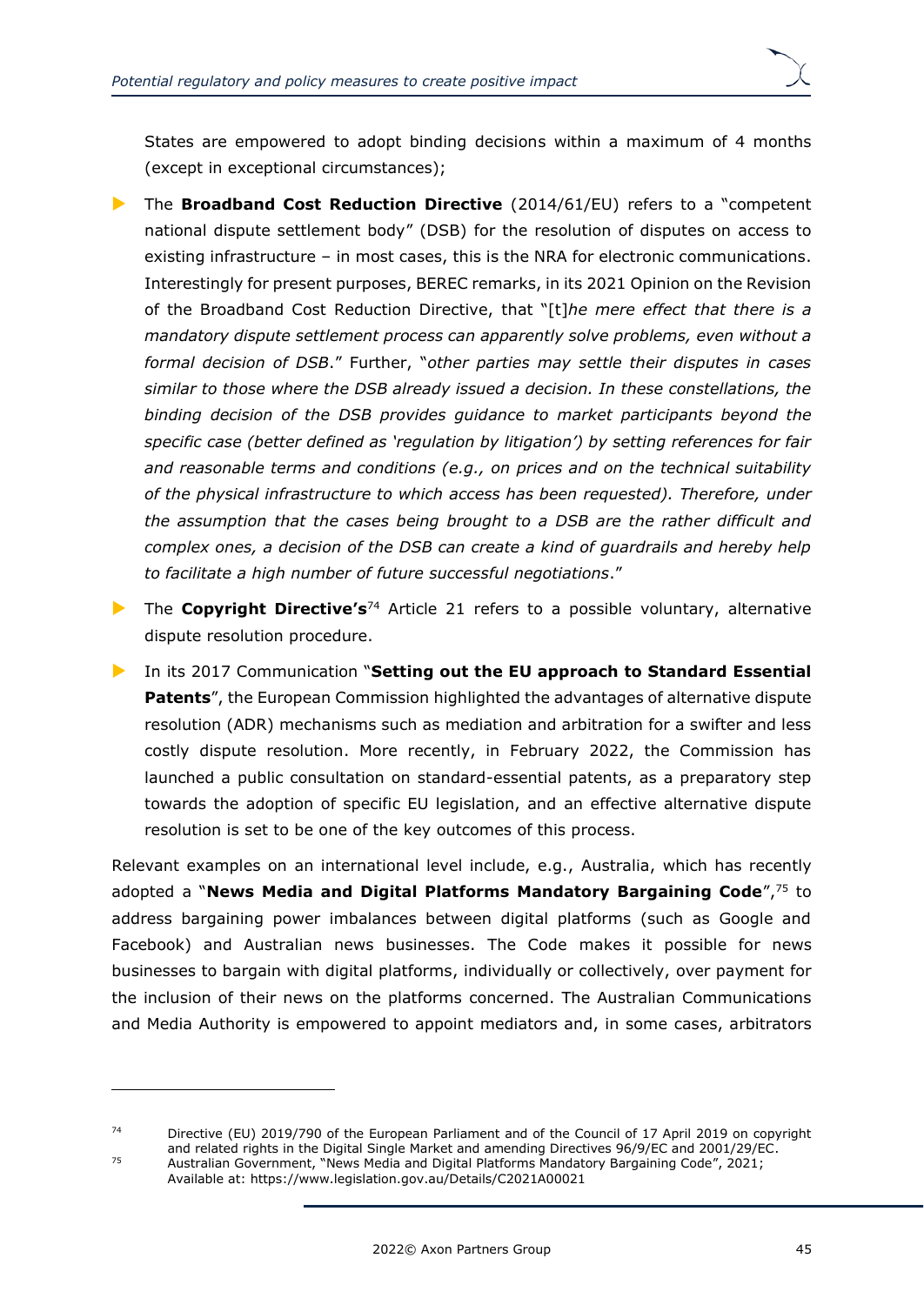

for the resolution of disputes if news media and digital platforms cannot reach an agreement.

In the present regulatory environment, the role of a mediation/arbitration body could be given to each Member State's NRA or to a separate competent body at the national or EU level. Under both scenarios, the legal instrument setting out the relevant rules should also anticipate and address potential cases of the involvement of multiple jurisdictions, a factor that might speak against entrusting such dispute resolution to the NRA or other body of a single EU Member State, unless a mechanism for the allocation of the case to a "lead" NRA/other national body can be also included. **Article 27 of the EECC** provides an example of such a cross border dispute resolution mechanism in EU law, which could serve as a model.

Overall, dispute resolution through a mediation/arbitration body would offer a relatively swift and simple solution to address the current imbalance of negotiation power between OTTs and ISP/telcos. Furthermore, while the first of such dispute resolution cases would need to start from scratch (or almost), precedent-setting could lead to consistent pricesetting standards and a more stable commercial relationship for the parties concerned.

### <span id="page-49-0"></span>**4.2.4. Ex post vs ex ante solutions**

An instrument addressing the problems identified in this report could apply ex post (i.e., through targeted regulatory intervention, ex officio or upon request, once a dispute has arisen), ex ante or perhaps as a combination of both. An ex ante mechanism could mimic price regulation under the existing electronic communications legislation. Arguments in favour of such an ex ante solution would include the existence of regulatory high-level precedents and mechanisms to rely on, at least as a source of inspiration, and a relative ease of implementation, (once decided), instead of prolonged discussions and disputes in each case. The disadvantage of an ex ante tool would be that it would be more intrusive, by nature, and could risk causing inefficiencies by prescribing solutions that would be more static and less efficient than commercially negotiated outcomes.

As an alternative, ex post solutions could grant more commercial flexibility to market players. As a downside, they could lead to uncertainty on the appropriate criteria for the resolution of disputes and, in particular, a prolonged phase of appeals and other litigation.

Finally, an intermediary solution could combine "soft law" (e.g., in the form of guidance from the European Commission and other bodies, for a broader representation of the industry), a few high-level legal principles, and an arbitration mechanism along the lines described above, as a solution of last resort.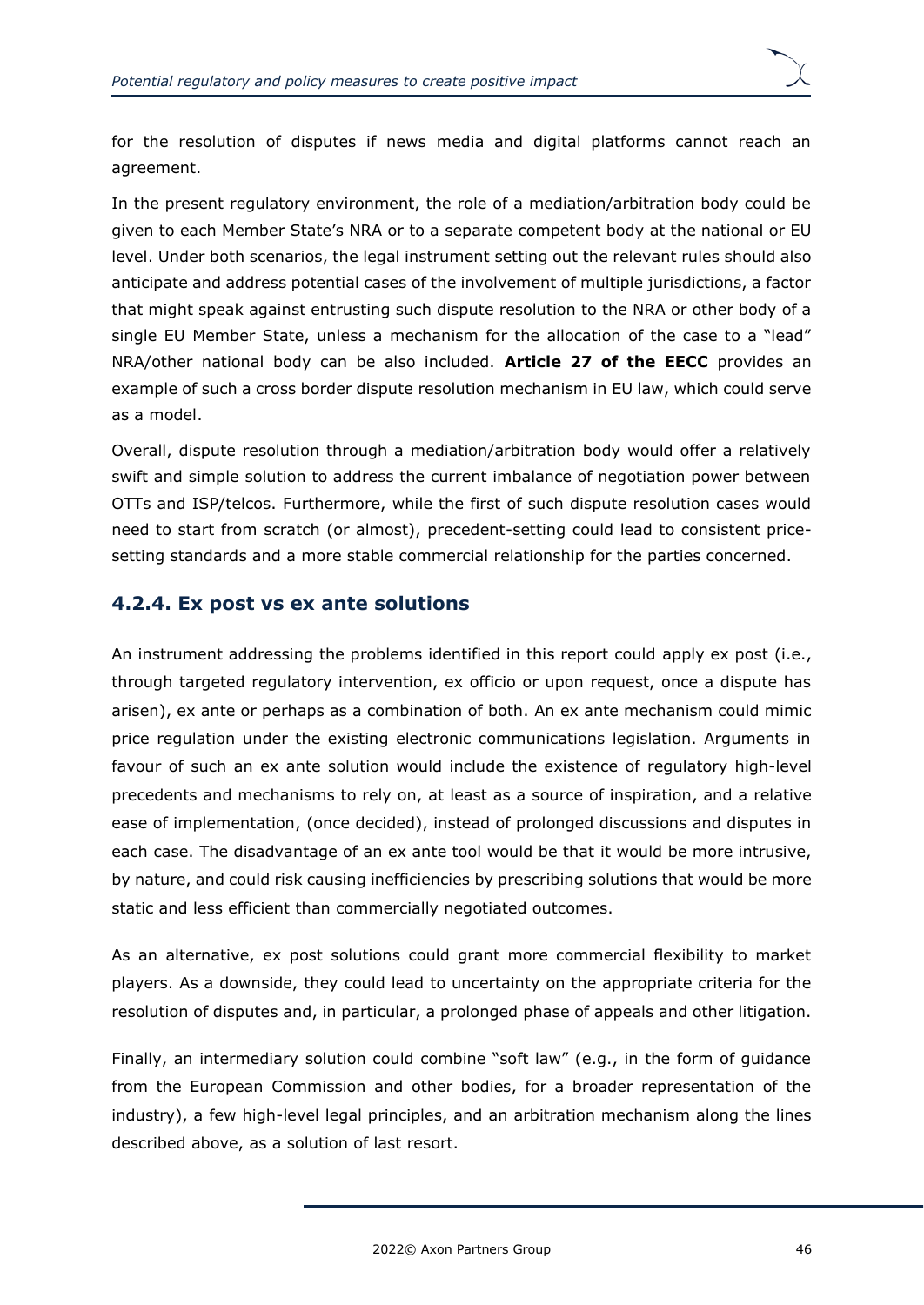## <span id="page-50-0"></span>**4.3. Other options**

The solutions described above would all involve a form of direct negotiation and, hopefully, an agreement between ISP/telcos on the one hand and OTTs on the other, acting individually or perhaps even collectively (subject to compliance with competition law safeguards).

Other solutions could include a form of indirect compensation, e.g., through a special fund or a form of digital taxation. However, while seemingly more neutral, such a solution would likely also raise serious concerns. For example, a new fund would be difficult to set up, inherently controversial, and could risk being misdirected to other, unrelated, objectives. Similarly, any solution involving a new tax on digital services could create negative public perceptions about its purpose, at both the European and international level.

As a complementary solution (even if it is not sufficient to fully address, by itself, the problem at hand), traffic optimisation offers an obvious area for improvement. Recent experience at the outset of the Covid pandemic has shown that OTTs are technically in a position to limit their traffic volume substantially, without any noticeable impact on the quality of their service. Nevertheless, the effects of such voluntary solutions are bound to be short-lived, especially as long as OTTs have limited financial or other incentives to extend them, because traffic reductions are likely to be outpaced, sooner or later, by the intrinsic growth in demand for OTT data traffic.

It can be reasonably assumed that, if any of the direct compensation mechanisms discussed is adopted, that should already give OTTs a financial incentive to optimise their traffic management. In addition, however, such mechanisms could be reinforced through regulatory requirements for OTTs to manage their traffic in a way that minimizes unnecessary volume increase, with reporting and associated obligations.

The main advantage of such a solution is that, if the willingness to act is there, OTTs are in pole position to optimize their own traffic volume. At the same time, however, they are far more likely to do so with a commercial incentive rather than without one, which is why such traffic management obligations would be more effective as a complementary rather than as a stand-alone obligation.